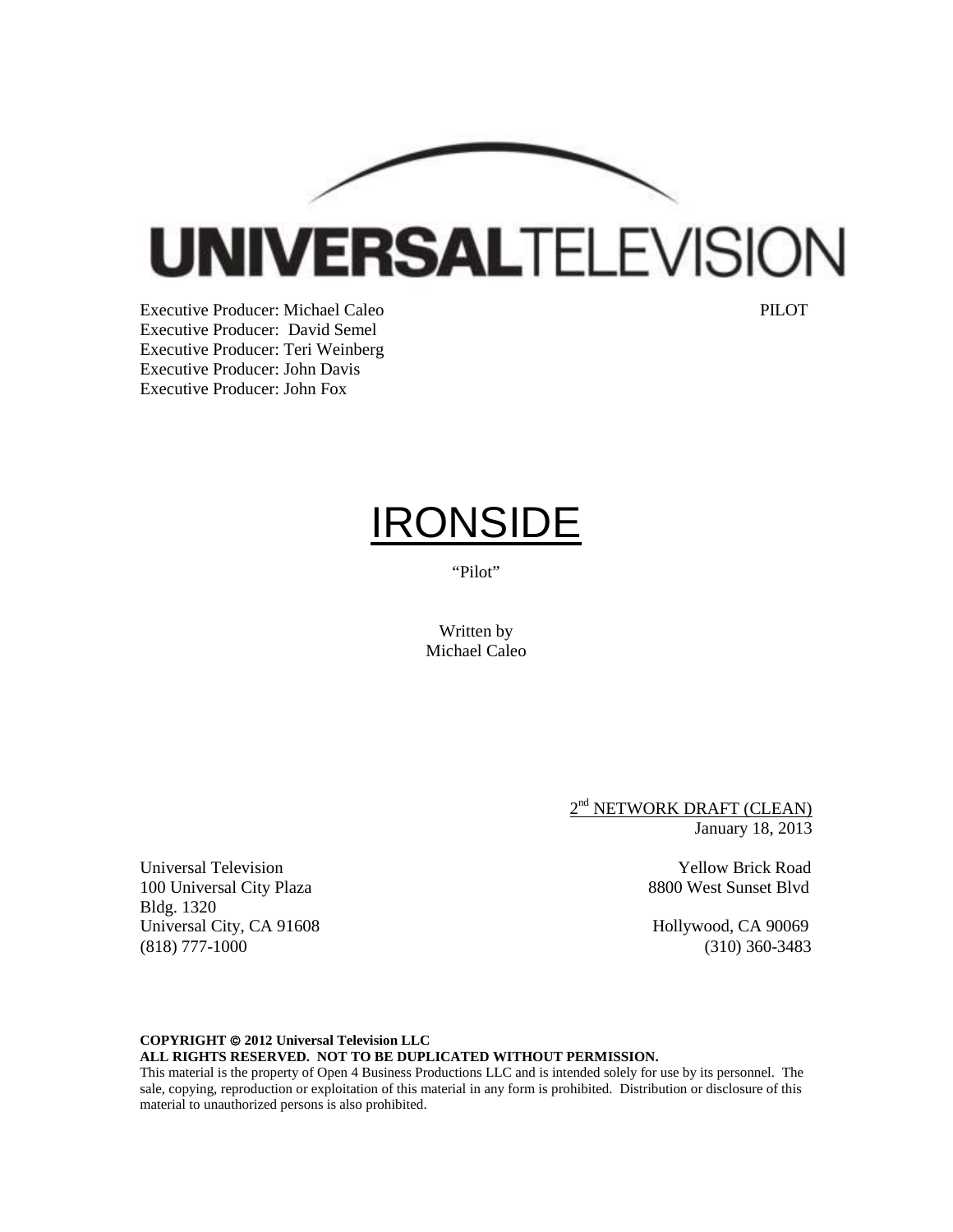# TEASER

# EXT. SAN FRANCISCO - NIGHT

The City by the Bay is quiet this night as fog rolls in under the Golden Gate Bridge. An aerial shot: Trocodero Plaza, PAC BELL, Lombard Street, past a cable car...the camera lands on the world-famous Transamerica building...

# INT. TRANSAMERICA - NIGHT

CLOSE ON a bottle of Dom Perignon as the cork explodes across a large office CELEBRATION... FREDDY BROUGHTON, 48, tall, fit, with an expensive haircut and tailored clothing, stands before the office full of smiling people holding wine, champagne, and small plates of food. His brother, BILL BROUGHTON, stands near him, less jubilant and somewhat pensive, but with a smile and a glass of champagne, nonetheless. Waiters carrying hors d'oeuvres trays wait quietly as the employees listen to Freddy's speech.

> FREDDY ...we've submitted the filing, and in a few more days the Peterson merger will be complete!

Someone in the back WHOOPS loudly and there's a smattering of laughter from the crowd. Freddy smiles.

> FREDDY (CONT'D) Thank you for all your hard work these past few months, from Bill... (he gestures toward Bill) ...and me. This is what we've all been working for since the day we started this company. Give yourselves a pat on the back, and enjoy the party!

The employees erupt into loud cheers and clapping. WE PICK UP ANNIE RYAN, beautiful, trim, 26, dressed in a pencil skirt and sequined top, her hair twisted into a fancy knot at the nape of her neck, as she hovers at the outer edge of the party. Though dressed festively, her large, dark eyes are unhappy. She grabs a glass of champagne from a passing waiter, downs it and grabs another before quickly moving into the deserted, half-lit hallway. The sounds of her coworkers partying and laughing, music, and glasses clinking filters in from the other room. She presses the elevator button many times...finally punching it with frustration. She finishes her champagne in a single gulp and sets the glass on the floor while she waits for the doors to open.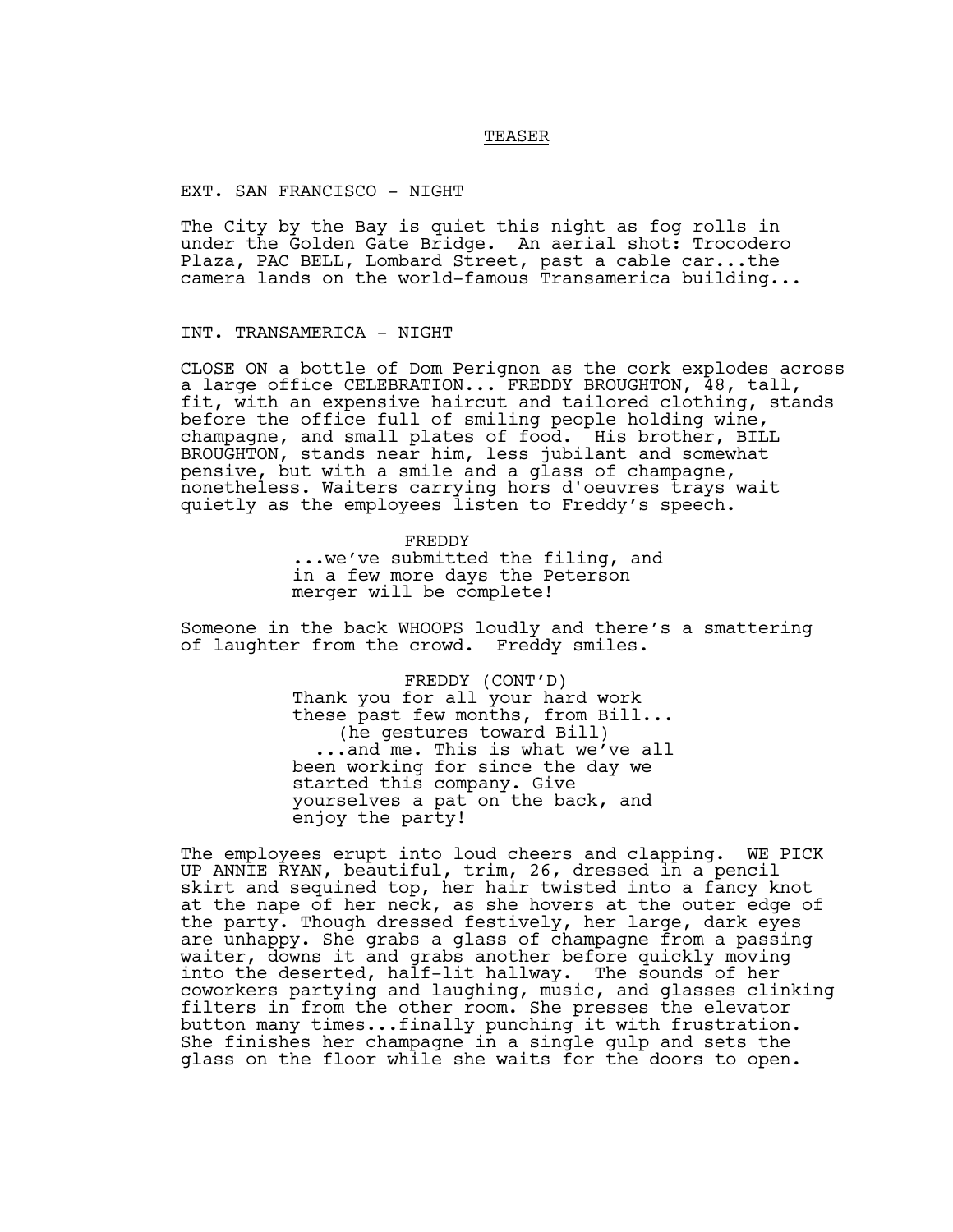# INT. PENTHOUSE FLOOR - NIGHT

Annie moves down the hallway. Swaying a little, unsteady from the champagne. A noise causes her to turn around.

# ANNIE What are you doing here?

# EXT. TRANSAMERICA BUILDING - NIGHT

On the street below...a homeless woman's squeaky carriage is the only sound that emanates from the quiet streets of the Financial District..SUDDENLY, a body FLIES from the twentyfifth floor of the office building, plummeting head-overheels, like a rag-doll. The body floats, dream-like, until it lands on Merchant Street with an ALL-TOO-REAL-THUD. An amoeba-shaped pond of blood spreads from her torso...ANNIE RYAN'S life is over.

INT. CENTRAL STATION - SAN FRANCISCO POLICE DEPARTMENT - NIGHT

We find Captain ED ROLLINS, 45, grey at the temples, chastising an officer as he reads from a list of complaints.

> ED ...illegal search and seizure...lack of probable cause...

He turns the page of the document.

ED (CONT'D) ...officer brutality... failure to read a suspect their rights....

The Officer being admonished is still out of sight -- up to now, we've only heard his grunts of disdain at the charges.

> ED (CONT'D) ...operating undercover without authorization....breaking and entering...

OFFICER (O.S.) ...that nutcase had two people tied up in his basement....Are you finished...?

He's not. He turns the page again and continues:

ED ...*assaulting* a fellow officer... searching premises without a warrant ...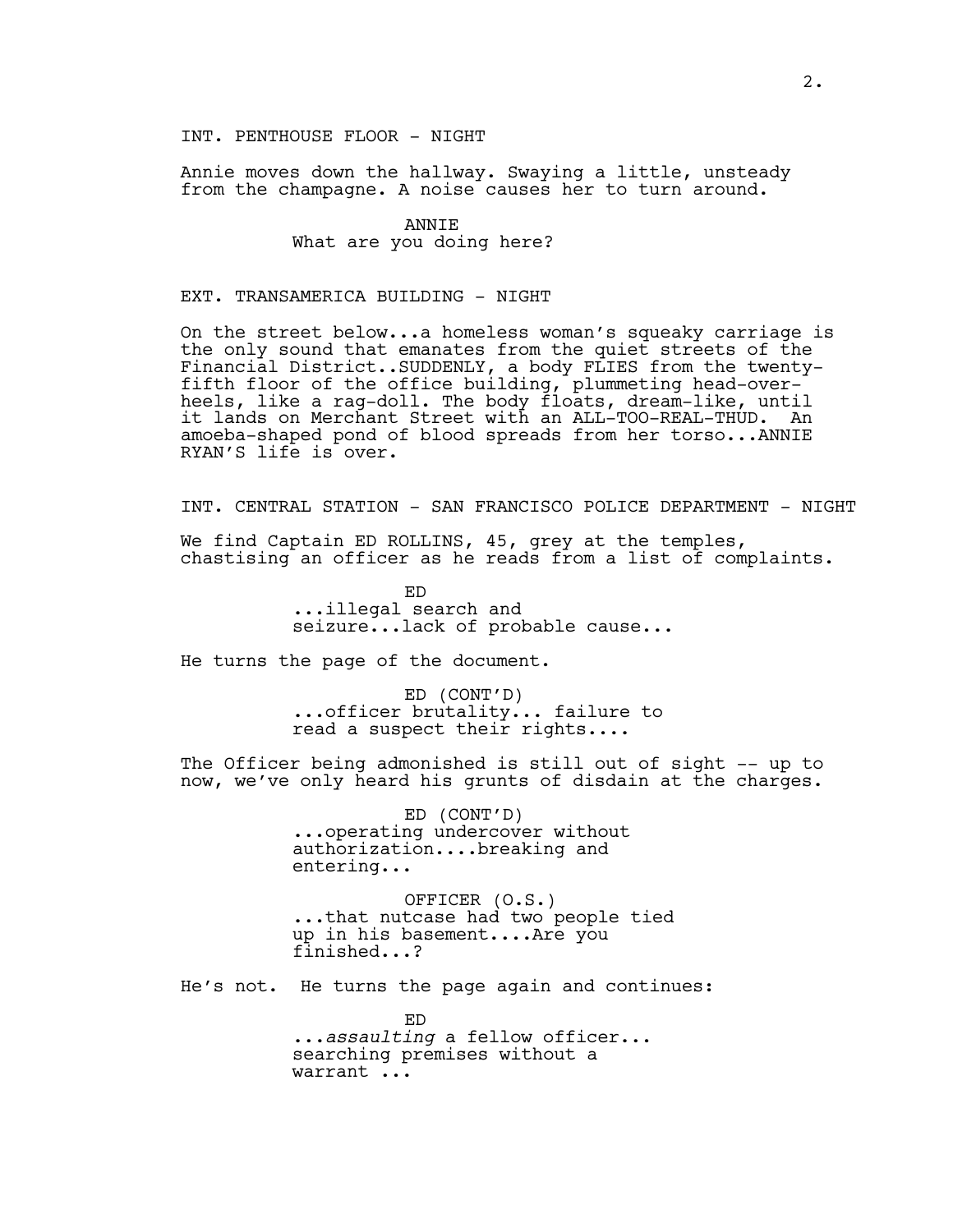As the camera circles around, we the see the POLICE CAPTAIN is talking to a man in a wheelchair. This is DETECTIVE ROBERT IRONSIDE: MASCULINE, TOUGH, INTENSE...CRIPPLED.

# ED (CONT'D)

...this has gotta stop... While we all appreciate your results - there are rules. You know what they are, and they need to be followed.

The fact that Ironside is confined to a wheelchair has in no way diminished his intensity, and all his anger is currently focused into a smoldering glower directed at TONY CRESTIN, the ASSISTANT DA, who stands 5' 5" on a good day.

> TONY You might not want to hear this, but criminals have rights. So do your fellow officers. But you treat everyone like they're guilty.

Finally, Ironside speaks.

IRONSIDE

Everyone's guilty of something, Mr. D.A. I mean, Mister Assistant. (Tony steams) Some break the speed limit, some are peeping toms, and some have a love-nest in Haight-Ashbury above the Blue Parrot that no one, most notably his wife, knows about.

**TONY** 

You prick.

IRONSIDE

In the streets, you gotta do what you gotta do...and nothing's changed since I've been sitting in here....

ED

I've been in the streets. I was in the streets with you.

## IRONSIDE

(not stopping, to Tony) ...And as far as the other officers go, if they were doing their jobs correctly, I wouldn't be infringing on their "rights."

The CAPTAIN wearily sits, his face pleading.

ED Listen, Bob, I know this hasn't been easy... (MORE)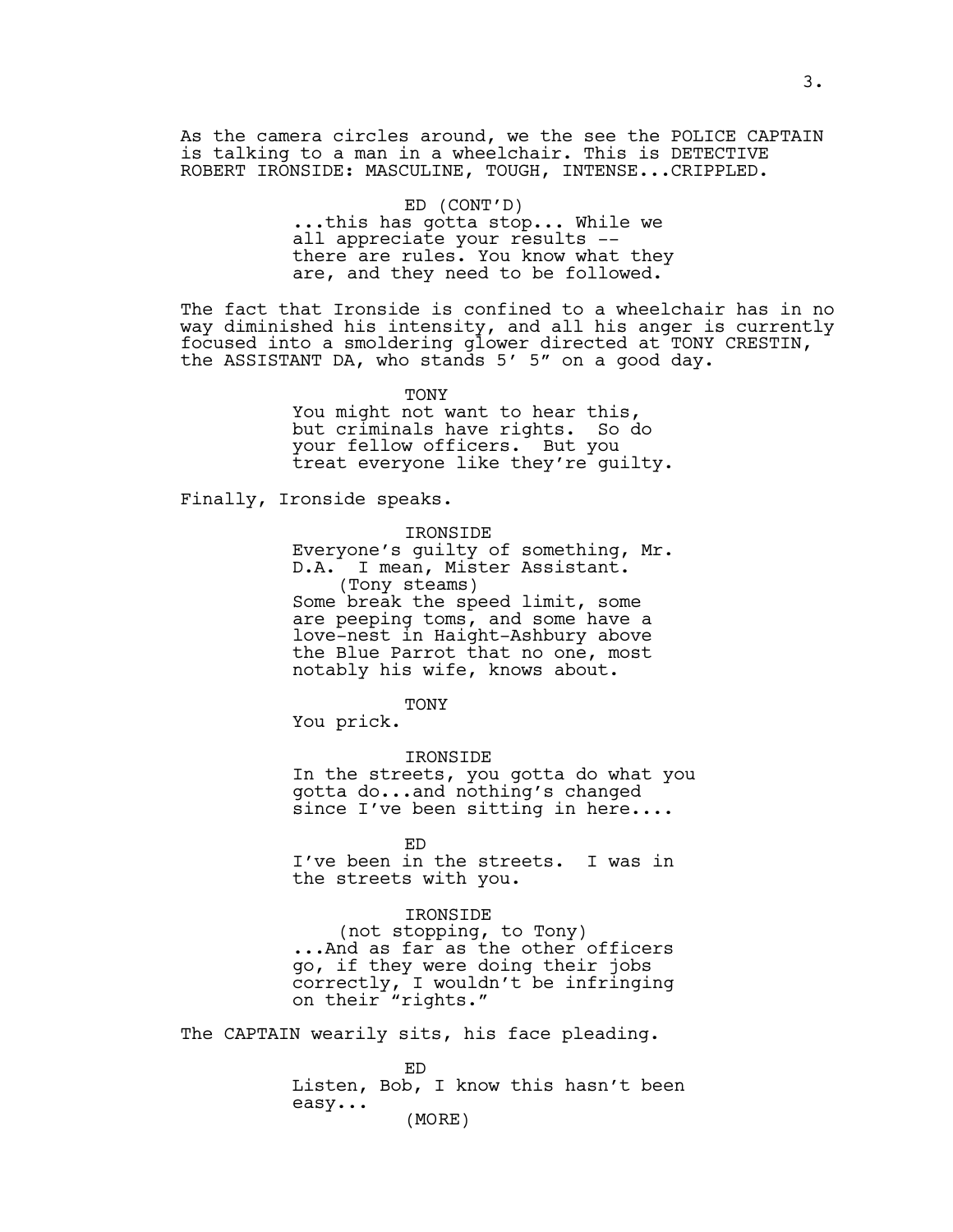(the wheelchair, but won't say it) ...but can you, for once, gimme a break? ED (CONT'D)

IRONSIDE Who's gonna give me one?

**TONY** You mean, other than your huge settlement and reinstatement?

IRONSIDE That wasn't given to me. I took what was rightfully mine in a court of law.

TONY You're lucky you have a good lawyer.

IRONSIDE You're lucky I'm in this chair.

ED Tony, will you give us a minute please? Frustrated, Tony grabs his stuff and exits.

> IRONSIDE Why don't you tell me the real reason I'm here, Ed. Unless you're going to fire me again, I've got work to do.

ED (a guilty smile) You were always smarter than me...and we did not fire you. (then) You're here because I'm going to do you a favor.

IRONSIDE This should be good.

EXT. TRANSAMERICA BUILDING - NIGHT

A section of the parking lot is cordoned off by yellow CRIME SCENE TAPE. The crowd parts like the Red Sea as MARLEY, walking next to Ironside, moves through the chaos. MARLEY, 5' 10', a statuesque beauty, is, we will come to see, all things to Ironside -- but mostly the sobering yang to his raging yin.

She and Ironside head toward the building, where they are IMMEDIATELY flanked by two DETECTIVES who seem to have appeared out of nowhere. By the way they're dressed, THEY APPEAR to have been summoned from other engagements...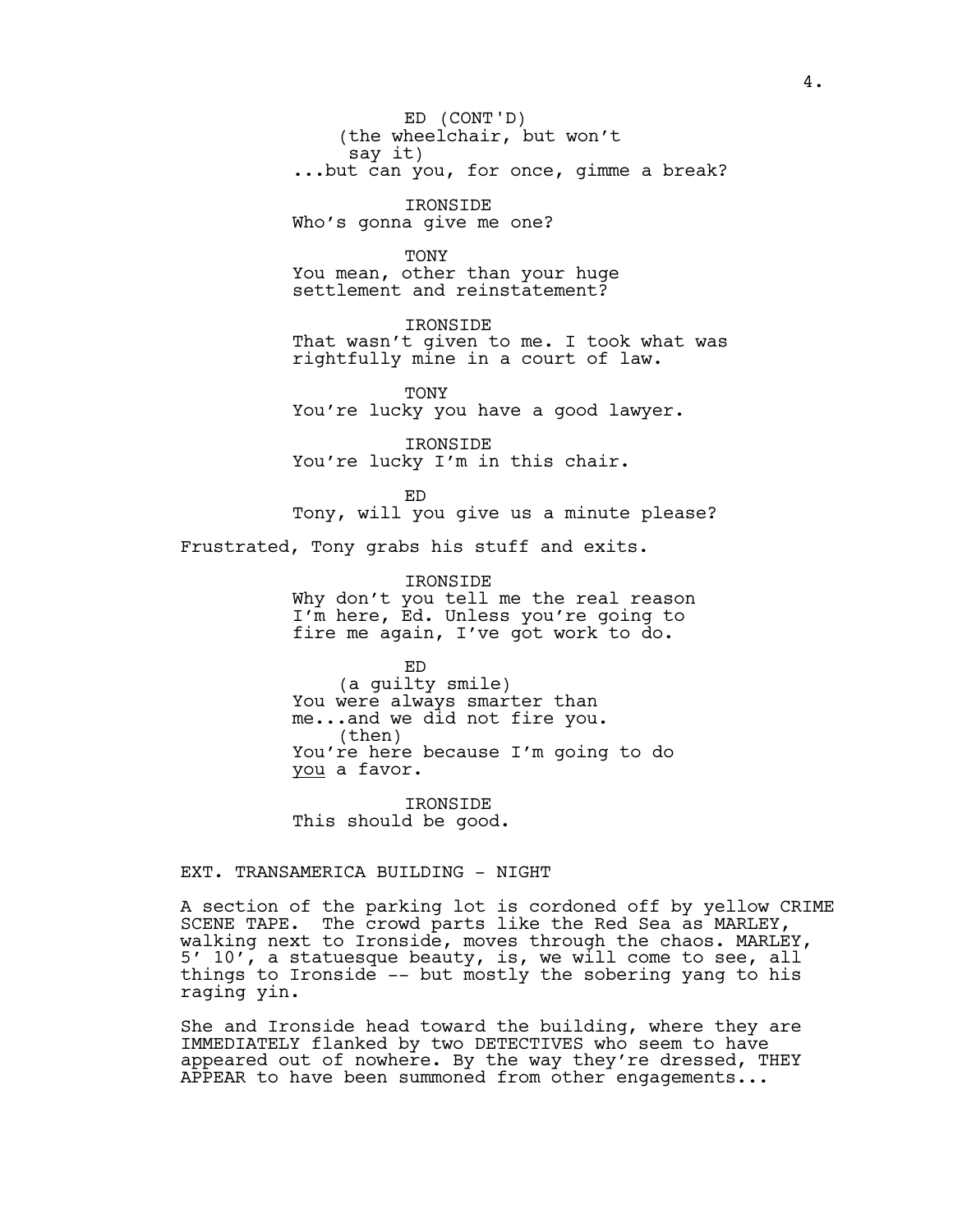TEDDY, 30, is unusually stylish for a police officer in expensive designer boots and jeans; and VIRGIL, 35, whose reputation as one of the toughest cops in the city might be hard to see at this moment, as he's wearing a black leather jacket over a pajama shirt, his sleepy face still marked with sheet lines. We walk along with them as they make their way through the CROWD, when a third member of their team parts the mass of people like a linebacker...

> HOLLY (O.S.) Outta the way! Watch it!

...but she's a petite, beautiful detective who looks like she just came from a date. Holly, 28, fresh-faced; energetic.

> HOLLY (CONT'D) (to Virgil) Nice pajamas. I can't believe the Mrs. let you out after dark.

> VIRGIL Nice lipstick. What was his name?

HOLLY Steve Something. He thinks I'm in the bathroom. (winks at him) He'll wait.

TEDDY (looking up) I vowed never to set foot in an investment bank again.

HOLLY

Why? Do you have your trust fund money delivered to your house?

TEDDY Something like that.

Ironside and his team glide by the sheet-covered body, each of them taking a long look as they pass, continuing toward the building's entrance.

> IRONSIDE (looking up) It happened a few hours ago. Her employers are big donors to the Mayor, who's the reason we're here now. That's all we know at the moment. Get moving.

And, just like that, their group splinters as quickly as they formed -- not needing to be told what to do, they move out to do their jobs. Virgil melts back into the crowd as he moves to check the perimeter;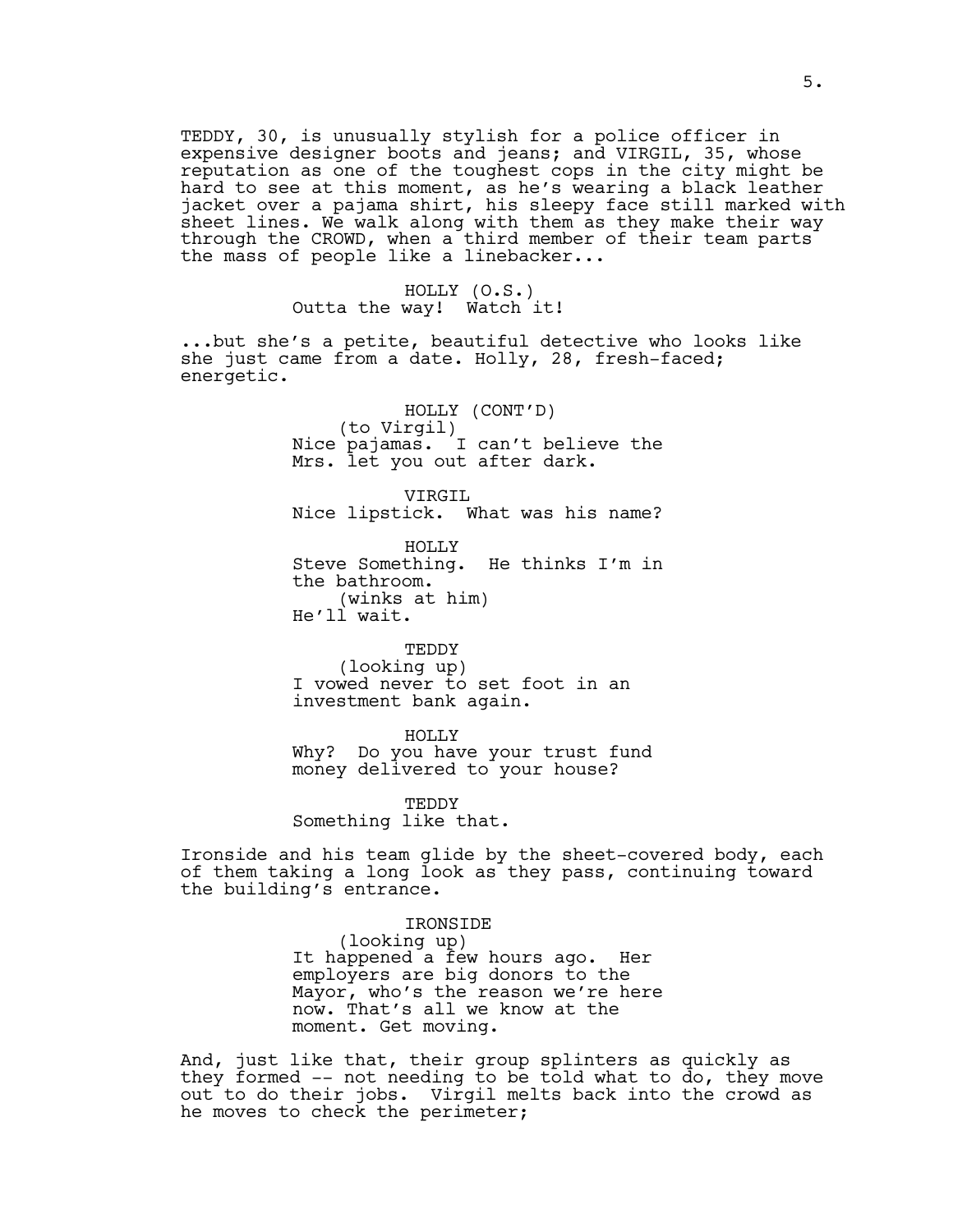Teddy approaches the security desk; Holly takes the stairs, and Ironside heads to the elevator. He watches his team with pride -- though he would never admit it to them.

INT. BRADLEY FINANCIAL - PENTHOUSE - NIGHT

Bradley Financial is abuzz with activity, everyone wearing grave expressions and fancy dress. Ironside MOVES down the hall, Marley by his side.

> IRONSIDE These are the people responsible for the financial collapse. I wish they'd all take a flying leap.

MARLEY I thought we talked about keeping some of those opinions to ourselves.

IRONSIDE

You talked about it.

They continue down the hallway, passing a swarm of Blues, Security, Wealthy Executives, and COPS. They all stare at Ironside -- he's grown both accustomed to and weary of this, but he knows how to use it to put people off-balance.

> IRONSIDE (CONT'D) What's wrong with you people? Haven't any of you seen a guy in a wheelchair? Dr. Strangelove? Lebowski? FDR?

ED APPROACHES.

IRONSIDE (CONT'D) (looking around) You call this a favor? I thought I graduated from suicides in first grade.

ED

A little love from the mayor's office will get that little prick DA off both our backs.

IRONSIDE There's the Ed I know and love.

FREDDY BROUGHTON approaches. He's still put-together, smooth and articulate, calm even though everyone around him is frazzled and upset.

FREDDY

I'm Freddy Broughton, the Managing Director. Thank you for coming, Detective. The Mayor assured me you're the best man on the force.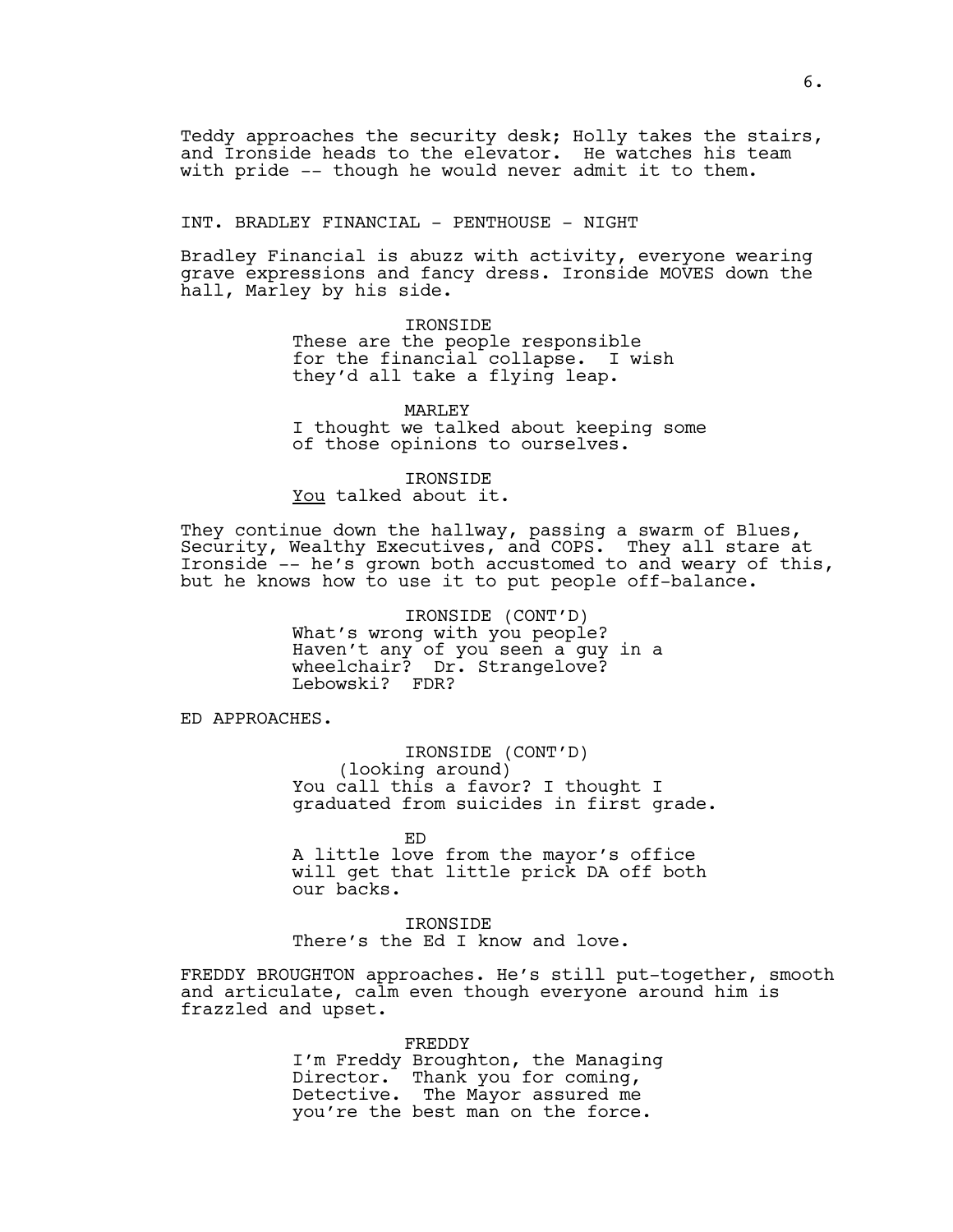IRONSIDE I used to be.

ED He still is.

FREDDY We're all shocked. I didn't know the young lady very well, but we do like to think of ourselves as one big family.

He points to the PHOTO on the wall of the entire company at their Company Picnic.

> IRONSIDE She jumped from her office?

> > FREDDY

Apparently.

IRONSIDE I'd like to see it.

FREDDY

(pointing to a door) Of course, it's that one. My brother and I asked our Office Manager, Claire, to join us -- she knows more about this place than both of us combined. We'll be right down the hall when you're ready to speak with us.

Freddy walks off. Ironside eyes him.

ED

What?

IRONSIDE

Nothing.

ED I know that look.

IRONSIDE You're paranoid.

ED

I wonder how I got that way.

INT. ANNIE'S OFFICE - NIGHT

Ironside stares at a picture of Annie with some friends on a ski trip. Radiant smiles. Checks out her desk, drawers, looks at her calendar. He picks up a few scattered notes.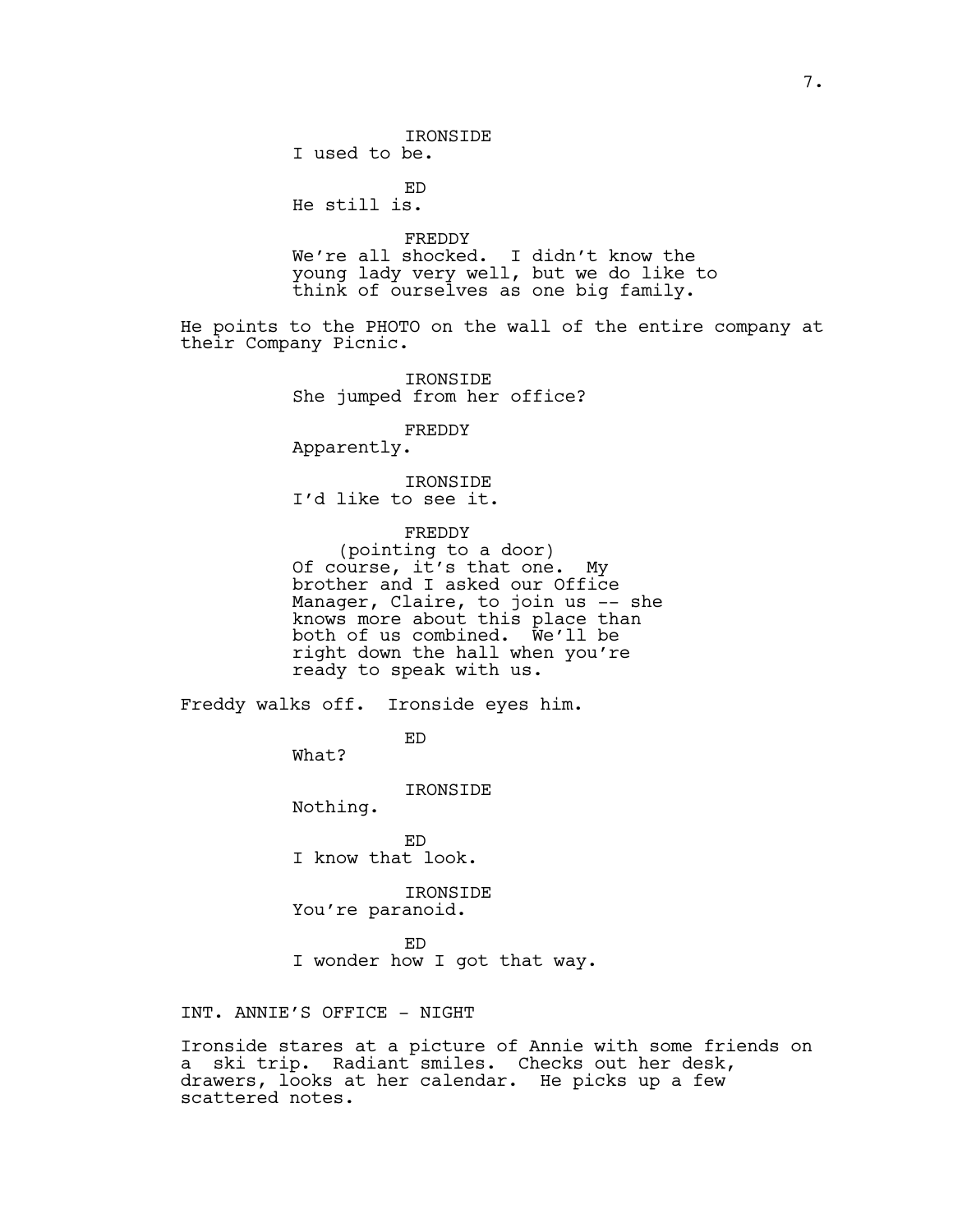He moves to the terrace that wraps around the entire top floor, and using his strong arms, props himself up and looks over the edge. A little more and he could go over. Does he want to? He closes his eyes and drifts slightly forward. A voice breaks the silence.

# HOLLY (O.S.)

Hey.

He snaps out of it and finds Holly standing behind him.

HOLLY (CONT'D) They're getting really pissed over there.

He sees Freddy and others waiting impatiently through the glass offices.

> IRONSIDE Good. That's how we want them. (then) Whaddya got?

> > HOLLY

The deceased was Annie Ryan, twentysix. Berkeley undergrad. Stanford MBA. Grew up in Fresno. Worked here about year as an associate. Lived in the outer Sunset area.

Teddy pops into the office.

TEDDY

Even for parties and other events, you'd need a key card to access this floor. Only employees have them. No one besides her seemed to come up here.

IRONSIDE (to Teddy) How much would an associate make at a place like this?

TEDDY

Eighty, ninety, maybe? Long hours, money's in the long con for these guys.

Ironside eyes a few expensive boxes (Tiffany's, etc.) on her desk. Virgil enters from the terrace.

> VIRGIL She either climbed over or got pushed. No way she just fell 'less she was doing gymnastics on the rail.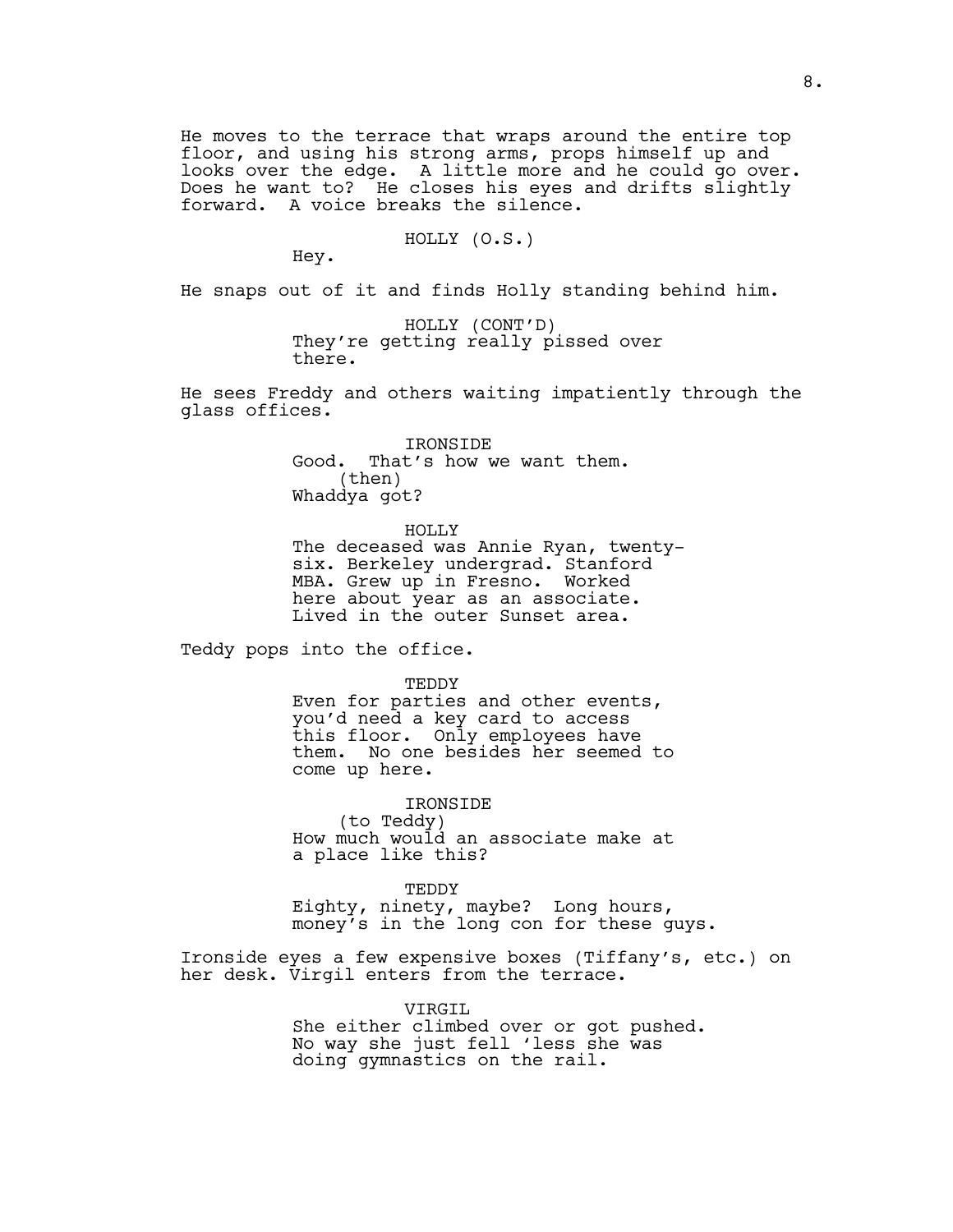OMAR - THE HEAD SECURITY OFFICER for Bradley Financial, wearing a dark suit and a discreet earpiece, approaches. He takes his well-paid job very seriously.

OMAR

(stern, deep voice ) Mr. Broughton is waiting to see you.

IRONSIDE Who are you?

OMAR I'm head of security...

IRONSIDE She was the only one on the floor at this time, that correct?

OMAR (very serious) That's what the log says.

Ironside stares at him intently -- as if he's seeing into Omar's soul. Then smiles.

> IRONSIDE (stern, deep voice mocking him, ) Lead the way.

INT. FREDDY BROUGHTON'S OFFICE - DAY

Ironside is facing Freddy, his brother, BILL, 45, and OFFICE MANAGER CLAIRE SESSIONS. They're unnerved - partially due to exhaustion, but even more so because Ironside's team: VIRGIL, TEDDY, HOLLY and MARLEY are all standing behind him just staring at them while Ironside talks.

> BILL (looking stricken) It's such a tragedy. She had a big future ahead of her here. She put in so much work toward the merger.

Ironside studies all of them with narrowed eyes, silently judging them, keeping them on-edge.

> CLAIRE They say it's the ones you least expect.

IRONSIDE Who says that?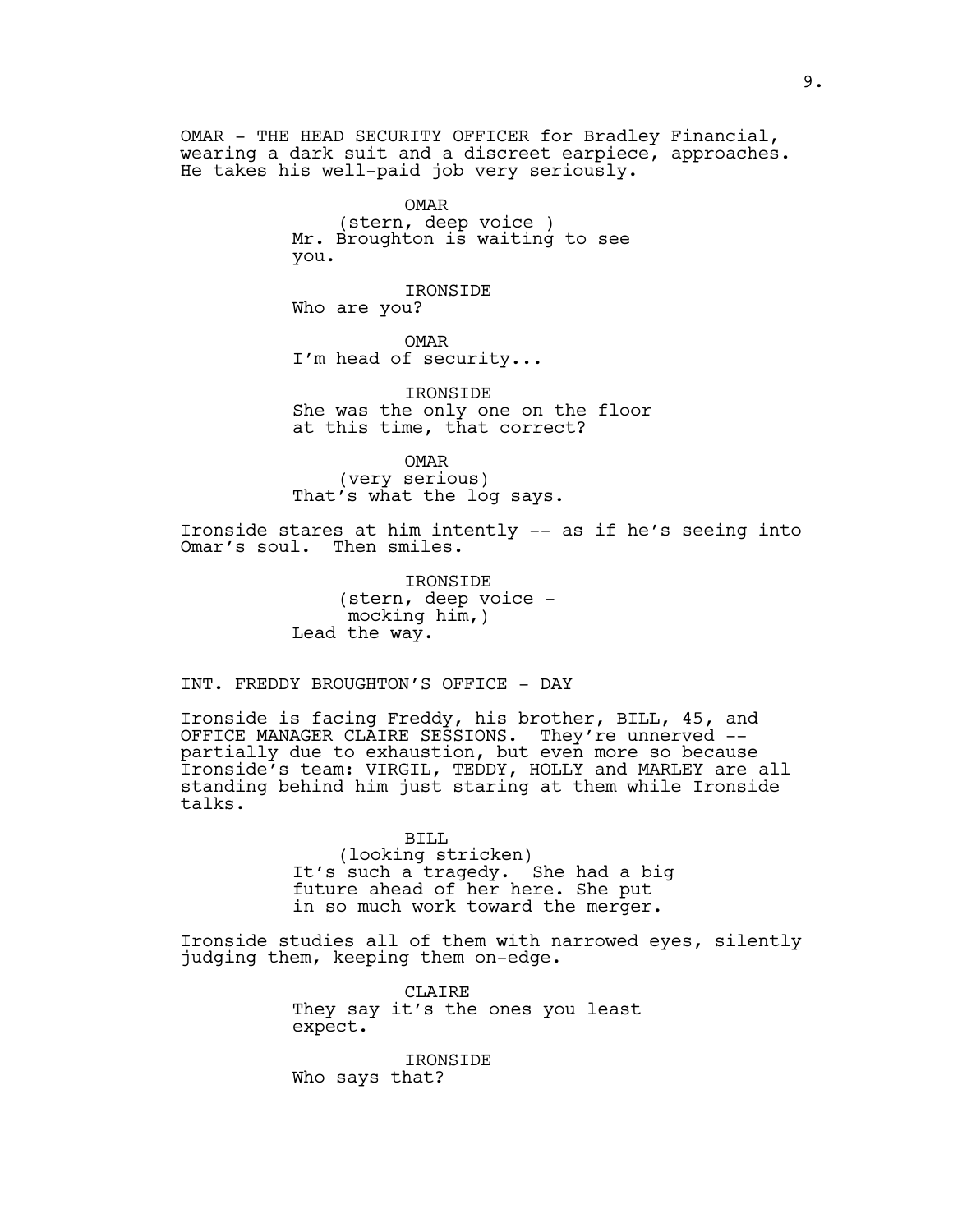CLAIRE (nervous, glancing at the cops in the back) Um...I just heard it, I guess. IRONSIDE You shouldn't believe everything you hear. (then, already knowing the answer) So, what do you guys do here? BILL We're investment advisors. IRONSIDE You tell people where to put their money... (they nod) But you get paid whether they win or lose? Pensions. Life Savings. FREDDY (annoyed, tired) We work mostly with institutions. Some private clients. Detective, it's late. I'd like to get home to my family... IRONSIDE

(cutting him off) A cop's salary wouldn't warrant an account here?

BILL (quick to talk) It's not like that... we work with all levels of investors.

Freddy looks at his brother with loathing...

FREDDY (checking his watch) As you can see, Detective, it's been a long night and this "event" has thrown our office into complete chaos, but I want to thank you again for coming out.

IRONSIDE I just have one question for you gentleman....and lady.

FREDDY (standing, ready to leave) Please.

IRONSIDE Which one of you was sleeping with her?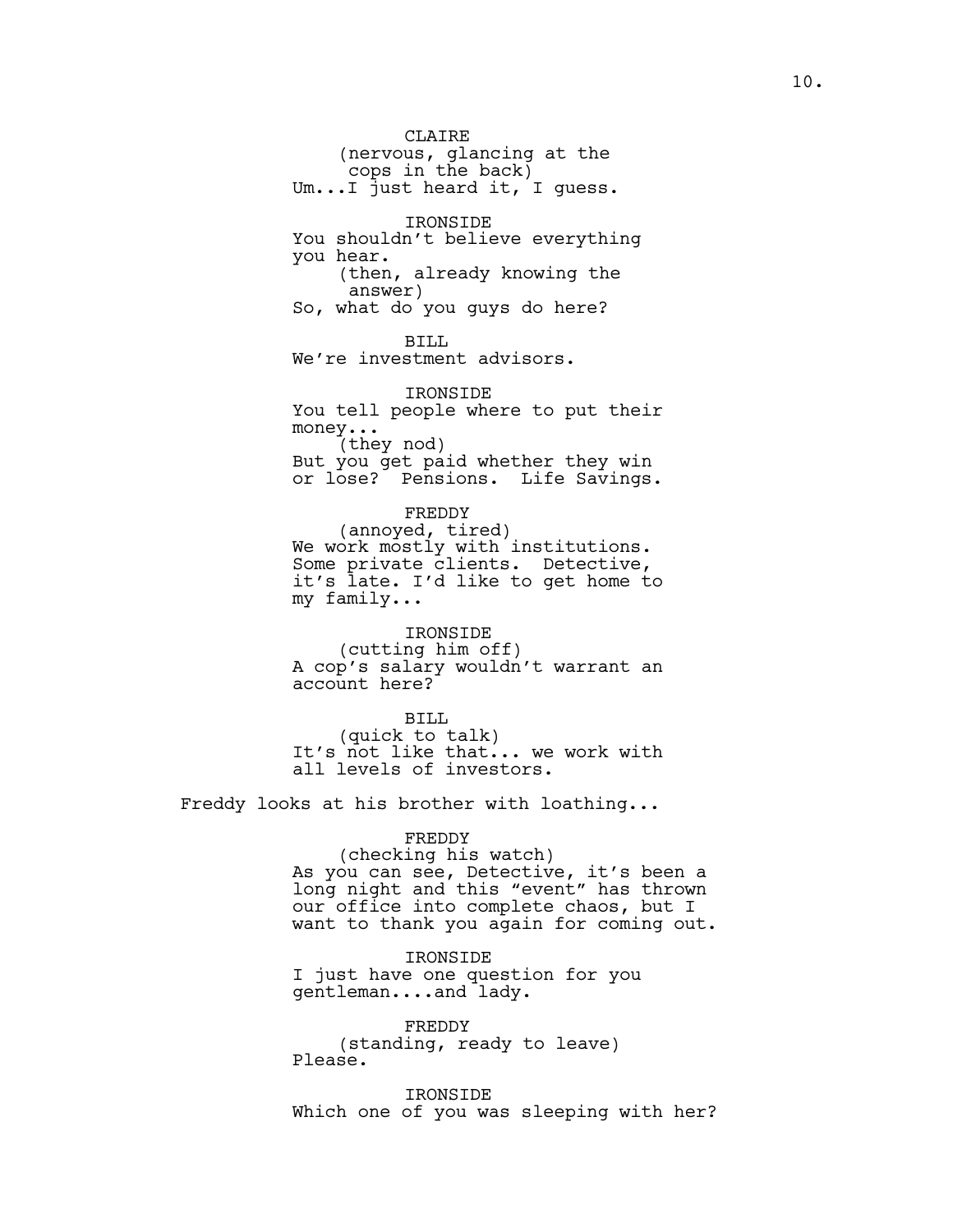They look at him with expressions of shock, annoyance and a little trepidation. "What have we gotten ourselves into?"

> FREDDY That's out of line.

IRONSIDE I've never been a stay-in-the-lines kinda guy.

FREDDY I think I can safely say neither of us. We're both happily married men.

IRONSIDE

Ms. Sessions?

CLAIRE I wasn't...sleeping with anyone.

IRONSIDE Ever? Waiting for Mr. Right? You're not one of those...?

CLAIRE No...I'm... (then, realizing) ...one of what?

IRONSIDE You were saying about sleeping with someone...

He glances inconspicuously toward the brothers.

CLAIRE I meant here, I thought that's what you meant.

Her eyes move to Ironside's team, who look quite intimidating.

> IRONSIDE Okay, we have it, then. Three nos. (to Nobody in particular) Write that down. (then, turning back to the Broughtons) Thank you for your time.

Their eyes flit from Ironside to the other cops. Ironside nods, and he and his team file out of the room like a jury leaving the box.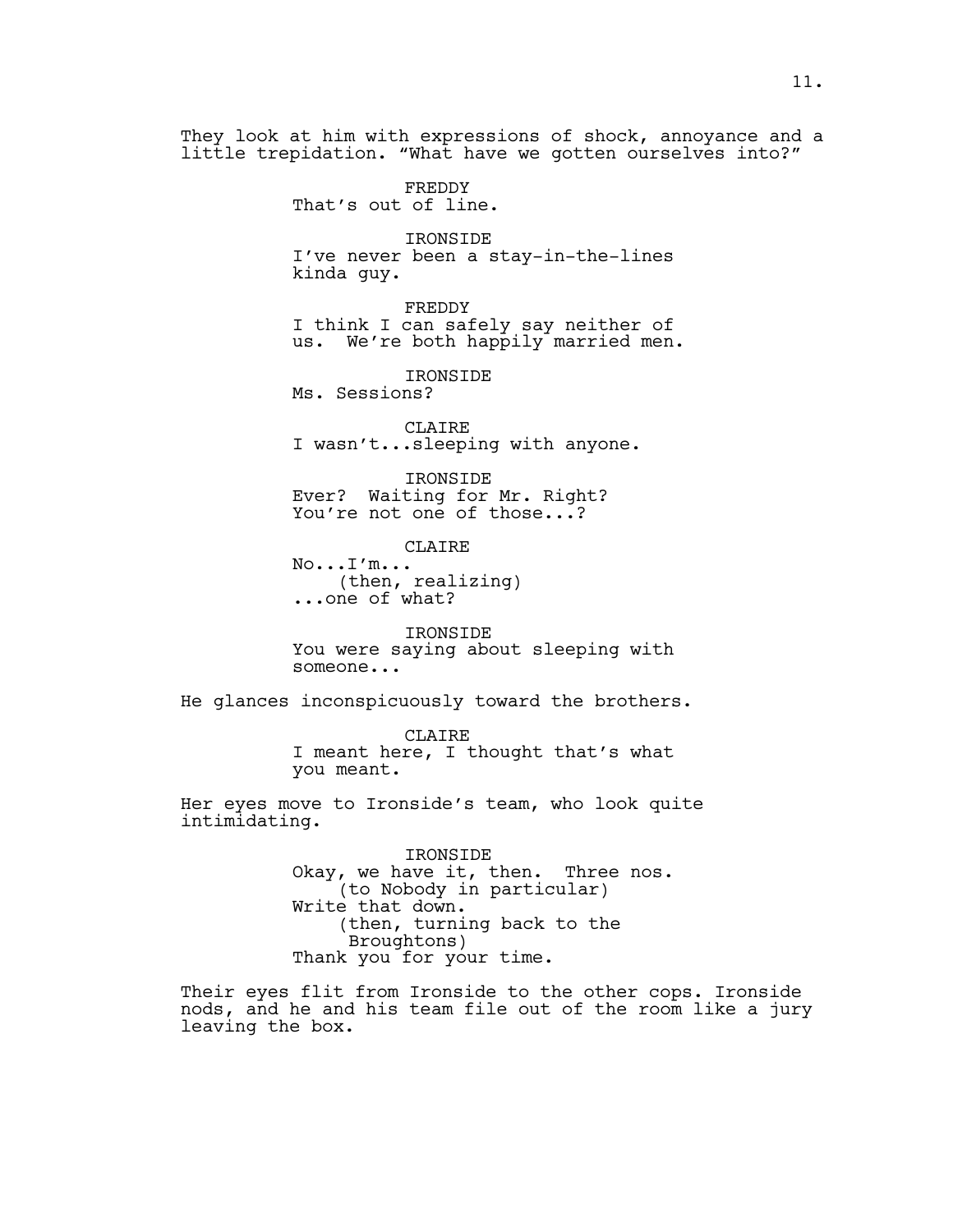# HALLWAY - NIGHT/DAWN

Ironside's team flanks his chair like storm troopers as they move toward the elevator. Ironside winks at Omar - standing at attention...Ed hustles to catch them as the door opens.

> ED Where are you going?

IRONSIDE I'm closing the suicide.

Ed seems pleased.

IRONSIDE (CONT'D) And opening a murder investigation.

The doors close. Ed puts his hands in his face. Curses under his breath.

END of TEASER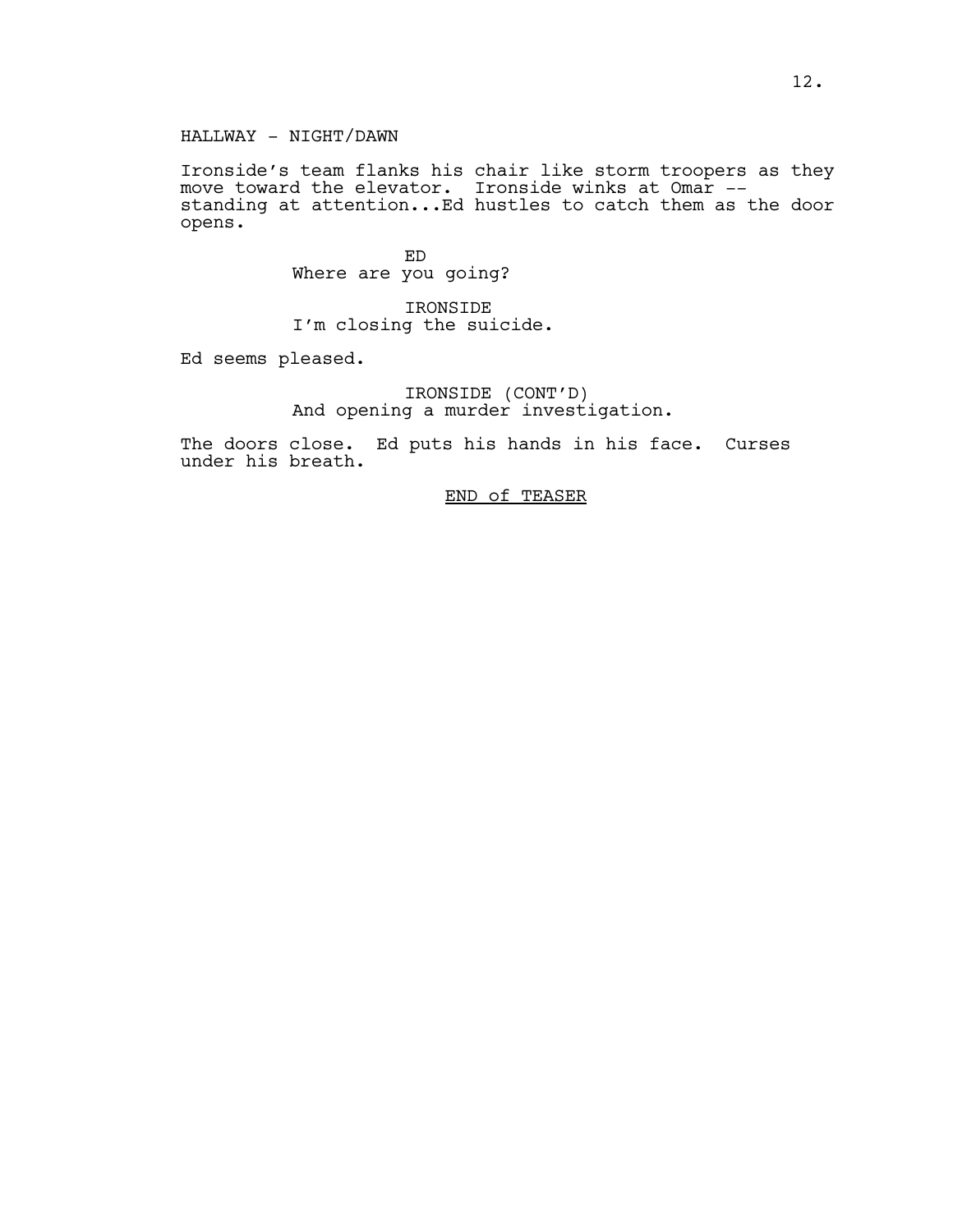ACT I

# OVER BLACK:

THE SOUND OF FEET POUNDING AND HARSH BREATHING, THE MUTED SOUNDS OF A BUSY CITY BECOMING LOUDER AND LOUDER IN THE BACKGROUND, UNTIL EXPLODING INTO FULL COLOR AND VOLUME...

INT. TRACEY'S CAR, STREETS OF SAN FRANCISCO - DAY - FLASHBACK

Close up on the face of the SWEATING, WILD-EYED DRIVER, TRACEY, -- He glances in his rearview mirror and does a double-take when he sees an ENRAGED MAN RUNNING FULL-SPEED TOWARD HIM: DETECTIVE ROBERT IRONSIDE.

A TITLE READS: TWO YEARS EARLIER

#### NOTE: FLASHBACKS WILL BE SHOT HAND HELD

Tracey JUMPS OUT, a CANNON-sized gun in one hand, abandons his car and sprints away through traffic.

Ironside flies down the CENTER of the street, dodging vehicles, SINGULARLY FOCUSED ON Tracey, who turns and FIRES at him, but Ironside doesn't flinch as he CHARGES ahead...car windows EXPLODE As Tracey fires again... IRONSIDE'S PARTNER, GARY, TRIES TO KEEP UP... TRACEY RUNS INTO A BUILDING -- Ironside GIVES CHASES --

INT. BUILDING STAIRWELL - DAY

Tracey is climbing the stairs, stopping to shoot down at Ironside -- but Ironside keeps climbing --

EXT. ROOF TOP BUILDING - DAY

Tracey barrels out of the door, but Ironside is right on his heels... and tackles him in the middle of the roof. They wrestle, snarling like wild animals... Ironside fights dirty and hard, clawing at TRACEY's face as he climbs on top of<br>him. They roll over several times. Gary, picks up a piee They roll over several times. Gary, picks up a piece of wood and slams it over Tracey's head. Tracey's done, but Ironside's not...

IRONSIDE

Come on.

Ironside drags Tracey, by the hair, to the edge of the building.

> GARY Throw him over. Make it quick.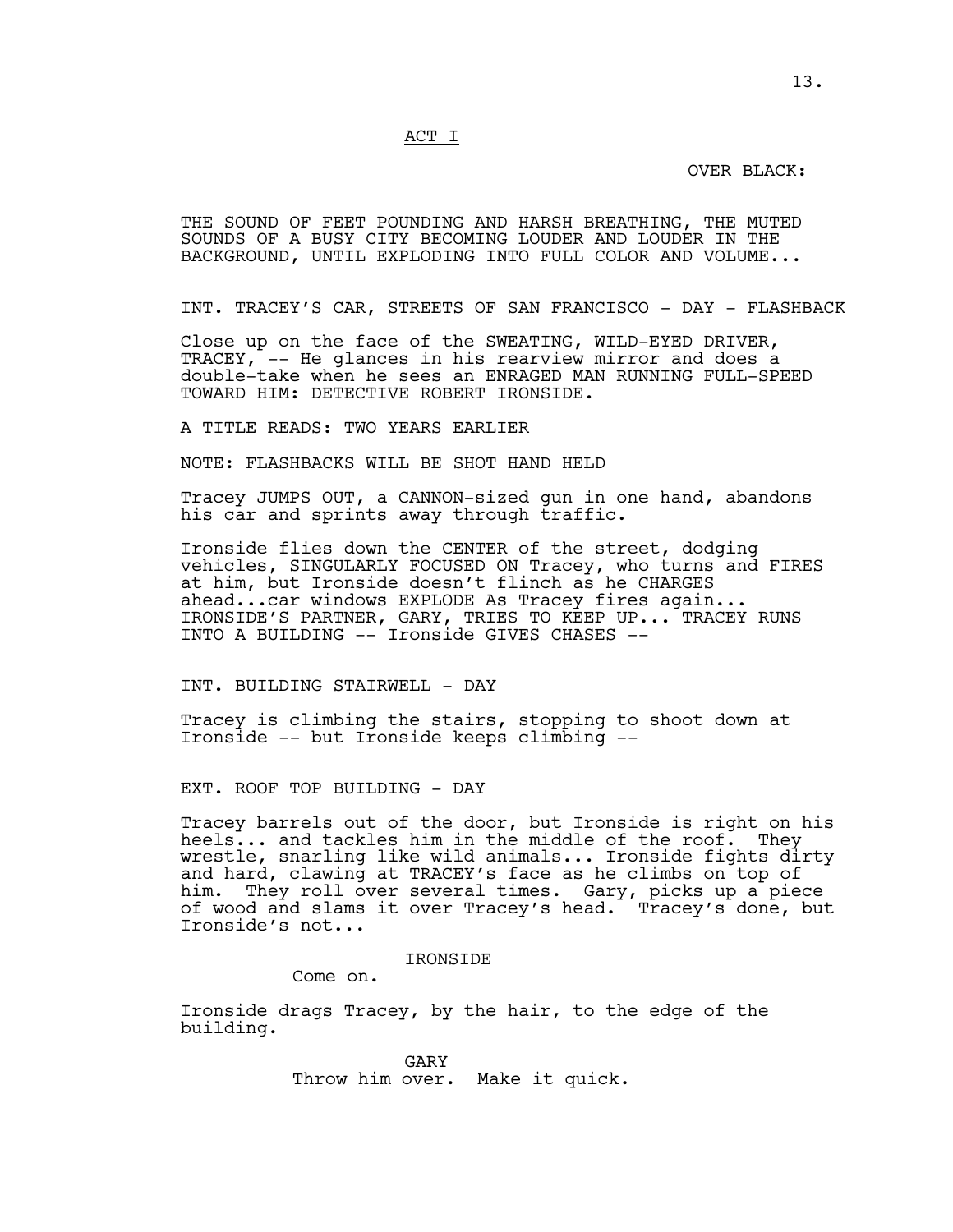-- and hangs him over the side--

**TRACEY** Man, don't do this!

Ironside holds his leg. Tracey screams as coins, a comb, and a wallet spill from his pockets, plummet toward the street below. Ironside shakes Tracey, could drop him at any time.

> IRONSIDE We're looking for Enrico Gonzalez. Where is he?

**TRACEY** I don't know, man. I swear. I never met him. No one has. I tell you everything I know.

The pants tear... Tracey drops a little more...

IRONSIDE Gary, you think he's telling the truth?

Gary shrugs signifying he could care either way. Ironside let's him fall further. Tracey screams.

> TRACEY Okay! Okay!!

> > FADE TO: PRESENT DAY

INT. SF SALOON - NIGHT - PRESENT DAY

Ironside sits at the bar, his home-away-from home, drinking a beer: Locals REGGIE, CHARLIE, STEVIE are with him. A WAITRESS walks by and squeezes Ironside's shoulder to say "hi" ... he smiles back at her. He's obviously a regular here. The 49ers play on the television and Ironside is eyeing the action as he talks.

#### IRONSIDE

They're sitting there in their tailored suits with their pocket hankies looking at us like we're goddamn mailmen or something...I say, "So which one of you guys is sleeping with her"...they nearly shit themselves... looked at me like I just felt up their sister.

CHARLIE We're watching the game. Do I spend the whole time talking about work?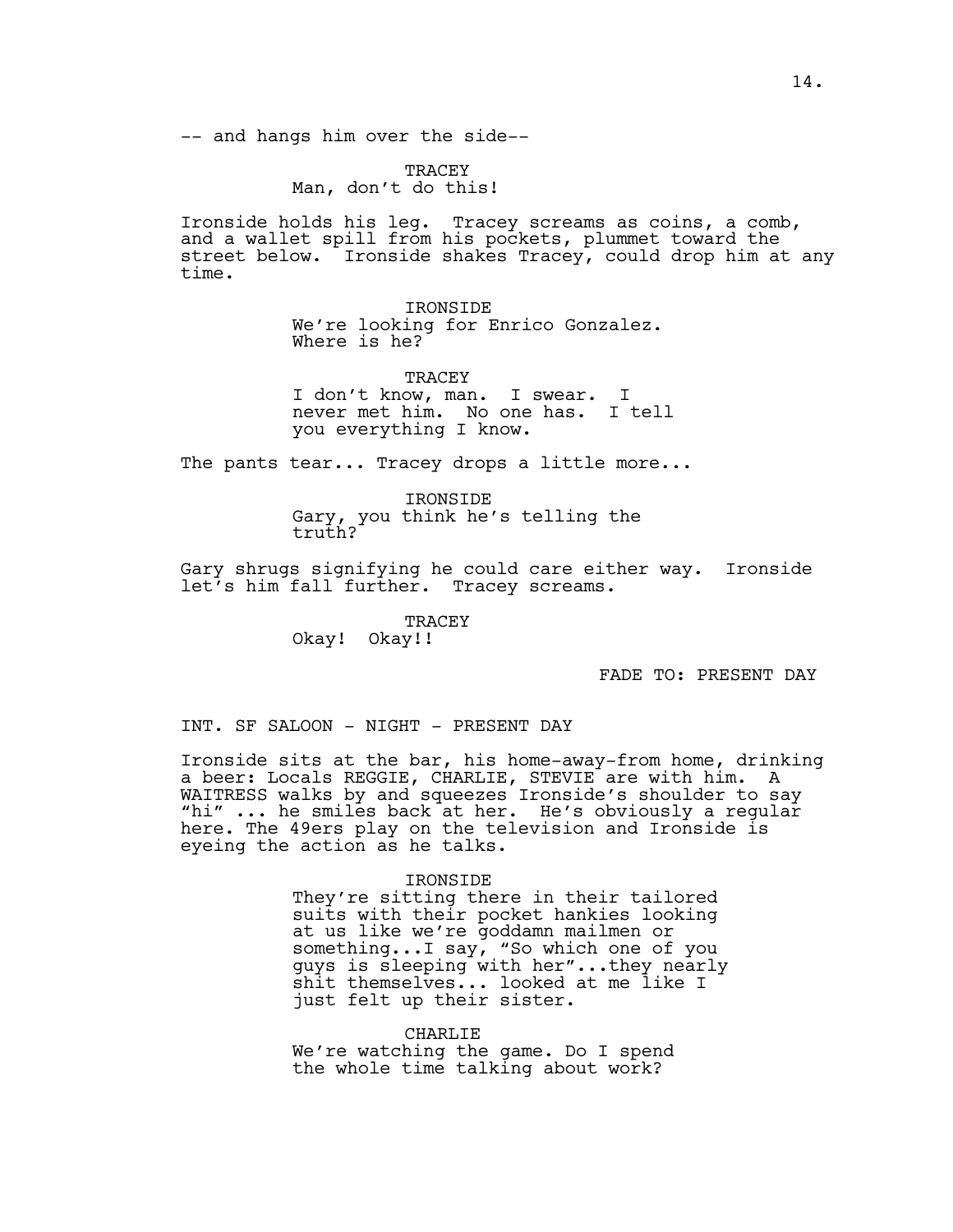IRONSIDE Why would anyone give rat's ass about a window installer's day? Now shut up, Charlie, I'm telling a story.

The COWBOYS score a touchdown. THE WHOLE BAR GROANS.

IRONSIDE (CONT'D) Goddamn it. Every time I bet on this team my stomach is in knots. (to Charlie) You jinxed 'em. (Charlie hangs his head) C'mon, you know I love you.

He grabs Charlie's head, pulls him toward him and kisses him. Charlie smiles. A Cowboys FAN at the other side of the bar cheers and claps loudly. A beer mug nearly hits him -- careening off the Bar Post. He turns. Looks at IRONSIDE - clearly the culprit. The Chair. SAYS NOTHING. Dave, the OWNER/Bartender, grabs some empties from the table.

> DAVE Hey, take it easy, Bobby.

IRONSIDE Eh! He should know better. Tell him to go to Fudruckers or Chili's, that sonofabitch.

DAVE

(with a smile) And don't you be wheeling home drunk in that thing again...you might get pulled over by some bastard cop.

IRONSIDE You should have been a comedian.

DAVE And you shoulda ducked.

That's exactly how Ironside wants his friends to talk to him. Stevie, carrying a handful of darts, moves over.

> STEVIE Hey, we're up next, get ready.

IRONSIDE We already kicked their asses three times. They're looking for more?

STEVIE They want to double the stakes.

A SEXY GIRL MOVES PAST.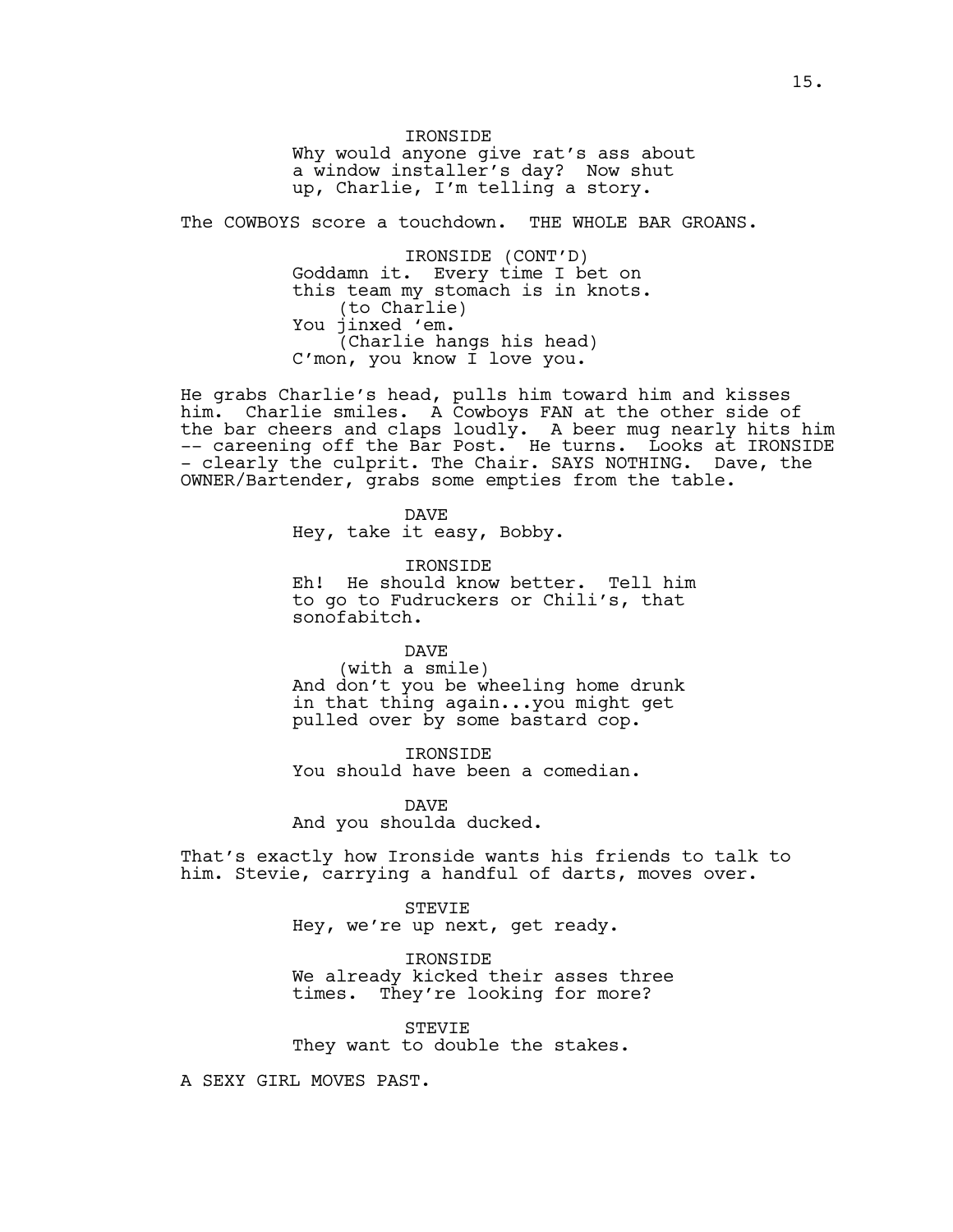SEXY GIRL Hey, Ironside.

IRONSIDE

Brandy.

STEVIE Don't tell me you...?

IRONSIDE You know I'd never say anything to you reprobates.

STEVIE Damn! Does she have any friends for me?

IRONSIDE Not who want to catch syphilis.

They all laugh. Dave notices someone at the door.

DAVE Bob, Gary's wife is here again.

Ironside's laughter ceases. He turns to sees PENNY STANTON, 36, standing by the door.

> DAVE (CONT'D) I guess he's not doing any better.

IRONSIDE Stevie, I'm gonna sit this one out. (waiving her over) Pen?

She seems him waving. Relieved. She heads over.

IRONSIDE (CONT'D) He's at it again?

Penny starts to talk, but chokes up and can't continue.

EXT. WHEEL HOUSE - DAY

The free-standing annex with more-than-required wheelchair access is known as the Wheel House, and is separated from the main Police Headquarters by a small green.

INT. WHEEL HOUSE - DAY

The room is laid out more like a frat house than a police room where murders are solved. Pool table. Card tables. A HOCKEY GAME. The team is gathered...but Virgil and Teddy play pool while they work.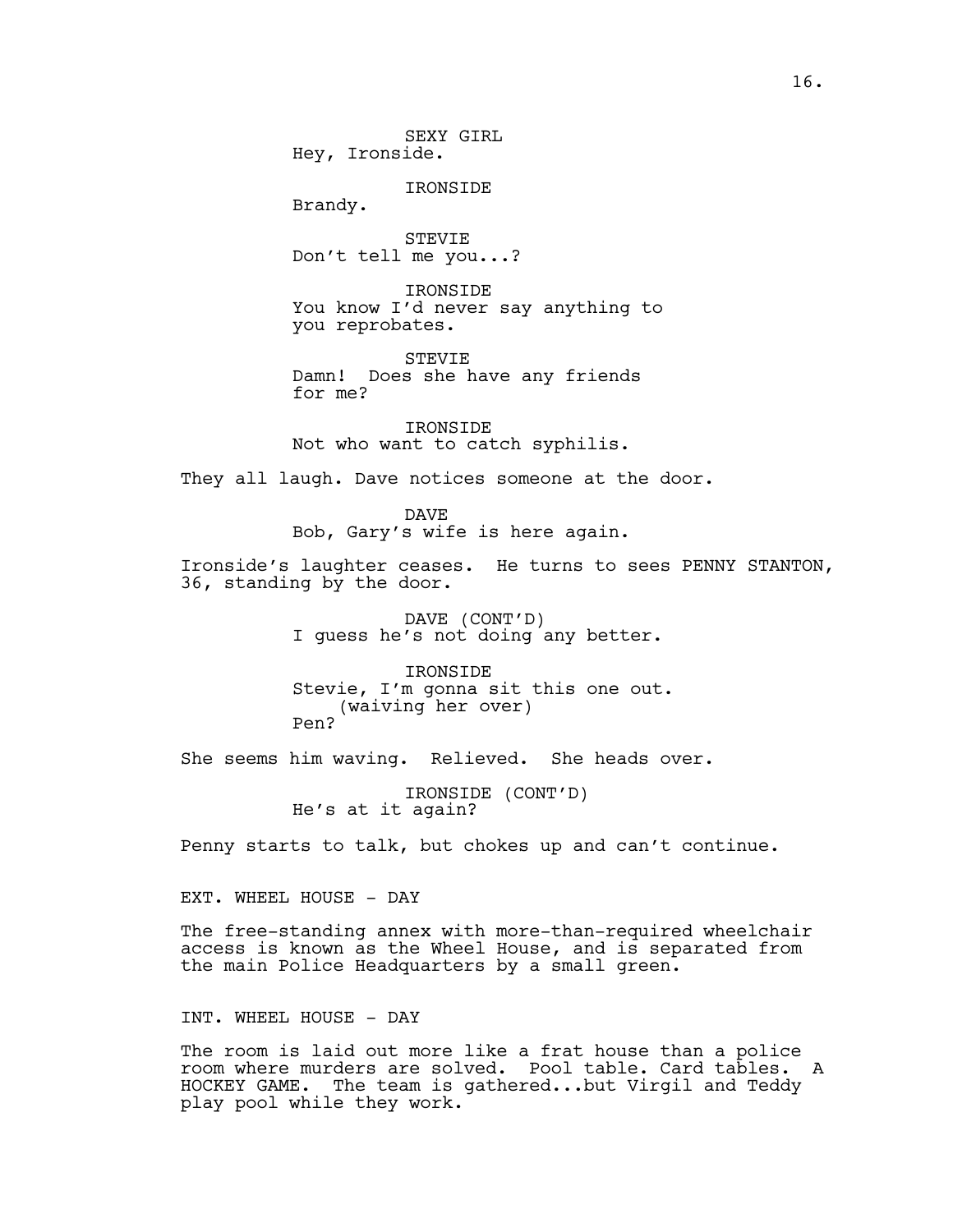# IRONSIDE So, what do we have here? A pretty girl goes to a party, has a few drinks...

HOLLY

Or more than a few.

## IRONSIDE

Okay, more than a few, but then goes up to her top floor office and pulls a Greg Louganis from the balcony. No note. No email. People in their twenties don't take a crap without putting it on facebook.

TEDDY

Those are high-pressure jobs. Trust me, half the kids who went to Exeter with me are self-medicated.

#### IRONSIDE

This hard-working girl studies for six years, puts herself through college, gets a job with a top firm on the brink of a big merger and then she ends it? Not a chance.

VIRGIL What about her personal life?

IRONSIDE From the hours she's keeping, that type of job....Bradley Financial was her social life.

Virgil knocks in the eight ball and wins the game. Teddy takes out a roll of cash that could choke a horse and pays Virgil.

> IRONSIDE (CONT'D) Her roommate said she spent all her time either at work or at the Frisco Club Gym.

**TEDDY** That's five hundred a month.

IRONSIDE

Someone's paying that bill and sending her roses and expensive jewelry...it's either a client or someone in that building. That was her whole world. (then) These two brothers who run the firm, what do we know about them?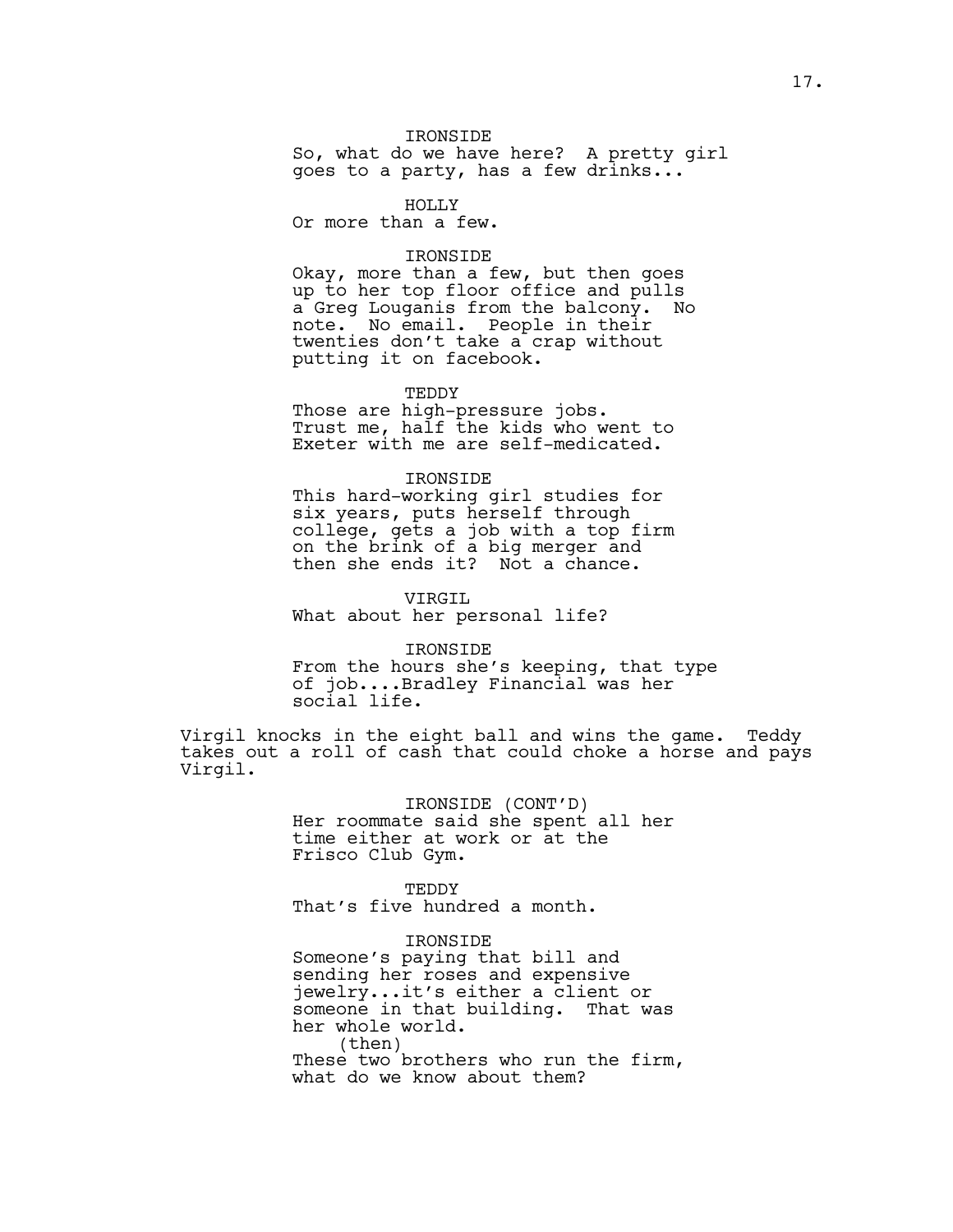#### HOLLY

Freddie Broughton. Forty-eight, Masters from Berkley, on the board of the Palace of Fine Arts, big donor to the mayoral campaign, star halfback for USC...

# IRONSIDE

I hate him. Next.

## HOLLY

Bill Broughton. Stanford. On the board of Bay Hospital. Married. Two kids. They both seem pretty clean. Community involvement. Five-percent of their operating income goes to charity.

#### IRONSIDE

In that business there's no such thing as a successful, well-liked rich guy. Those guys only exist in campaign ads and Cole Porter songs.

Holly gives him a "lame" look.

IRONSIDE (CONT'D)

I try.

## HOLLY

The employees have nothing but good things to say. I found five exemployees who left in the last three months. Only one of them wouldn't call me back. Kim Elliot. I'm going to see her later.

#### **TEDDY**

Somebody must have made some calls, because everyone's buttoned up tight about this merger. I asked for it twice. They keep forwarding me to their lawyer. Could tell you something.

#### IRONSIDE

Doesn't your brother work for their merger partner?

TEDDY

Feel free to try. He won't return my calls. Three years.

# VIRGIL

Aren't these guys pals with the Mayor? Won't this piss him off?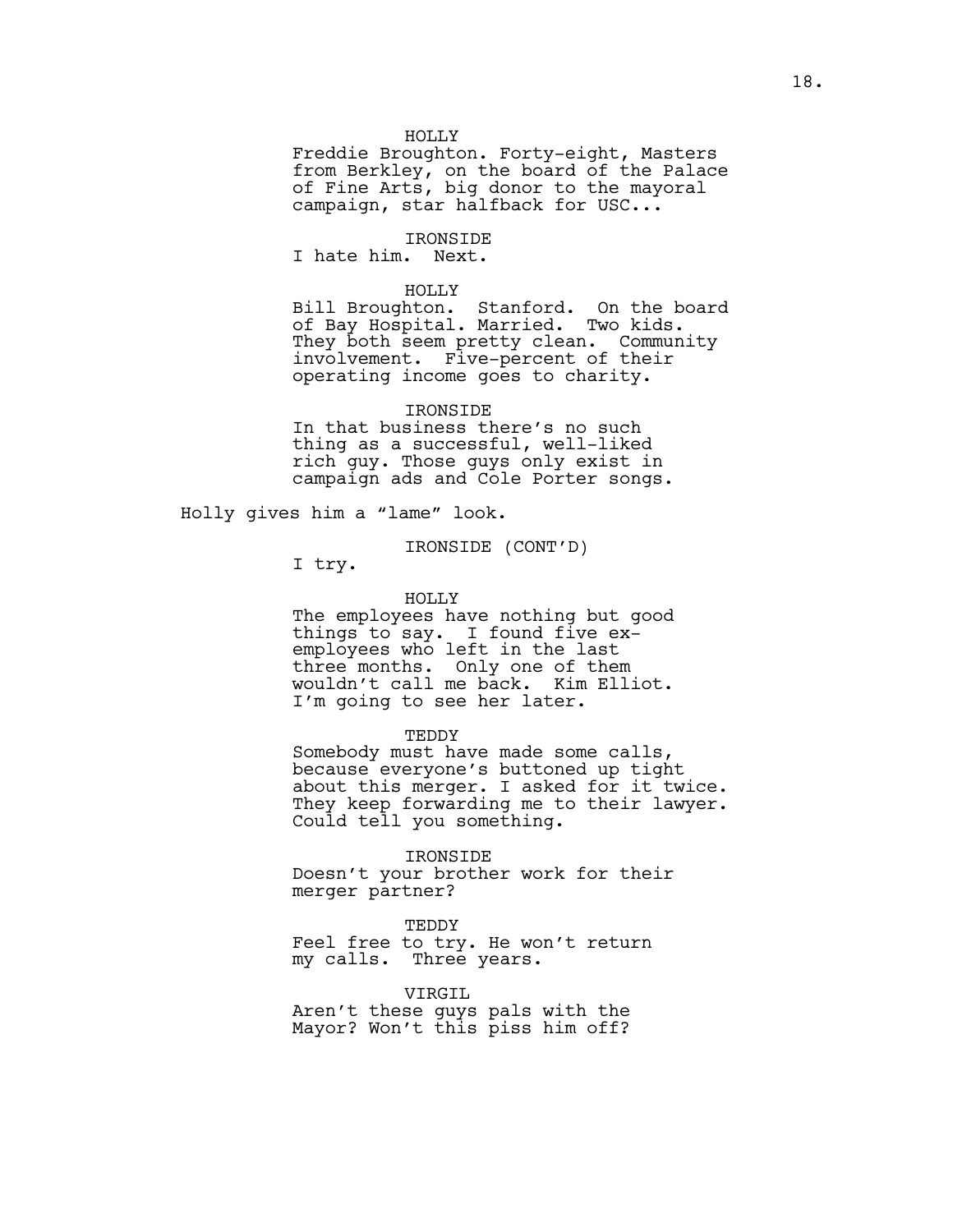### IRONSIDE

The day I start giving two shits about the mayor and his friends is the day you can take me out back and put me out of my misery.

# HOLLY

I can help with you that.

He gives her the same "lame" look she gave him.

HOLLY (CONT'D)

I try.

INT. GOLDMAN-SACHS SAN FRANCISCO - DAY

Holly speaks with ex-employee KIM ELLIOT, pretty, welldressed, educated, snotty. Virgil stands in the back.

KIM

It was time for me to leave. It was....complicated. (looking down her nose) Honestly, detective, you wouldn't understand.

HOLLY No? I'm pretty smart.

KIM I didn't mean to insult.

HOLLY

Why don't you tell me something good? Clearly, you know something or you wouldn't be acting like such a b-i-t-c-h.

## KIM

(a bit shocked) Look, I signed a confidentiality agreement. I really can't discuss Bradley Financial or the Broughtons. I'm sorry about Annie, but I just can't help you.

Holly digs in her bag....

#### HOLLY

Let me explain something to you: I work at a special division and my boss --

VIRGIL

...he's what people in polite society refer to as incorrigible, though I've heard him called worse.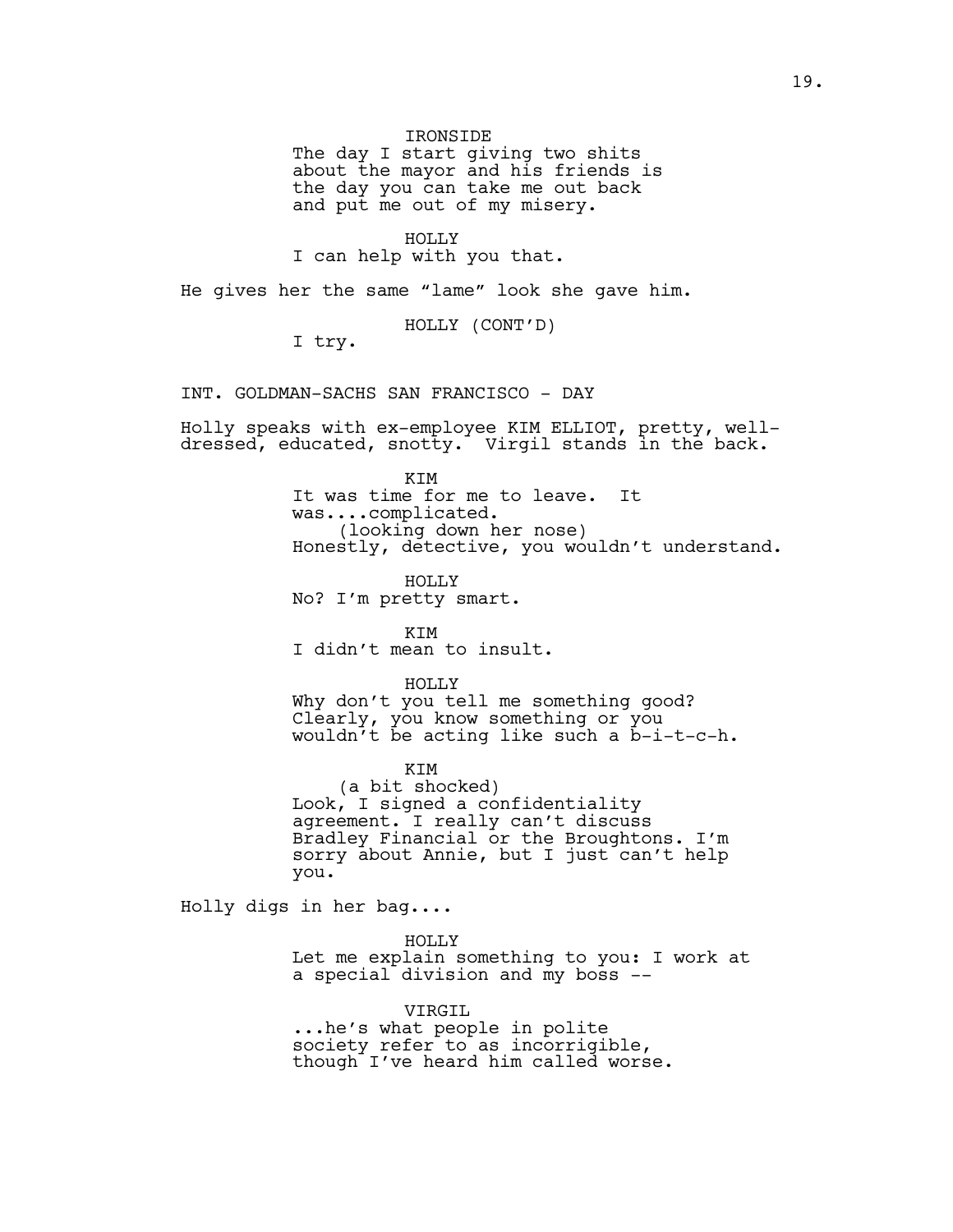KIM (looking at Virgil, unnerved) That's...nice. HOLLY He's taught me -- us, really - certain techniques... (Virgil nods) ...mostly regarding how to cut through b.s., so he won't be happy if I don't get the information he needs... ..she pulls a string of CONDOMS out of her purse, slowly, like a magician's tie trick. HOLLY (CONT'D) There's this silly little law in San Francisco that says anyone with three or more condoms on their person can be arrested and investigated for prostitution. She lays the condoms on the desk. Takes out her handcuffs -- KIM Are you serious? She is -- she immediately starts to secure Kim's wrists... HOLLY (to Virgil, as she cuffs her) She must be one of those high-class whores. VIRGIL I'll get an office map so we make sure we parade her past all the partners. Kim looks at them in disbelief...they're not kidding. INT. SAN FRANCISCO POLICE COMPLEX - DAY Ed stands in the hallway speaking with Ironside. Police Personnel, Criminals, Lawyers, move around and past them. ED (anxiety percolating) Please don't tell me you're investigating Bradley. IRONSIDE We're just looking... (Ed reacts) ...but these guys...they're dirty, Ed. They lie for a living. I know they donate a lot of money to the Mayor...

20.

ever ask yourself why?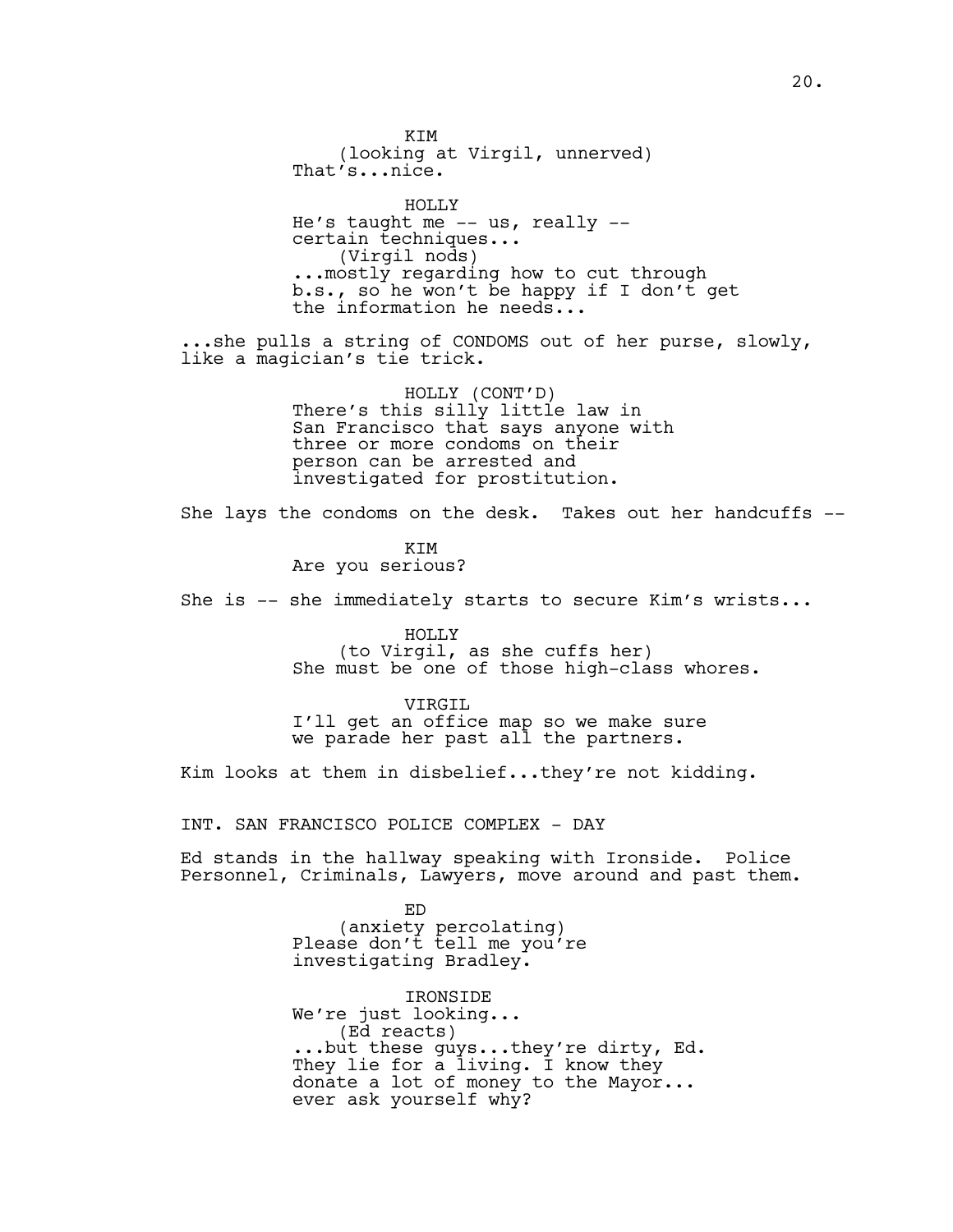A few cops walk by. Among them are SHAUB and GREEN.

SHAUB Hey, congrats, Ironside! I hear they got you working suicides now.

GREENE Next they'll have you looking for the Hamburglar.

SHAUB (imitating the Hamburglar) Rubble rubble rubble!

They guffaw stupidly and continue on their way.

ED You have any proof?

IRONSIDE Only that a beautiful girl with a promising future doesn't take a dive off a building. Not in the world I live in.

ED I was doing you a favor.

IRONSIDE And don't think I don't appreciate it.

Ed walks off, shaking his head.

INT. GOLDMAN-SACHS SAN FRANCISCO - DAY

Kim's tough facade has faded...handcuffs will have that effect.

KIM The one client you might want to talk to is Dave McCutchen. If you can find him.

# VIRGIL

Why?

KIM They sort of took him for a ride. Guys like the Broughtons make a lot of enemies; it's part of the business..**.**but they take it a step further. We're talking Madoff territory. The stock filing could tell you a lot...when I saw it, that's when I started asking questions...and the truth is, if you find out what they're doing, you basically have three choices...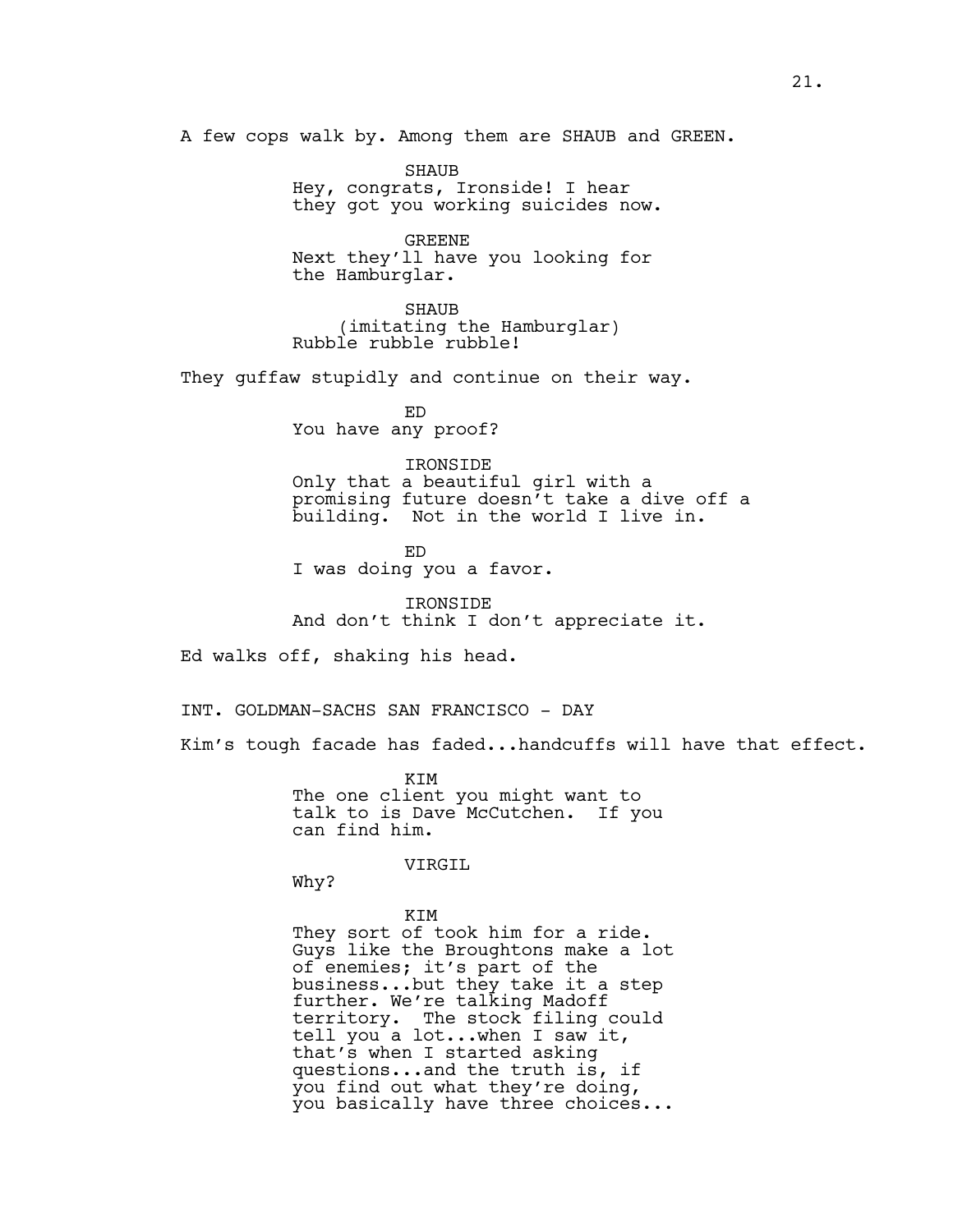HOLLY OK, so you take the non-disclosure agreement, a severance bonus and just leave.

KIM

Right. Or you can play the game their way and risk losing everything for a huge payoff.

A beat of silence...

HOLLY

What's the third alternative?

KIM

Ask Annie Ryan.

END OF ACT I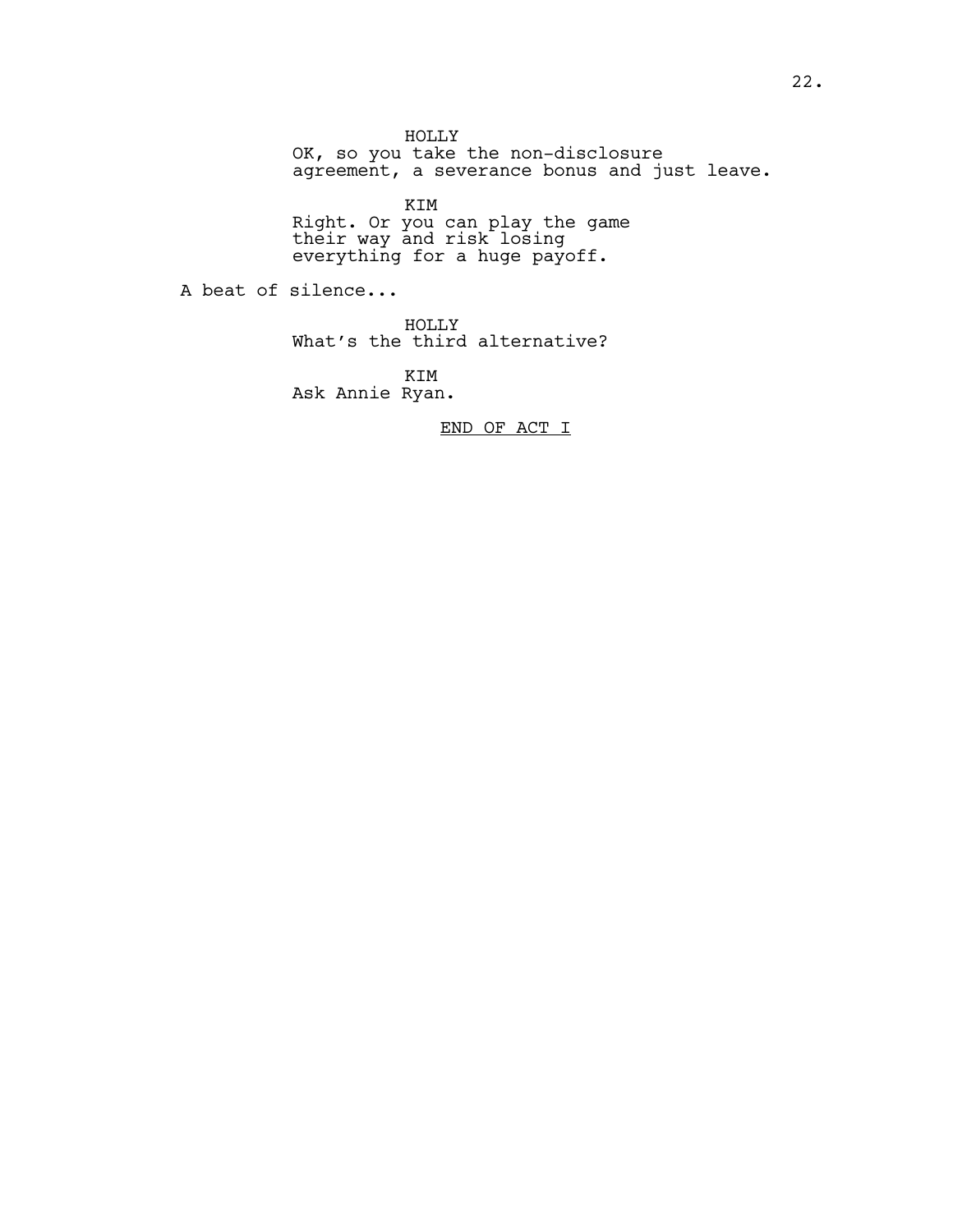ACT II

INT. HOCKEY RINK - DAY

A brutal game of hockey is being played -- between teenage boys. It's actually not a game, but a practice...a very intense practice. You'd expect nothing less with Ironside as the coach.

> IRONSIDE Cross it. Cross it.

They miss the pass. Ironside blows his whistle.

IRONSIDE (CONT'D) Stop. Over here. Right now!

They skate over to him.

IRONSIDE (CONT'D) What the hell are you guys doing? I can skate better than you guys and I haven't felt my legs in two years.

ANOTHER player, NATE, enters the area. Ironside notices him. Nate stops to casually put on his skates as the team practices. Ironside bristles at him. Turns back to his team.

# IRONSIDE (CONT'D)

Guys, listen to me. You're skating like a bunch of girls out there. Practice is just as important as the game...we worked too hard to slow down now. The championship is next week. We need to be ready.

## PLAYER

Nate's here.

The Other players perk up at the mere sight of him.

IRONSIDE (ignoring him) Okay. Two-on-one drills.

ASSISTANT COACH (on the ice) Okay, guys, you heard him. Line up.

MARLEY (watching the practice) I heard Penny came to see you last night.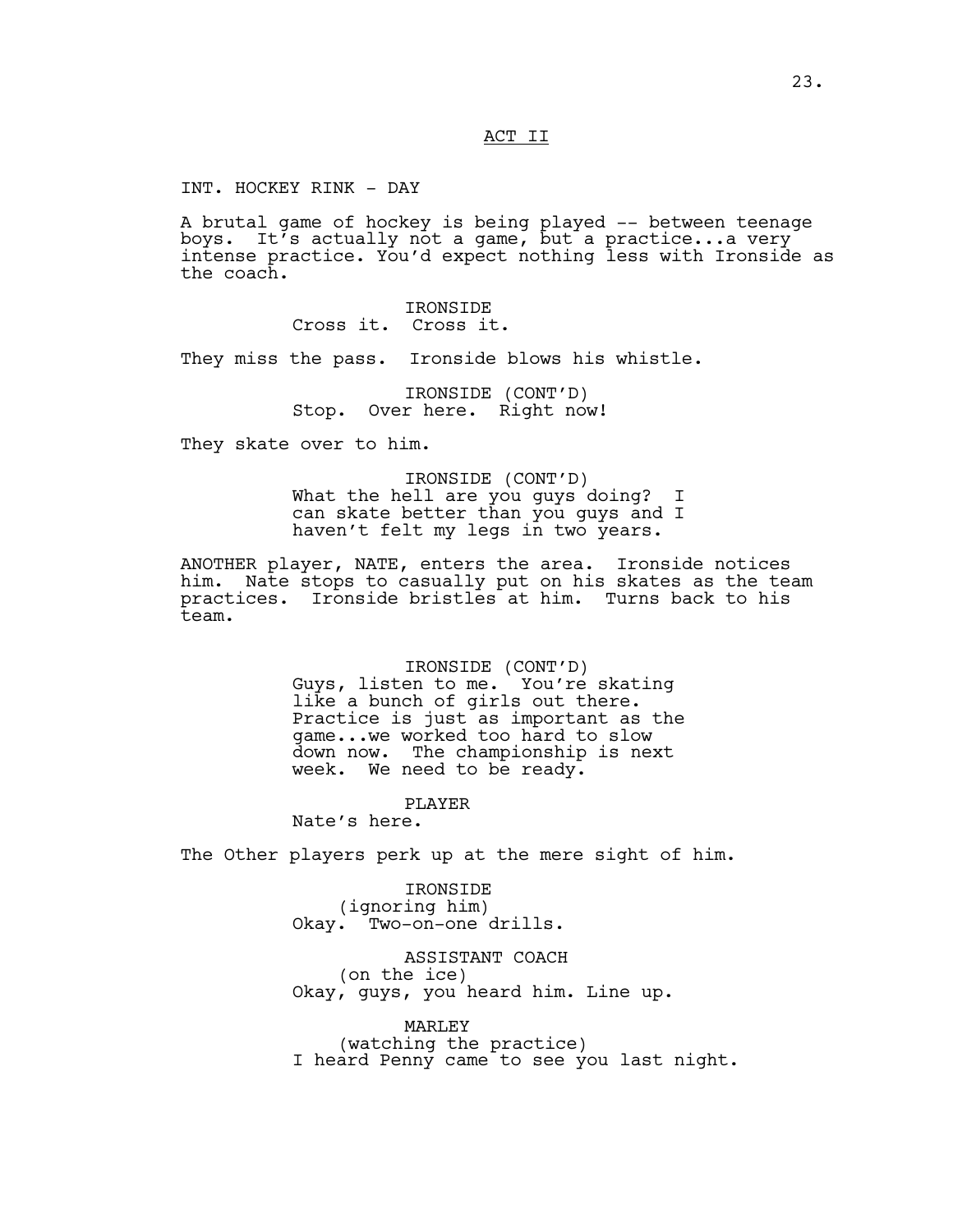IRONSIDE Third time this month. (then, shouting on ice) I need a cleaner pass, O'Neil.

Nate gets in line with the team to do the scoring drill. He is far and away the best player on the team.

## MARLEY

I guess Gary's never coming back to the force.

IRONSIDE I think she'd be happy if he even came home at night.

MARLEY

Why's he blaming himself? It's been two years. You said it wasn't his fault.

#### IRONSIDE

A partnership is a funny thing...when you're in the right one, you're closer than a marriage. You feel each other's pain.

MARLEY What is he looking for?

#### IRONSIDE

Peace of mind. I can't say if things were reversed... I might be the one crying on the shrink's couch.

MARLEY I highly doubt that.

IRONSIDE You don't know me as well as you think you do.

# MARLEY

I know all there is to know (rubbing his shoulder) ...and I still work for you.

Nate scores easily on the drill, sprints, and stops on a dime in front of the coach's box with an extra flair for Ironside..

> IRONSIDE What the hell do you think you're doing?

> > NATE

What?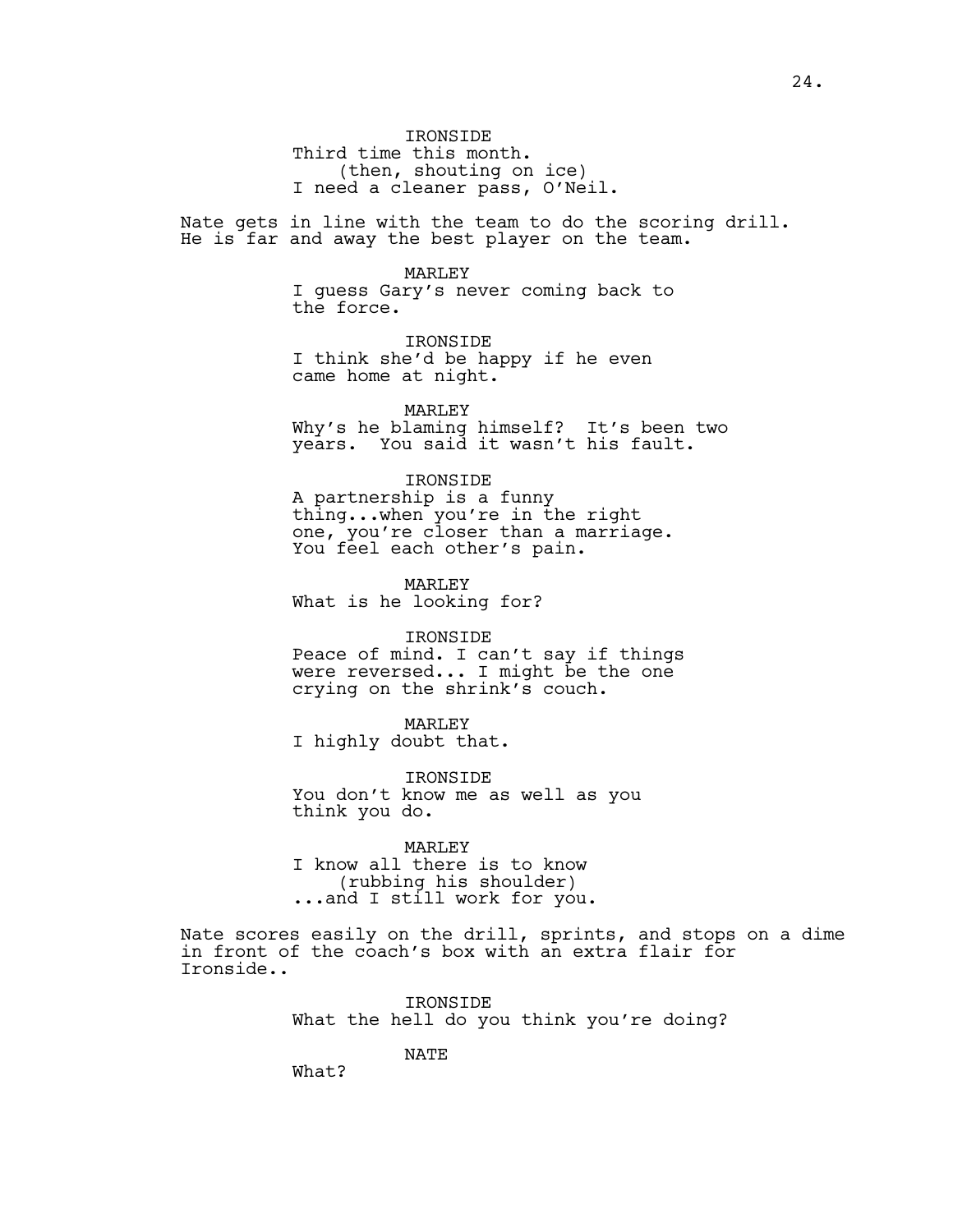# IRONSIDE

The practice is almost over. We have rules, here. You've had your last warning. You can forget about playing next week.

NATE (major attitude) You're the boss, man.

Nate skates by himself to the other half of the rink, away from the team, and puts on an amazing display of skill, taunting Ironside.

> MARLEY Are you really not going to play your best player in the championship?

IRONSIDE We have rules.

MARLEY Hockey's what keeps him out of trouble.

IRONSIDE I'm not his father. You got me roped into this, now you're gonna tell me how to coach?

MARLEY It was supposed to help relieve your stress.

IRONSIDE (gritting his teeth, watching Nate) I think it's working.

INT. PETERSEN FINANCIAL - DAY

Teddy is having conversation with his well-tailored brother, GEORGE, who clearly is uncomfortable with his brother's presence.

> TEDDY I need to see that filing. It could be evidence in a murder.

GEORGE I can't do it. The merger's still pending. I'll lose my license.

TEDDY You won't. You're my brother, for god's sake.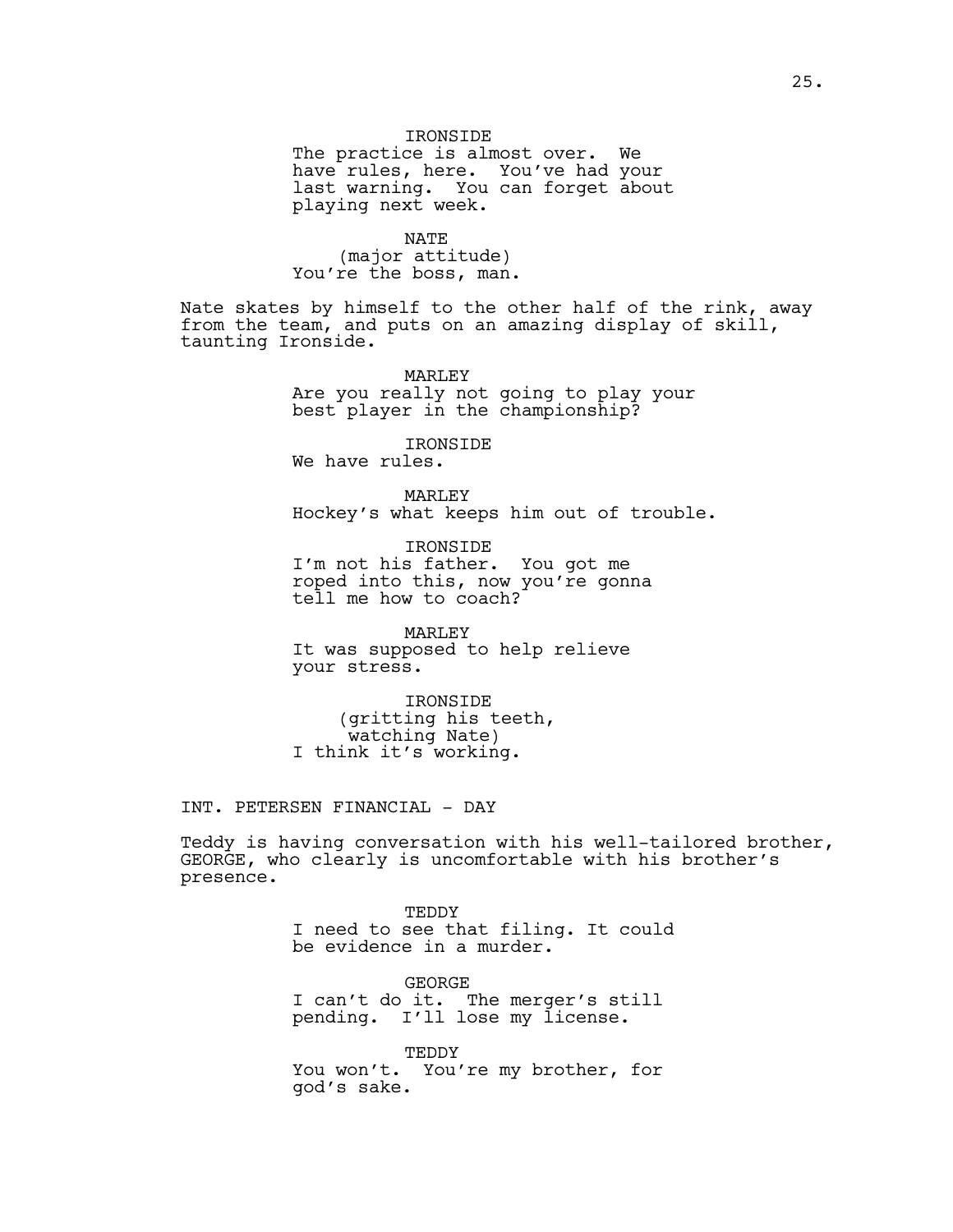#### GEORGE

I didn't handle it. It was Robbin's account. You know that. You're just here to bother me.

**TEDDY** 

You've always been a prick. That's why Mom never liked you.

GEORGE

Why don't you go arrest some bad guys. Fix whatever's broken inside you. I'm sure Dad will hire you on as a runner when you're done doing what ever it is you're doing.

Suddenly, Teddy lunges at him, grabs him by the lapels. Pushes him against the wall.

> TEDDY George, it's important. I wouldn't be here otherwise. I don't like to see you. In fact, I loathe you, to the bottom of my infected soul.

SECURITY ARRIVES...TEDDY LETS GO.

GEORGE Get out. You'll get nothing from me.

INT. FRISCO CLUB - DAY

Teddy, Marley and Ironside move toward the club's state-ofthe-art rock-climbing wall. Several CLIMBERS are struggling to pull themselves even a few feet off the ground.

> TEDDY He's the same prick he was when we were kids. Followed the rules and tattled on everyone like a bitch. I'll find another way.

Ironside nods, and wheels further into the gym.

IRONSIDE Look at these people doing everything they can to stave off the inevitable...these fools couldn't climb a flight of stairs.

AMANDA, an ATTRACTIVE CLIMBING INSTRUCTOR, hears him.

AMANDA Really? You think mountain climbing is easy?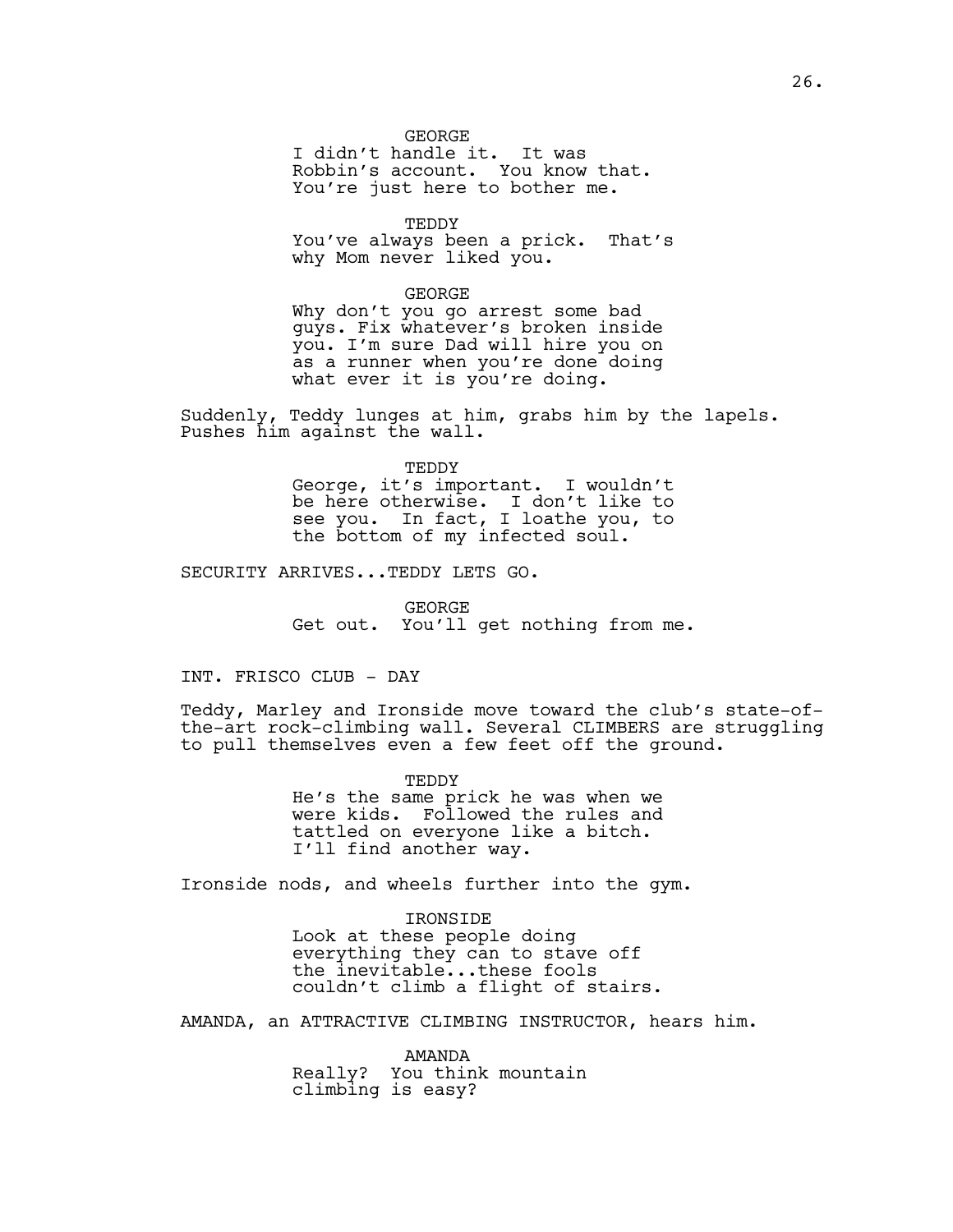IRONSIDE This pile of polystyrene is no mountain. AMANDA Why don't you try it? IRONSIDE I'm on duty. She starts climbing. IRONSIDE (CONT'D) (looking up staring at her ass) We're looking for Annie Ryan's trainer. AMANDA What for? IRONSIDE We have some questions for her. AMANDA If you can beat me up this "pile of polystyrene" I'll tell you whatever you want to know. IRONSIDE (flirting) I can arrest you. AMANDA (flirting back) You have to catch me first. Ironside looks at Marley. MARLEY I told you to keep your thoughts to yourself. This is what happens. Without a hesitation, Robert pulls himself up the rope using only the strength of his arms -- quite an impressive feat. They're racing, neck-and-neck...Robert is one strong sonofabitch...it's close... WHO WILL WIN?

INT. FRISCO CLUB - JUICE BAR - DAY

Amanda sits with Ironside and Marley.

AMANDA I feel terrible...she was one of my favorite clients. Always here on time. Did her work at home. Most people cancel last-minute and make up the craziest excuses.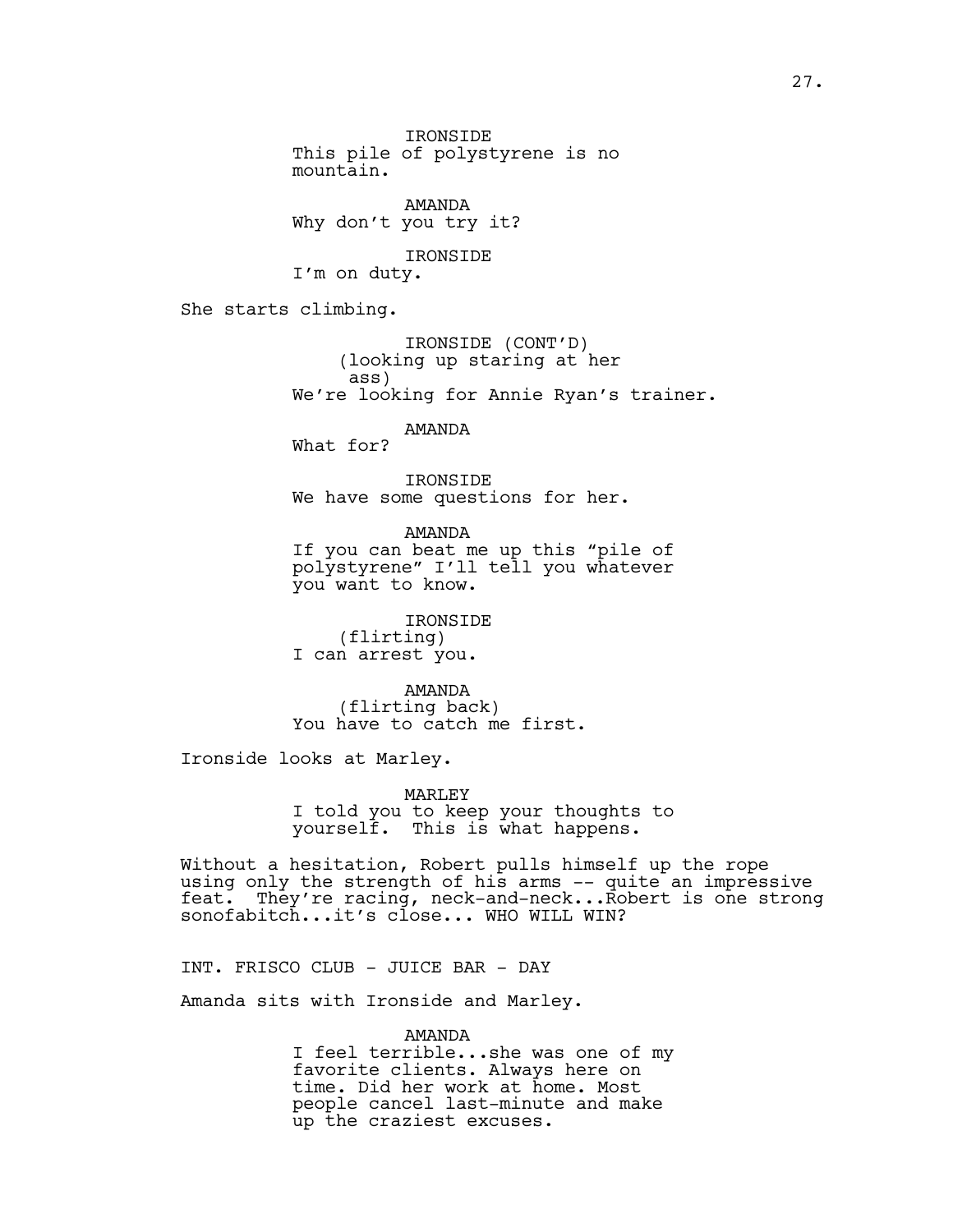# MARLEY

(looking at Ironside) I know all about crazy excuses when it comes to working out.

# IRONSIDE

She exaggerates. Now, can you tell us anything about your sessions with Annie? Anything might help.

## AMANDA

She was under a lot of pressure at work...she wanted to increase the intensity of her workouts to compensate, but I could tell it was taking an emotional toll on her.

## IRONSIDE

Did she talk about a boyfriend or anyone who might want to harm her? Anything that upset her?

#### AMANDA

Not really, but I remember the one time she did cancel. Said she had to go to some big party -- needed the whole day to get ready - supposed to be some big function, but the next day when I asked her about it, she nearly cried.

#### IRONSIDE

Did she say what kind of party?

AMANDA

No. I don't think...wait...she called it a "Flower Party".

TEDDY

A *flower* party? Are you sure?

AMANDA

That's what she said.

# IRONSIDE

(to Teddy) You heard of these?

## TEDDY

Oh, yeah. They're something to behold... moveable sex-feasts for the very rich and very bored. Every fetish you can imagine, some crazy shit. You'd never believe who's involved - the list goes all the way to the top**..**.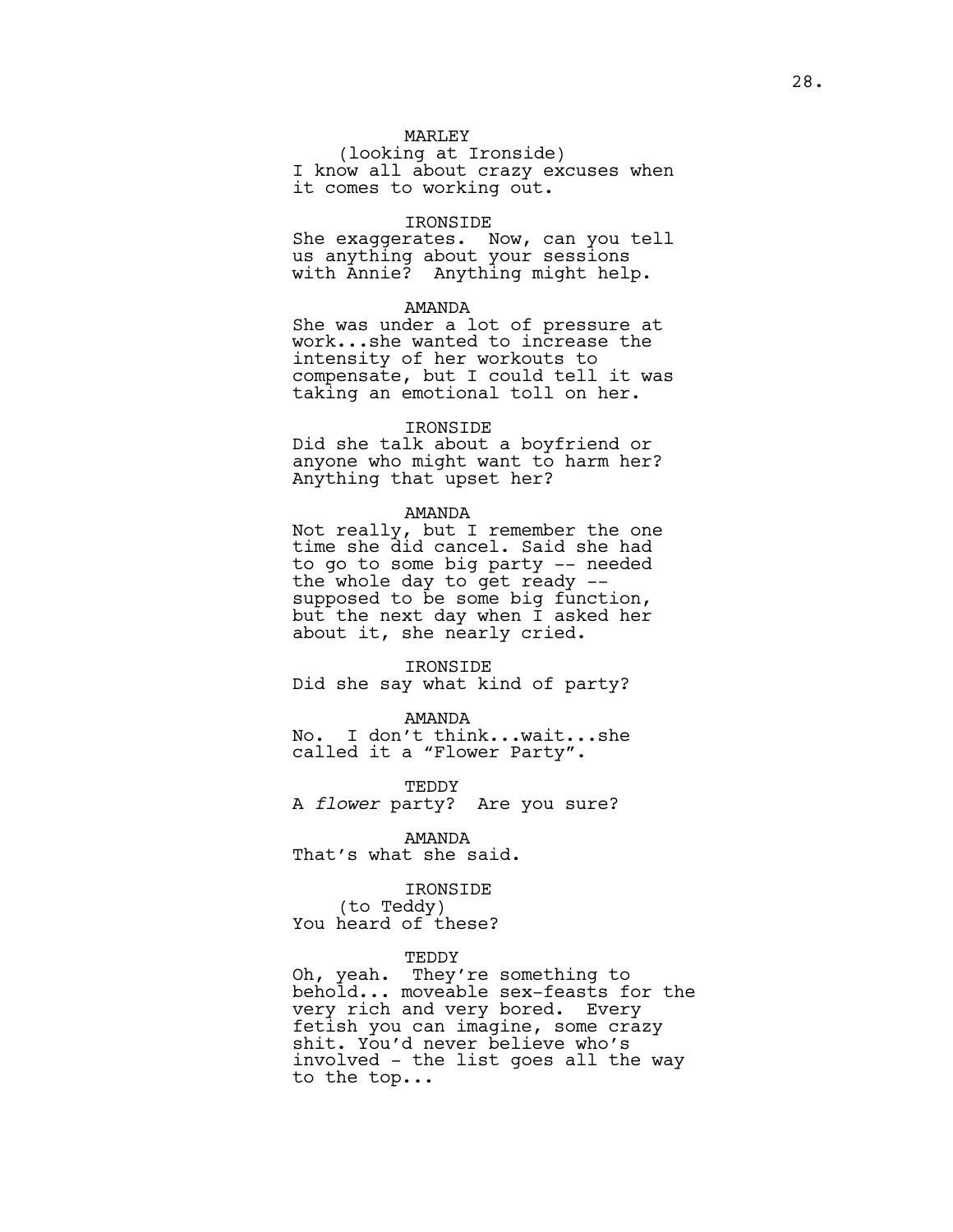AMANDA By the way, I have to ask...can you...?

IRONSIDE Yes, I can. (without missing a beat, serious) But what would a girl like Annie be doing at one of these flower parties? Who could have possibly convinced her to go to something like that? Whoever's buying her Manolo Blahniks and Tiffany necklaces, maybe.

AMANDA I'm pretty sure she said it was someone at work.

IRONSIDE Which of them is the sleaziest?

INT. FREDDY BROUGHTON'S BEACH HOUSE - DAY

The family is having a gathering at their BAYSIDE beach house. Marley and Ironside are at the door, being greeted by Freddy.

> FREDDY Detective, this is a surprise.

IRONSIDE I wanted to see how the better half lives, so here I am.

FREDDY I don't know about better, perhaps bigger.

SHELLY BROUGHTON, 44, well-tended, appears at his elbow.

SHELLY You must be Detective Ironside.

FREDDY Detective, let me introduce my wife, Shelly.

IRONSIDE You recognize my eyes?

#### SHELLY

Oh, he is funny. Would you like to join us for lunch? We had the tuna flown in from Japan this morning.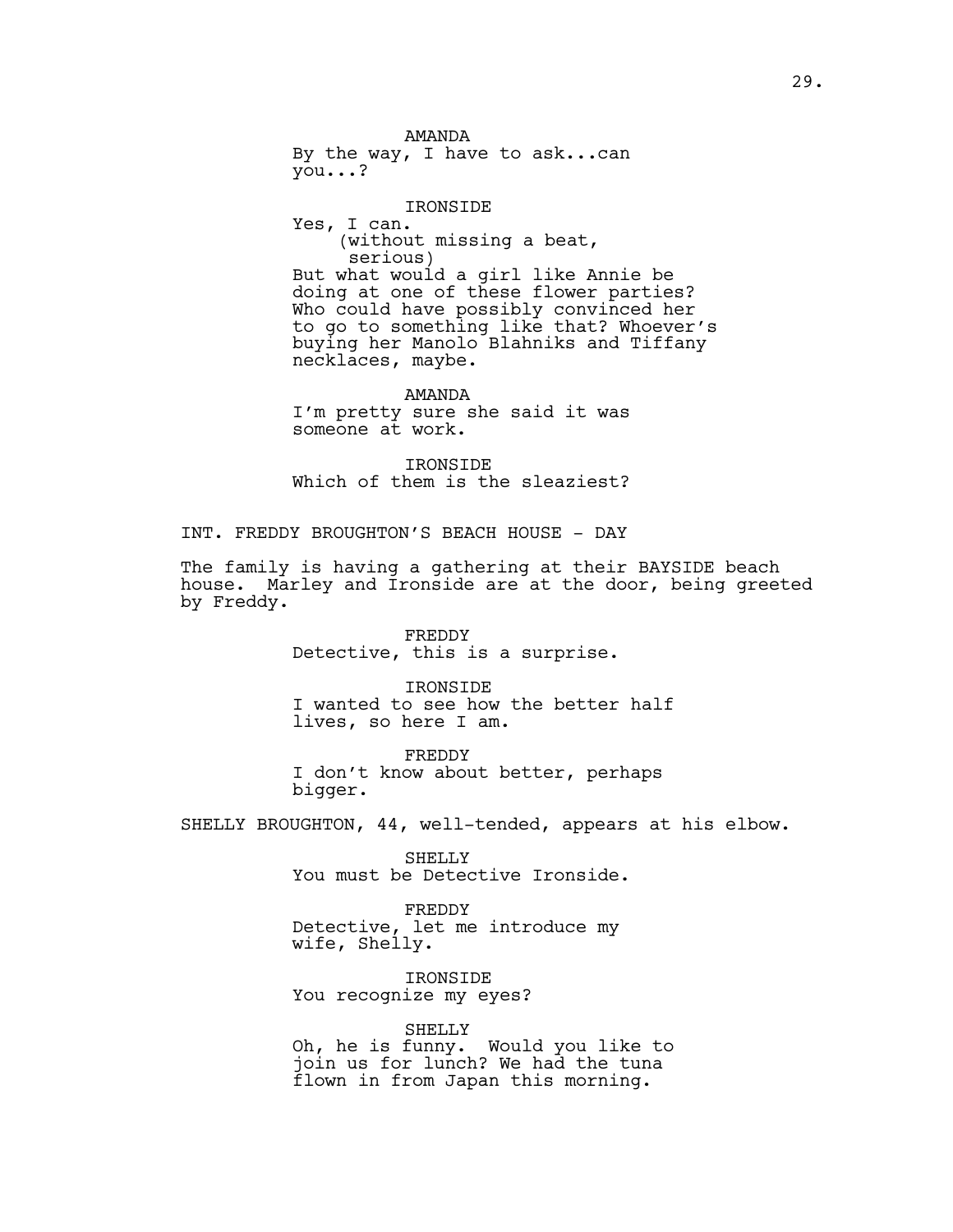IRONSIDE If I could just have a few moments of your time.

SHELLY We can talk in the parlor.

Ironside looks around, wondering which one that is.

INT. PARLOR ROOM - DAY

Ironside sits across from FREDDY AND SHELLY - a lunch party can be seen through the window.

> IRONSIDE Mrs. Broughton I understand you're the party planner for the firm. Are they usually that lavish?

SHELLY I planned this one. It used to be my job. Now it's just a hobby.

FREDDY This one was bigger than most. As I'm sure you know, everyone ....

As they talk, Ironside continually rearranges the four orchid-filled vases into different formations on the parlor table.

> FREDDY (CONT'D) ...at our company has been working very hard for the merger and it was sort of a perk.

SHELLY (annoyed by the vase movement) Detective, do you know each of those vases are worth fiftythousand dollars?

IRONSIDE Oh, I'm sorry, I'm just having myself a little flower party.

On that, Freddy's face goes ashen.

EXT. FREDDY BROUGHTON'S BEACH HOUSE - LATER

In the driveway, Freddy is doing all he can to control himself.

> FREDDY Do you have any idea who you're messing with?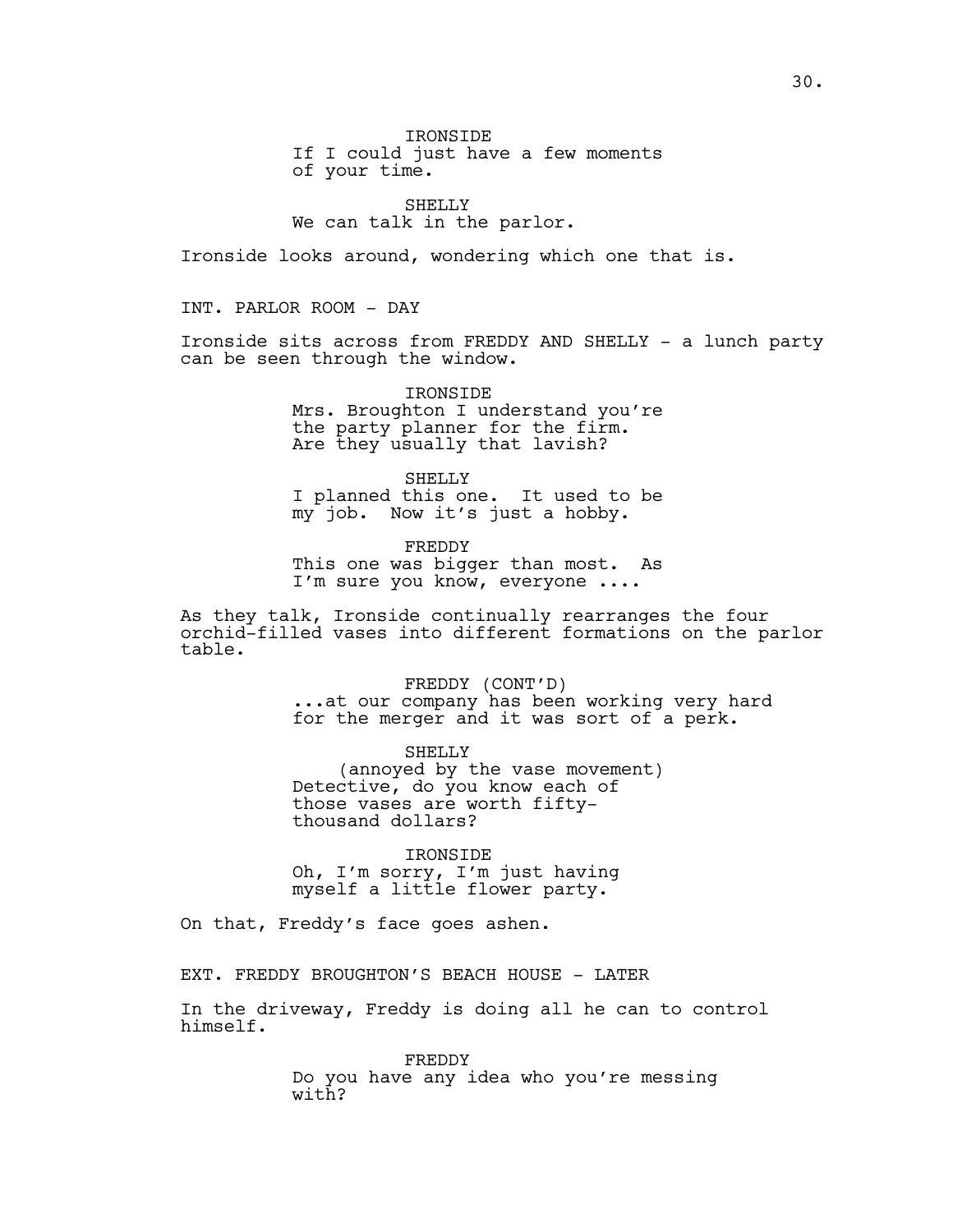# IRONSIDE

No, but I'm slowly starting to find out. And to tell you the truth, I don't like what I'm finding.

# FREDDY

Sometimes, doing one's job requires a degree of unpleasantry.

#### IRONSIDE

My job is find out who did this, your job is to screw people out of money and get with it.

(gesturing at the nice house) Your nervous face against the imported tile on your porch makes me believe we're both doing something right.

# FREDDY

(gesturing at the chair) Understandably, your accident has made you bitter. I appreciate that.

IRONSIDE Guess what, Freddy, I was like this long before a bullet shattered my spine.

FREDDY

I'm sorry...

# IRONSIDE

You're not. You should be...for a lot of things, not the least of which corrupting a young girl...but I promise you...you will be.

## FREDDY

OK, listen, I asked Annie to go to the Flower Party with me.

#### IRONSIDE

So saying you didn't know her too well was a bit of understatement, I guess....

#### FREDDY

It's not like that. It's part of the rules -- you have to bring a woman with you, understand?

Ironside takes out A FLOWER PARTY INVITATION --

#### IRONSIDE

If not, it'd be just a bunch of swinging Richards talking about pork belly futures. Big shots doing things they'd never do at home. (MORE)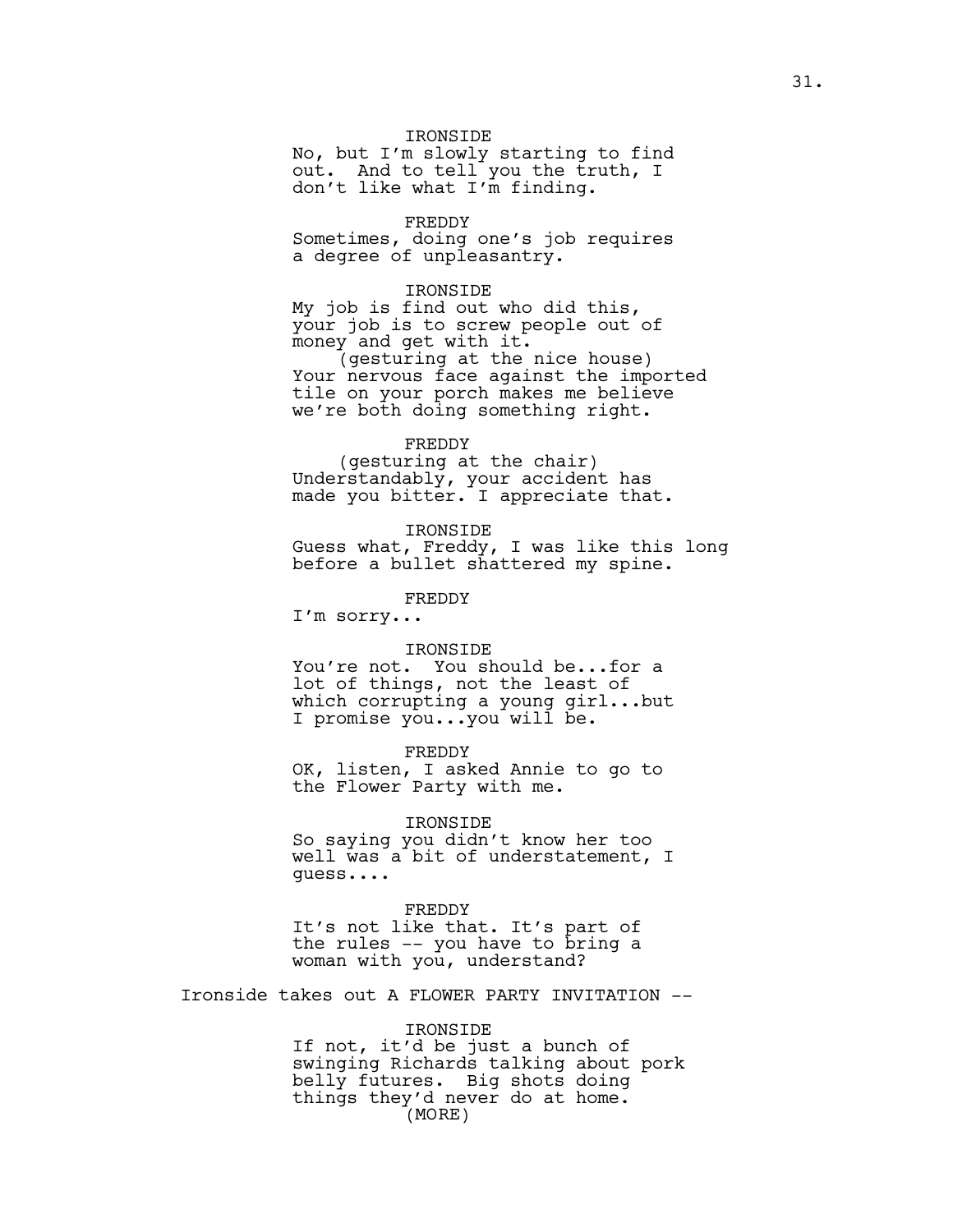# IRONSIDE (CONT'D)

We found out all about it, and I'd watch your wrinkled ass next time you're there...we might just raid it.

#### FREDDY

She came to one, and she hated it, okay?

# IRONSIDE

Did she know what kind of party you were taking her to?

# FREDDY

Maybe I should have told her a little more, but her replacement had no such reservations. And that's all I'm going to say without a lawyer.

# IRONSIDE Whaddya need a lawyer for?

## FREDDY

Because I have a lot of money and people with money need lawyers. I've done nothing wrong.

# IRONSIDE

Maybe you didn't kill her, but you're hiding something...guys like you always are...

## FREDDY

Guys like you have been gunning for guys like me since the beginning of time, but you always come up empty.

IRONSIDE

Yeah, but you ain't seen nothing like me yet.

# END OF ACT II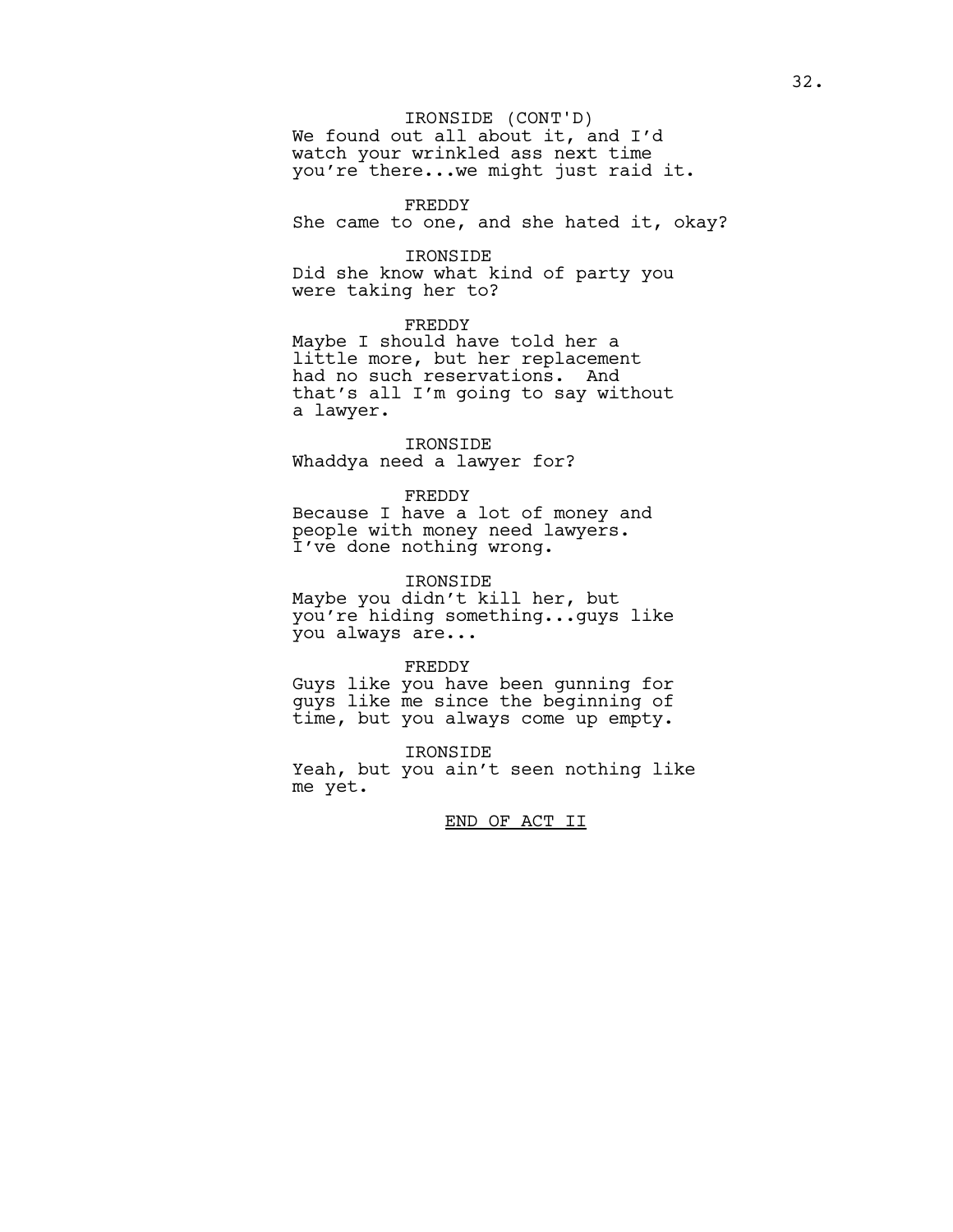# ACT III

# INT. HOCKEY GAME - NIGHT - FLASHBACK

A vicious game of hockey plays out between the Police and the Firemen. Ironside, in the middle of the madness, throws elbows, jabs his stick into someone ribs. Talks shit. Blood bruises, sweat and profanities fly in every direction...

The Goalie catches the puck, halting the action. As the team lines up for the ensuing face-off. Ironside moves to one of his teammates...

> IRONSIDE (to his teammate) If you let that little prick, Number Four, elbow you on the boards one more time, when we get back to the bench you and I are gonna go at it...

The Teammate nods. He understands loud and clear. Ironside takes his place at the middle of the circle, ready for the face-off, but his eyes momentarily gaze up into the stands and land on MELANIE - A PRETTY BRUNETTE. He sends a small smile and wink her way. She's sitting with Gary and Penny tucked in amongst the wives and girlfriends of the Police and Firemen.

The referee drops the puck and the game starts. Melanie cheers loudly as Ironside's vicious play resumes on the ice.

EXT. SAN FRANCISCO STREET - NIGHT

The FOURSOME walks the Streets of the Mission District on the perfect night.

GARY

Before you, Melanie, he never invited anyone to his hockey games.

PENNY

I had to go out with these two alone every game night. It's like I married Starsky and Hutch.

IRONSIDE

That's because most women don't understand the fine art of cross checking someone's face, like Mel.

MELANIE Number six on your team is bringing you down. (MORE)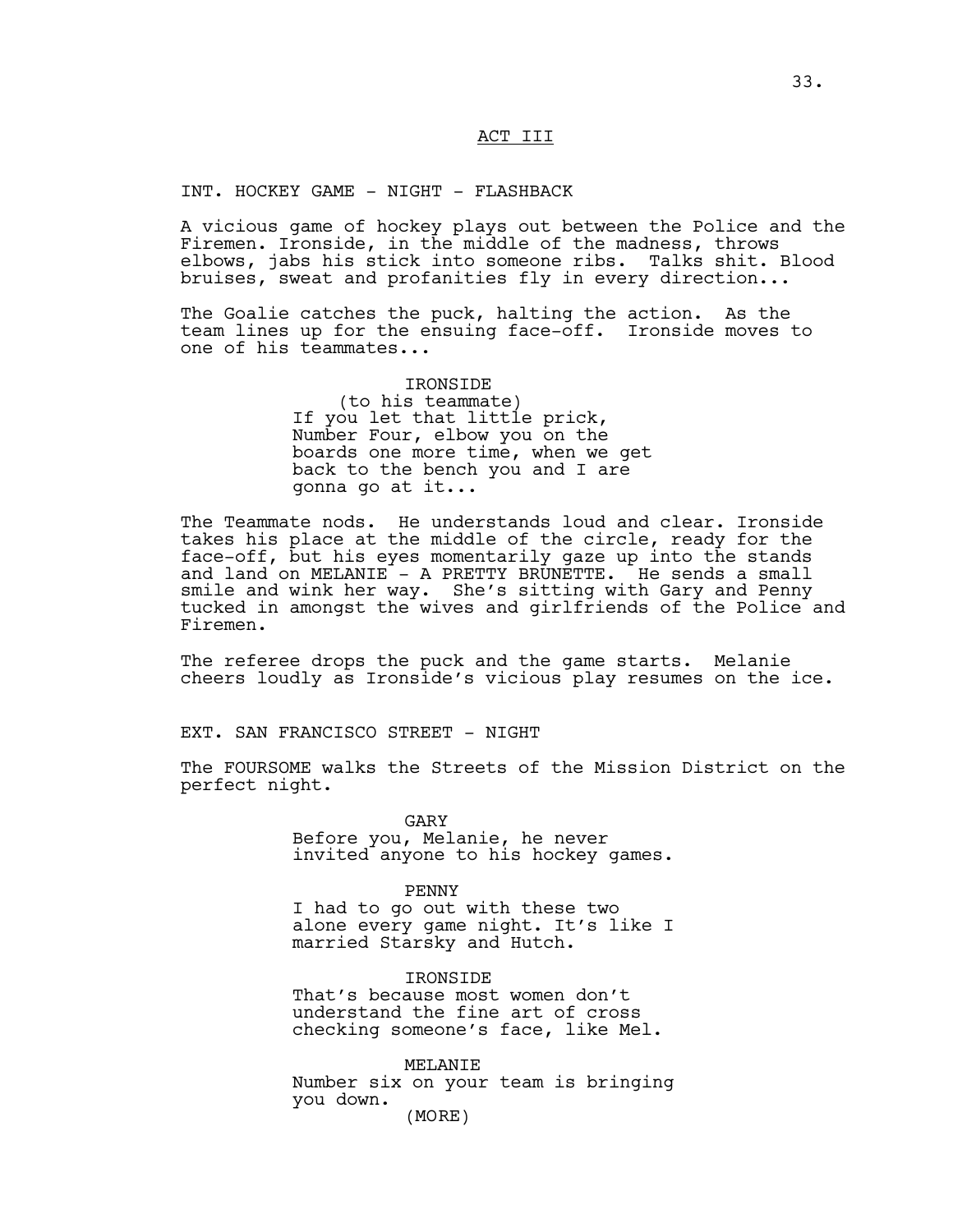He skates back on defense like he's on a damn coffee break. I'd like to cross check his face. MELANIE (CONT'D)

He grabs her and kisses her.

IRONSIDE (to Gary and Penny) Do you see why I have to marry this girl?

MELANIE (devious smile) That, and the thing I do with my knuckle.

GARY If you guys keep talking like that I'm gonna start to think he's a nice normal guy...

A blast of music floods out from a bar they pass. Melanie dances down the street singing. Ironside looks at Gary and Penny...."is she great or what?"

> MELANIE (dancing up to Ironside) Let's go dancing at that Salsa place again. They'll love it.

IRONSIDE (to Gary and Penny) ...you've never seen anything like this place.

MELANIE He only listened to AC/DC before we started dating...

GARY I tried playing Dave Matthews one day and he almost threw me out of the car.

MELANIE I would have done the same thing.

Ironside laughs hard -- Penny does, too. Ironside grabs Melanie kisses her passionately, lovingly.

INT. IRONSIDE'S BEDROOM - EARLY MORNING - PRESENT

Ironside's IN BED READING A DOSSIER ON BRADLEY FINANCIAL. He turns the page -- waking THE NAKED YOUNG WOMAN NEXT TO HIM -- AMANDA, the climbing instructor --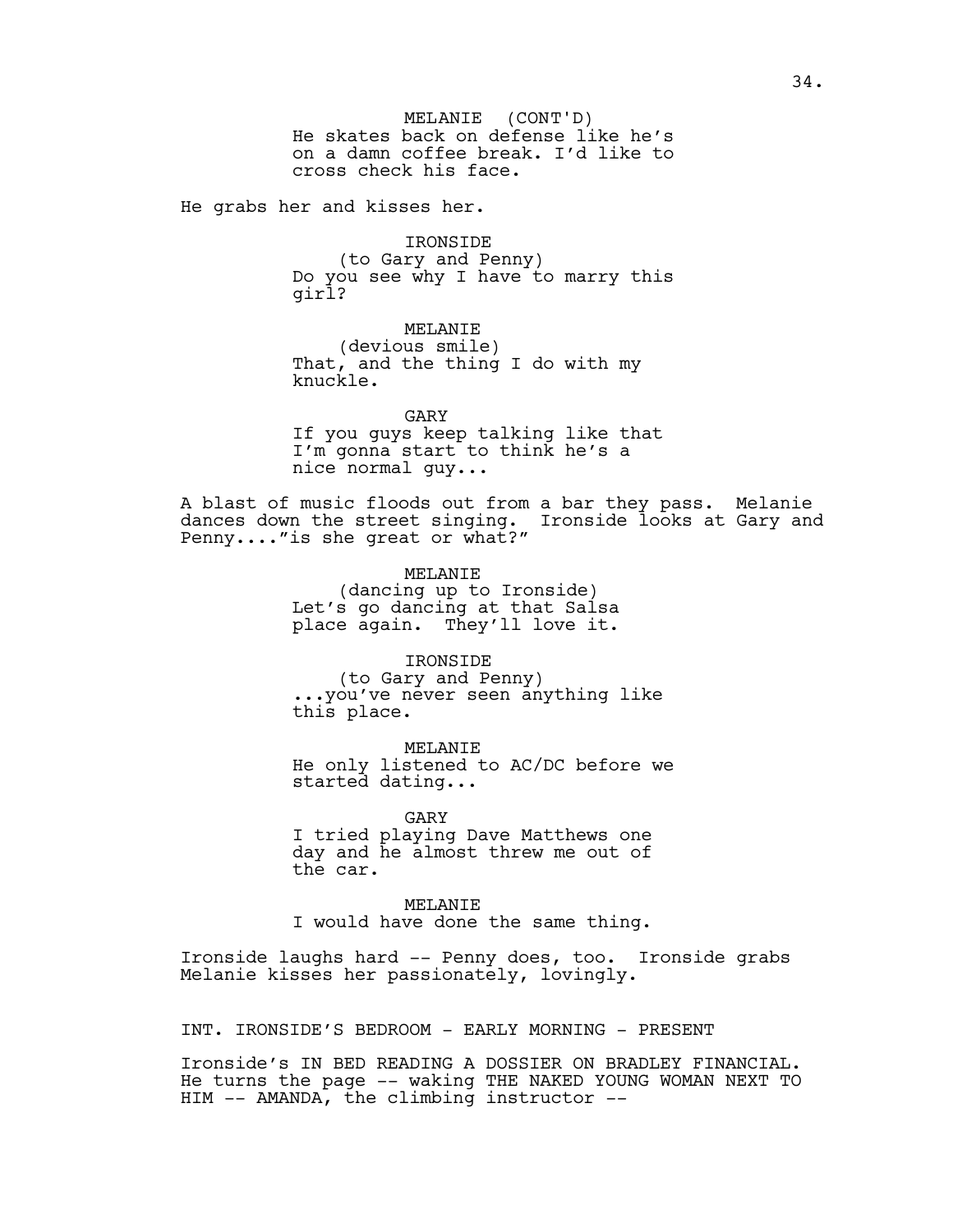AMANDA What are you doing?

IRONSIDE Nothing, go back to sleep.

Amanda yawns -- and twists...

AMANDA I don't want to go back to sleep.

IRONSIDE (closes) Okay, lay there and watch me read.

AMANDA I've got a better idea.

She climbs on top of him...rubs her hands down his arms, over chest...kisses his neck...

> AMANDA (CONT'D) You lay here... (pulling off her shirt) ...and watch me....

He opens his eyes...he's happy he did -- and smiles...she moves above him, kissing his face, his neck -- he's enjoying the moment, but it doesn't last long. His phone rings...he eyes...

> IRONSIDE It could be about my case.

He goes to reach for it. She grabs it.

AMANDA (with a smile) Ironside's phone....(listens)

Her smile fades.

AMANDA (CONT'D) I think something's wrong.

She hands the phone to Robert.

EXT. PRISON CORRIDOR - HOLDING CELLS - DAY

Ed walks with Ironside down the prison corridor.

ED He begged us not to call his family. You're the only one he wanted to talk to.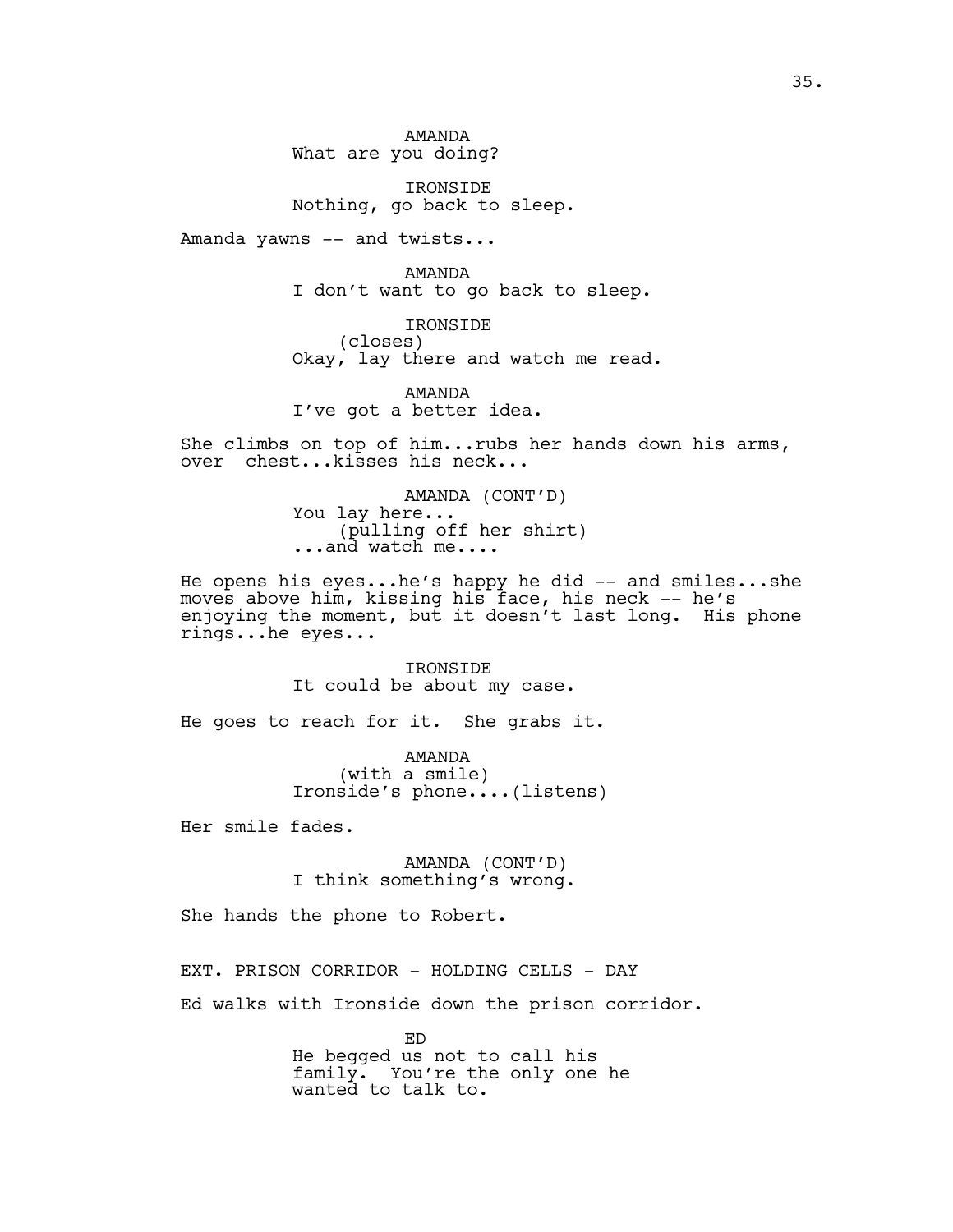IRONSIDE What'd he do?

ED Attempted robbery.

IRONSIDE Jesus Christ.

ED Didn't even try to get away. Wanted to be caught.

They move down to the end of corridor where GARY STANTON, his ex-partner, but looking years older than the two since we've last seen him -- lies curled in the corner, drunk, sleeping.

> ED (CONT'D) We all feel for him...and I've seen this behavior before...where partners are hurt...you know...or worse.

IRONSIDE (they really are friends) What do I do here, Ed?

ED I wish there was a simple answer.

IRONSIDE Thanks for calling.

ED Get him home.

INT. OLYMPIC CLUB - DAY

Teddy is meeting with his friend CHAZ at the POSH COUNTRY CLUB. He's got the Bradley COMPANY PHOTO out on the table. A flower party invitation lies next to the photo.

> TEDDY You don't have to tell me anything about what you did. Your wife'll never find out. I just need to know if anyone in this picture was at any of these parties...

Chaz looks over the picture very quickly.

CHAZ I don't recognize anyone.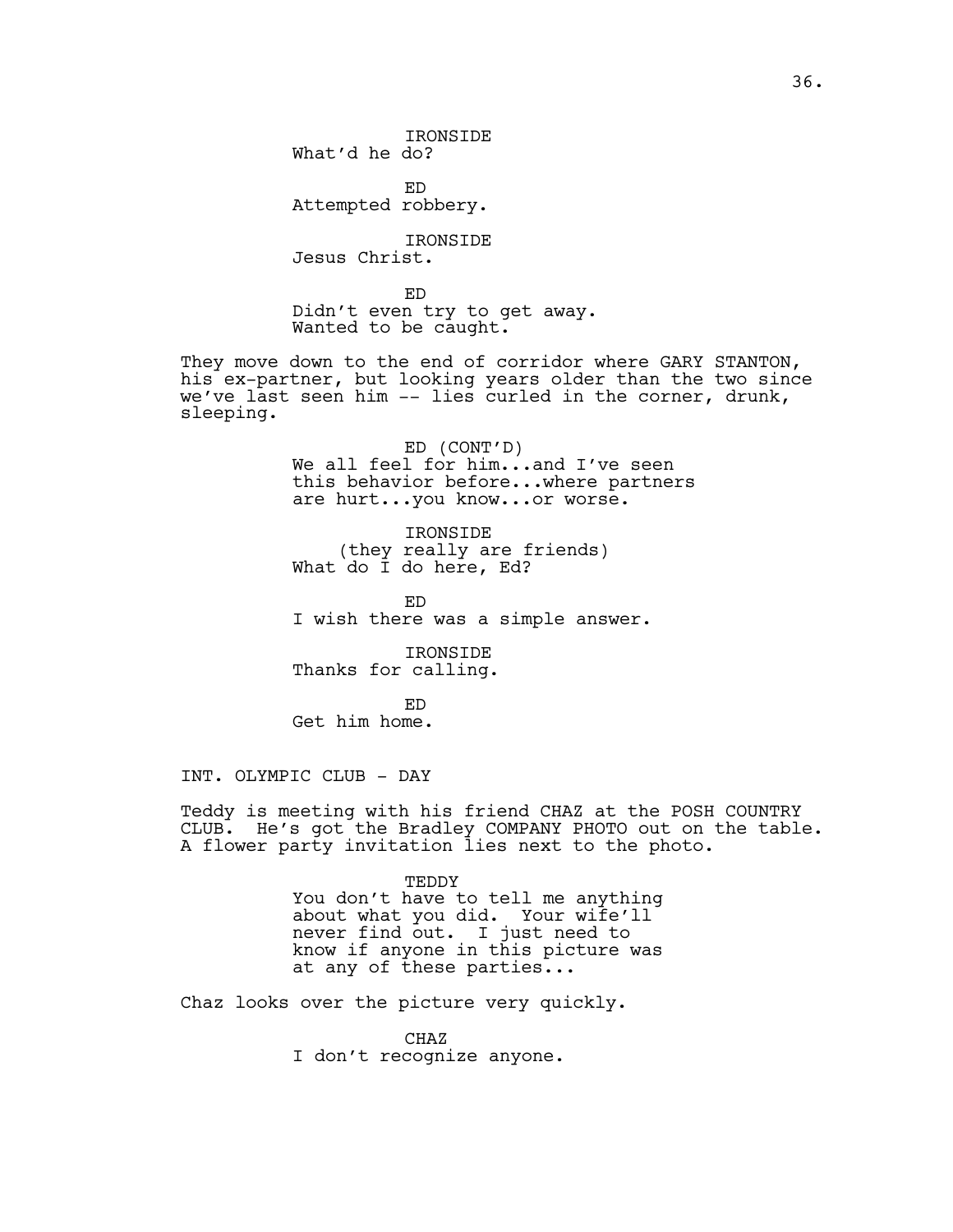TEDDY

(sighs)

Listen, I'll get you those courtside seats for Lebron. He's only in town once a year.

CHAZ

All four?

Teddy nods....Chaz points.

CHAZ (CONT'D)

This one.

INT. HAIGHT-ASHBURY COFFEE SHOP - DAY

Ironside sits with Gary, who's still groggy from his drunk nap.

> IRONSIDE Jesus. I've got your wife coming to my bar. I can't have middleaged women sitting at my table. I've got a reputation, you know.

Gary laughs, but he's miserable. Depressed.

IRONSIDE (CONT'D) So talk to me. What's going on?

GARY I just can't...I don't know how to get it together...

IRONSIDE You're really gonna let one bullet take out both of us?

GARY What happened to you? I was your partner...I should have never .... I don't know...I sometimes wish it was me in that chair.

Ironside hauls off and smacks him across the face. The people in the next booth can feel it.

> GARY (CONT'D) I deserve that, and a whole lot more.

# IRONSIDE

I'm a cripple and I accept my lot, but you've become an emotional cripple. And that's worse. Stop crying and get back on the goddamn horse.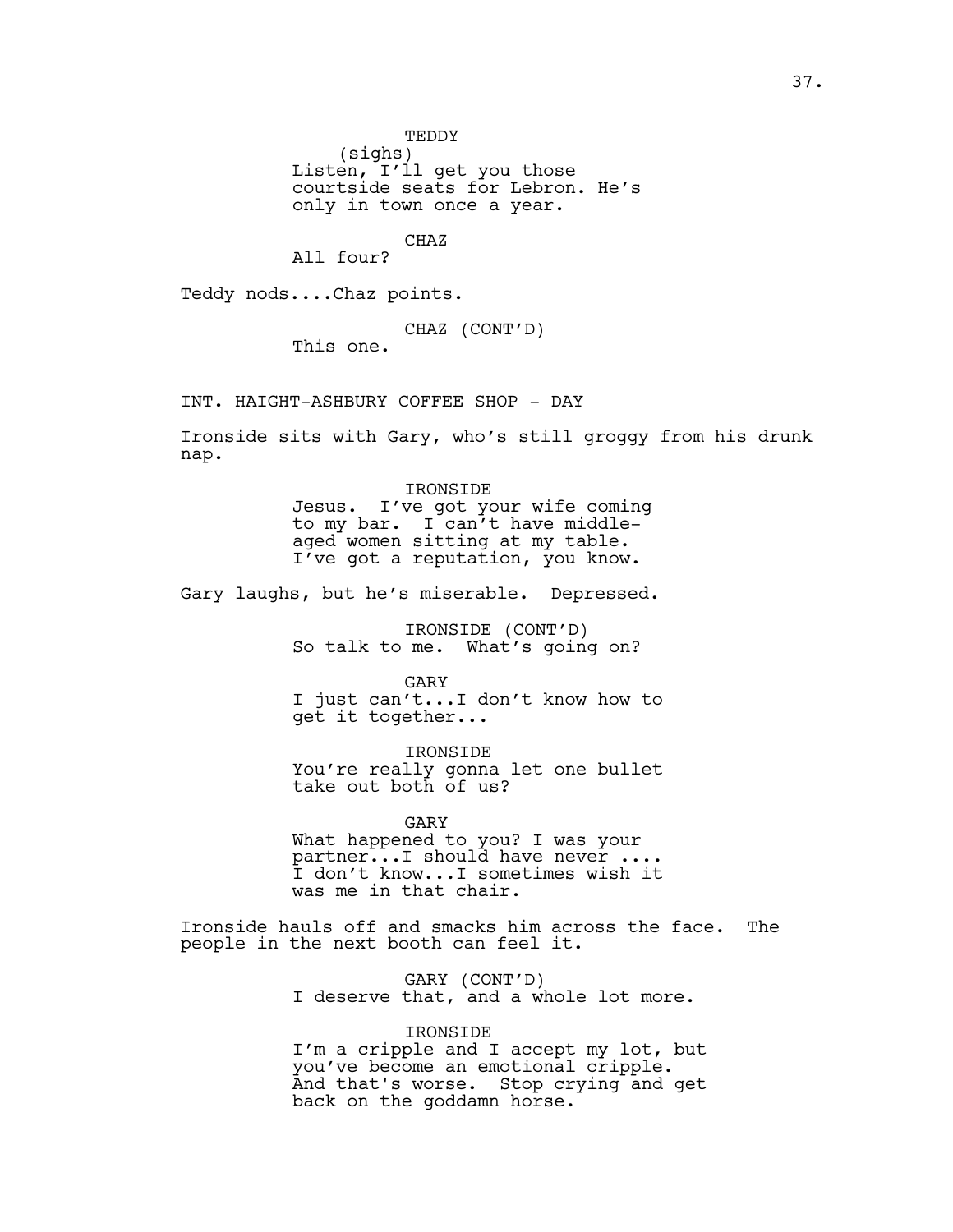GARY I should have known. Should have had your back.

### IRONSIDE

Goddamn it. I don't have time for this. I've got to get back to work. I still have a job. If you want to blame yourself, go ahead.<br>I'm not gonna play wet nurse. If I'm not gonna play wet nurse. you're never coming back to the force, get your looney bird pension and move on with your life...stop dragging this out.

GARY I've tried...I've talked to people...

IRONSIDE Then let me live my life.

Ironside gets a text from Teddy. "Found the Flower Girl."

GARY I didn't tell my wife to come see you...

IRONSIDE What other choice are you giving her?

GARY (getting crazy, loud) Don't you just want to scream sometimes? How the hell are you handling it so well?

IRONSIDE

I have no choice.

INT. DAVE MCCUTCHEN'S APARTMENT - DAY

A luxury apartment without the luxury: No signs of excess here in this barren space that's furnished with a folding table, futon mattress, and milk crate chairs...

> DAVE Before I met the Broughton Brothers I was a wealthy man, my parents left me a lot of money. A few investments later, here I am, a prisoner in a penthouse. Can't even sell it because I'm upside-down on the mortgage.

HOLLY So, what did you do about it?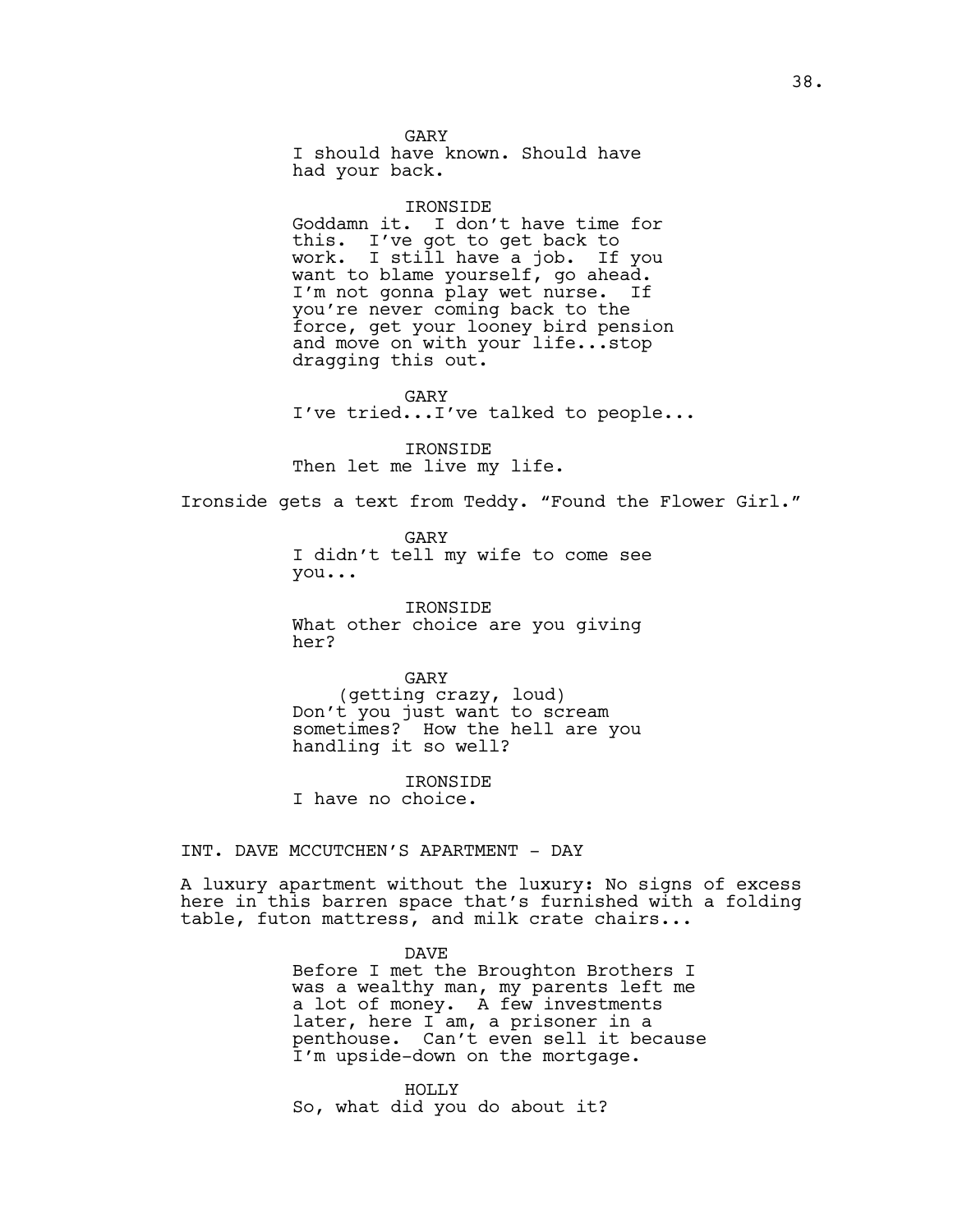## DAVE

I called a hundred times...tried to get an answer...their bulldog office manager wouldn't even let me leave a message...

HOLLY You just left it at that? A certain ex-employee, a friend of yours...tells us there's more.

DAVE

I tried the legal route. Guys like that have the top lawyers, but out of nowhere, a few weeks ago, I got a call from someone who works there... she said they uncovered some inconsistencies and the firm was going to try to make it right. Collecting information from a lot of clients, like me, who lost a bundle. She said I might get some money back if the research was right... she asked me not to mention it to anyone... she seemed nervous... I haven't heard back yet, though....

HOLLY Do you remember who called you?

DAVE Sure...her name was Annie Ryan.

# INT. CLAIRE'S APARTMENT BUILDING, HALLWAY - NIGHT

Claire carries a bag of cat food down her hallway. She rounds the corner and jumps when she finds someone waiting there.

> IRONSIDE (O.S.) Why does it not surprise me you have a cat?

Ironside emerges from the shadows. Teddy and Marley wait down the hall.

> CLAIRE What are you doing here?

IRONSIDE I'm trying to solve a murder.

CLAIRE

Murder?

IRONSIDE That's right. Annie Ryan. You know as well I do she didn't jump.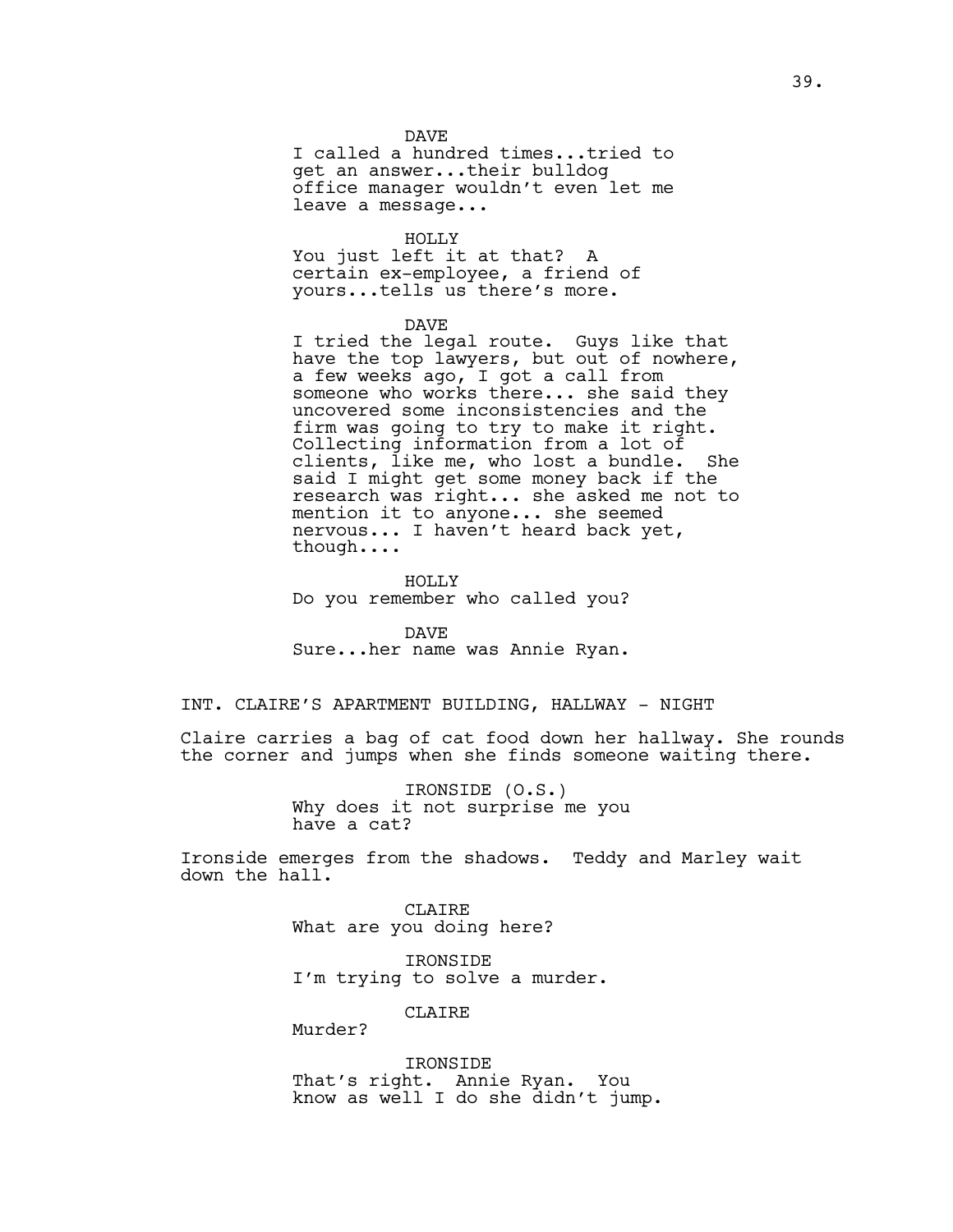CLAIRE

I don't know anything of the sort.

IRONSIDE Listen, lady, if you think your cat is your only friend now, wait 'til I'm done with you. Tell me about the Broughton brothers.

CLAIRE I told you what I know...I'm not a liar.

IRONSIDE I know you're not a liar, you don't have the imagination.

CLAIRE

Listen, I didn't...

## IRONSIDE

There's a point at which loyalty becomes obstruction. You're walking the line. If there's a secret you're hiding, I'll find it.

CLAIRE

I didn't do anything. And what other secrets do you know about me?

#### IRONSIDE

I know you went to those flower parties as a back-up option for Freddy. Maybe you enjoy being treated like an understudy?

CLAIRE

Is this what you do, harass innocent people?

IRONSIDE

Show me one.

CLAIRE What is wrong with you?

# IRONSIDE

I can understand you being upset. A new girl comes in, starts digging around in your work... but she found something. Something bad. Annie told one of your clients it was going to be announced soon.

CLAIRE She wasn't that great.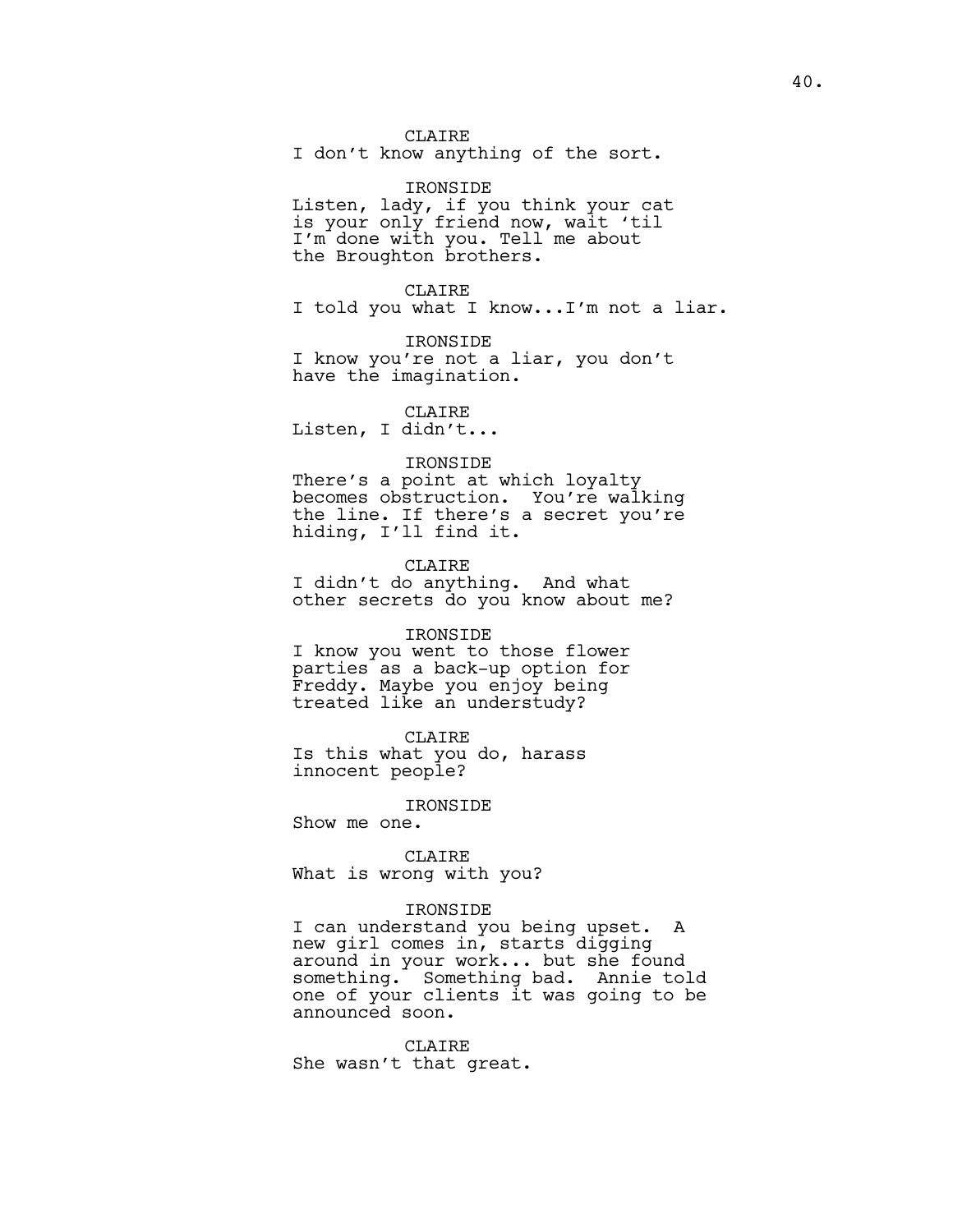# IRONSIDE

Sure, she was. She was younger than you, prettier than you, smarter than you, and all of a sudden, the attention you were getting from the Broughtons vanishes... your selfworth takes a hit...

# CLAIRE

(unable to hold in her anger) I never saw what Bill saw in her, anyway.

IRONSIDE

Bill?

(knowing smile) I thought we were talking about Freddy.

Her face falls.

END OF ACT III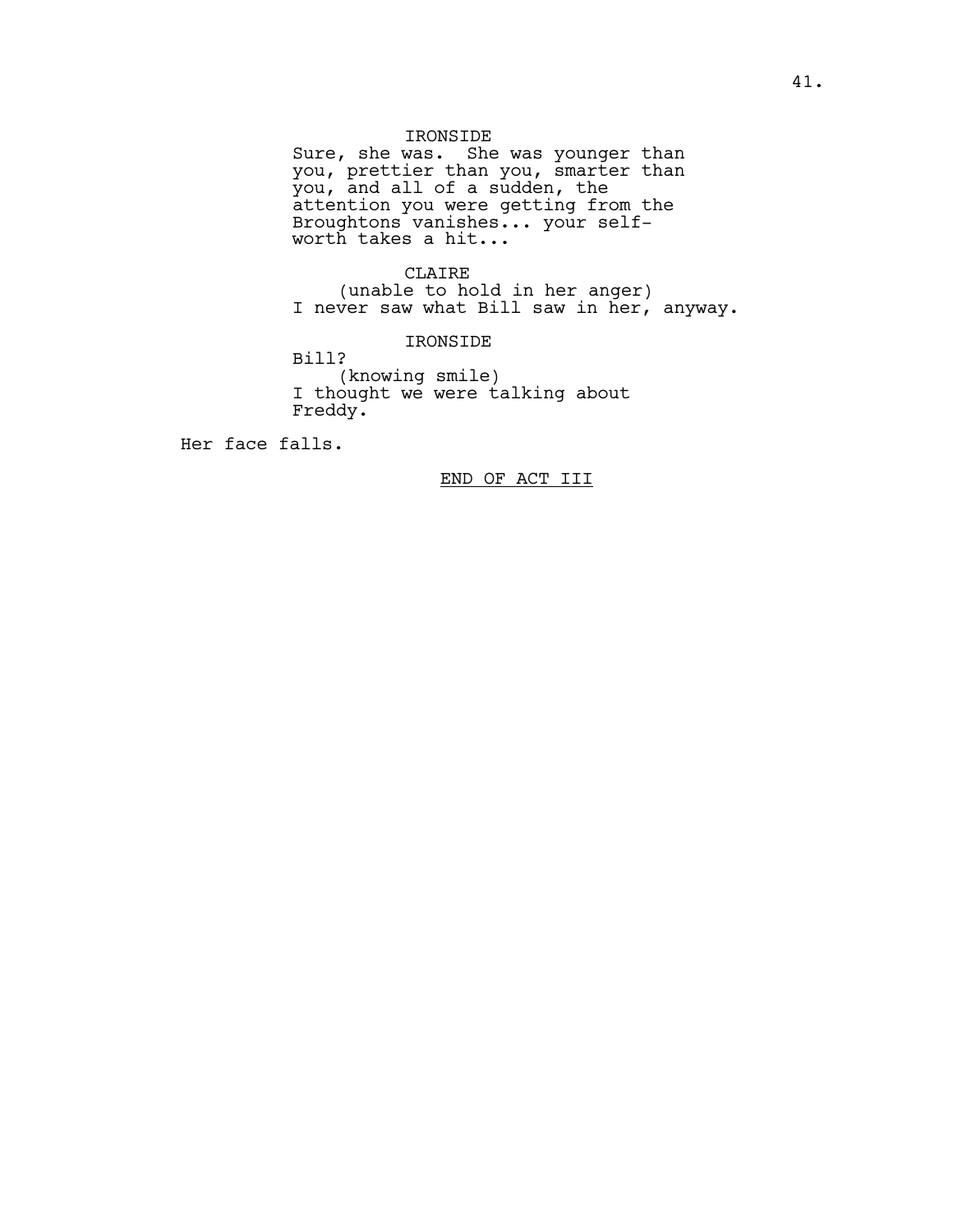# ACT IV

INT. RESTAURANT - NIGHT - FLASHBACK

A CUBAN restaurant -- the restaurant is packed tonight. Some tourists, but mostly nefarious-looking characters, as its MAIN BUSINESS IS THAT OF BEING A CRIMINAL HANG-OUT.

Pretty waitresses move about -- serving CUBAN delicacies. Music plays in the background. The place is filled with energy and color.

Ironside enters. A few people instantly recognize him as a cop and whisper to their companions.

> IRONSIDE (Maître d') One please.

MAÎTRE D' I'm sorry, sir. We're full tonight.

Ironside pushes the Maître d' out of the way and walks into the restaurant. As he passes tables, he picks food off people's plates and tastes it.

> **TRONSIDE** This looks good. How's the veal? Nice hat.

He moves to the center restaurant and stops. People stop eating, talking....and focus on him...

> IRONSIDE (CONT'D) I'm looking for Rick Gomez.... (shouting) Born Enrico Gonzalez in Havana. hear he hangs out in this shithole. ...Came to the US...

The Restaurant Patrons look very nervous. A few TOUGH GUYS at the BAR tense up.

> IRONSIDE (CONT'D) ...in 1985 on a banana boat... Enrico Gonzalez was arrested the first time in 1991 for beating a couple with a baseball bat for fourteen dollars. Deported. Returned...

A GUN is pressed to the back of IRONSIDE'S HEAD by one of the CUBAN GANGSTERS.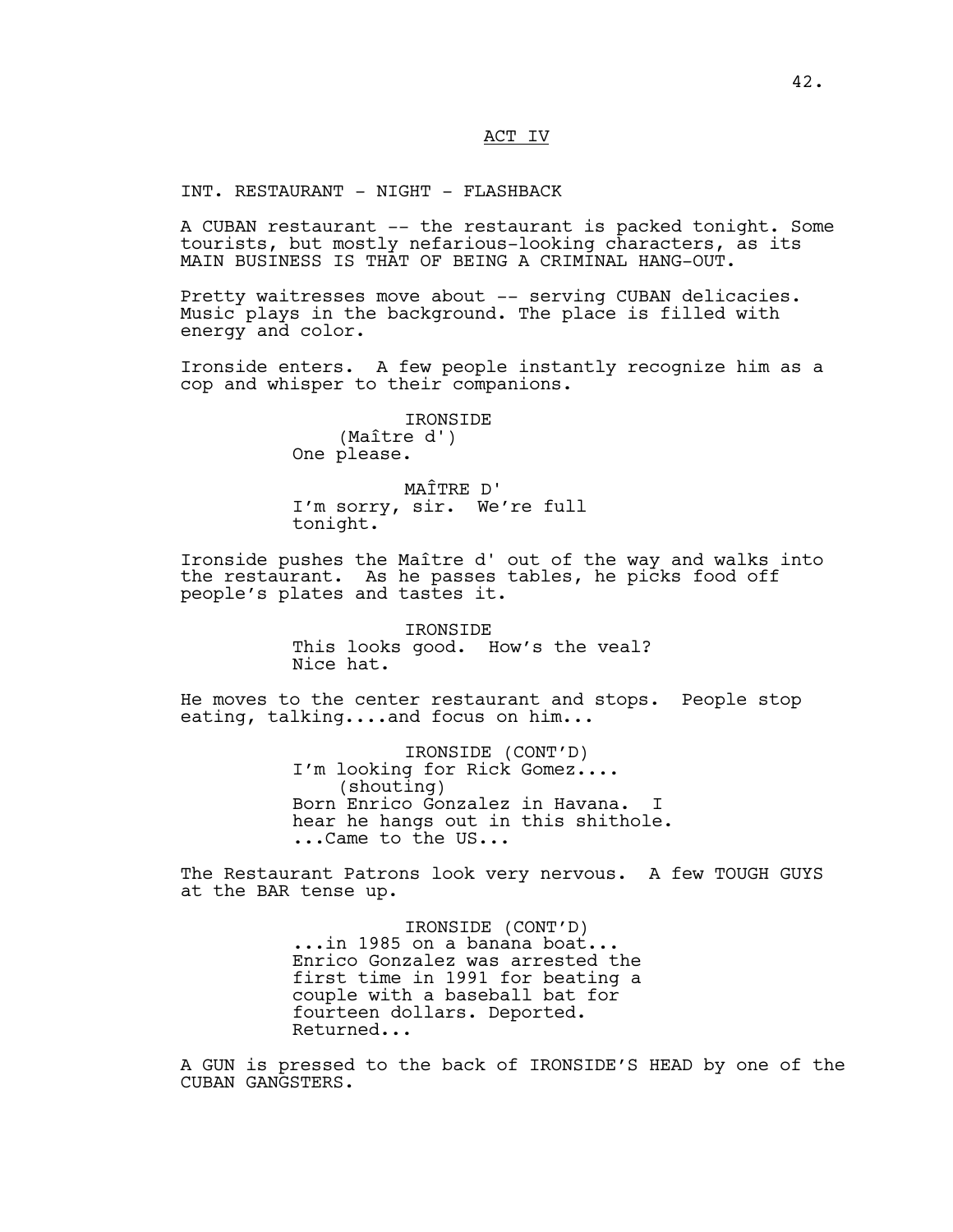# CUBAN GANGSTER ...I think you'd better be on your way...

But the sound of a CLICK puts the CUBAN MAN on alert and we pull back to REVEAL GARY, who was sitting among the PATRONS, who now has a GUN PRESSED TO CUBAN'S HEAD. (They're a great team.) Ironside takes the Man's weapon and then twists his arm in a way an arm should not be twisted -- the man screams in pain. He holds him in that position...

> IRONSIDE (without missing a beat) ...in 1994, Enrico was a runner for Hector Anchia - everything from uppers to heroin...

HANDS MOVE TO GUNS AROUND THE RESTAURANT...

IRONSIDE (CONT'D) ...in 1998, Enrico killed Hector and took over his business...

From the BACK ENTRANCE - WE see RICO GONZALEZ (AKA RICK GOMEZ). 50. Mid-level drug dealer entering....HE SEES GARY AND IRONSIDE AND IMMEDIATELY FLEES OUT THE BACK....IRONSIDE THROWS THE CUBAN MAN TO THE GROUND AND FOLLOWS -- GARY HEADS OUT THE FRONT ENTRANCE.

IRONSIDE RACES THROUGH THE KITCHEN...HE SEES THE BACK DOOR STANDING OPEN... HE RUNS INTO ....

EXT. ALLEY - NIGHT

...the dark alley...he sees Enrico running past the dumpsters....SUDDENLY A SHOT LIGHTS UP THE NIGHT...ROBERT KEEPS RUNNING TO THE END OF THE ALLEY, WHERE ENRICO LIES DEAD IN POOL OF BLOOD -- GARY STANDING OVER HIM.

> IRONSIDE What the hell did you do?

Gary offers no response.

INT. IRONSIDE'S BEDROOM - DAWN

Ironside is working out furiously to sound of "Dirty Deeds", rowing on his ARM BIKE machine. He pulls WITH ALL HIS STRENGTH, but the reps are hard today and he's clearly in pain... he runs out of momentum... he reps are getting sloppy. He stops. He throws his headphones on the ground. He tries to start again. He hurts. He goes to get up. That hurts, too.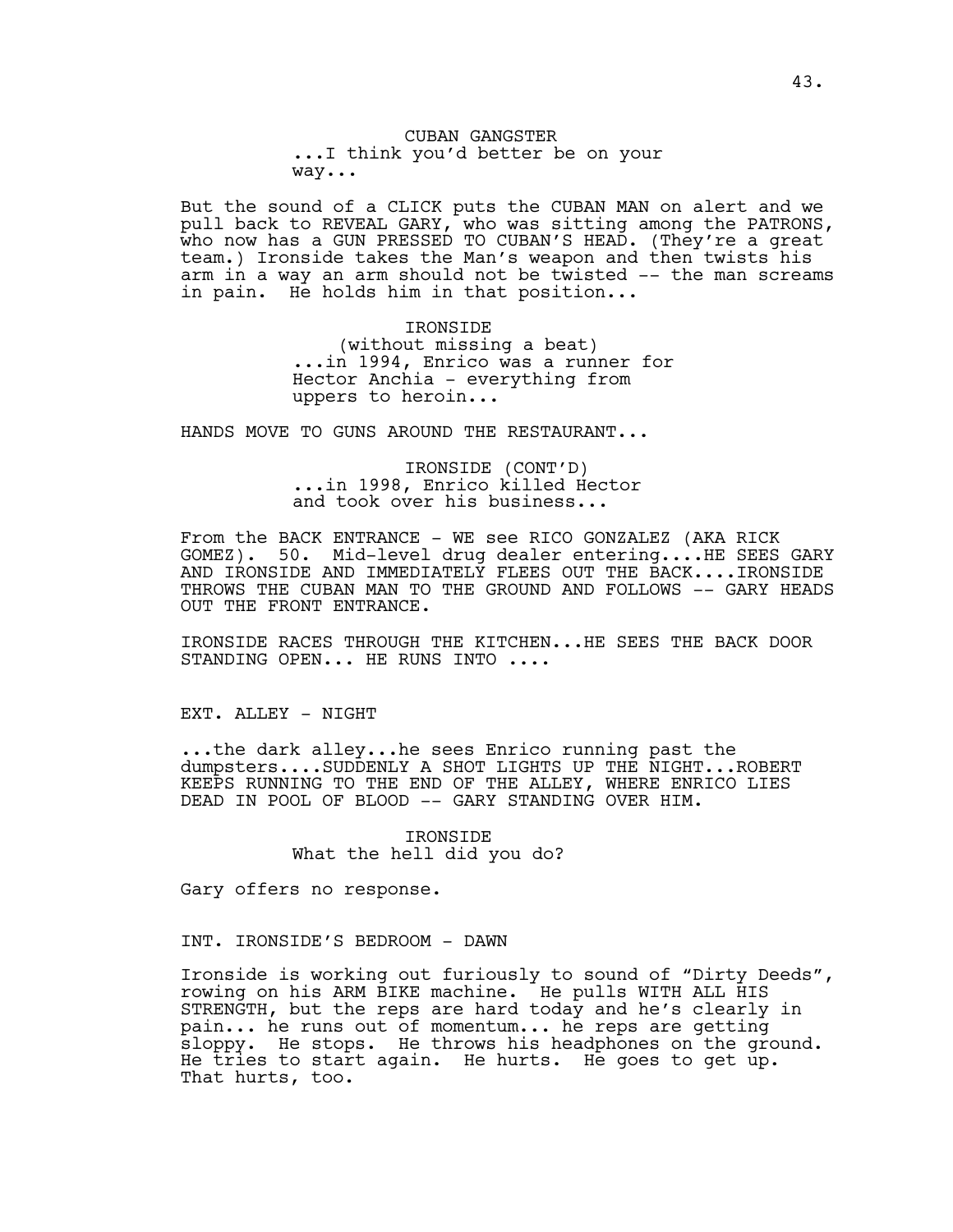FRUSTRATED. HE SCREAMS TO THE HEAVENS. IN PAIN. IN REGRET. IN LOSS. THE "WHY ME" SCREAM THAT CAN ONLY BE CONTAINED FOR SO LONG...

# IRONSIDE

AHHHH!!!!

INT. IRONSIDE'S WHEEL HOUSE OFFICE - DAY

Ironside, in front of Tony and Ed, is upset for a different reason.

IRONSIDE

You're not taking *my* case away from me!

**TONY** 

It's not your case, it's the department's case, and YES, I am.

#### IRONSIDE

I understand -- you feel the need to parade me around like your trained monkey so the mayor's donors think you have your best men allocated for their personal safety and the money keeps flowing.

**TONY** 

That's got nothing to do with it.

IRONSIDE

If I want any shit from you, I'll squeeze your head.

(to Ed) We were getting somewhere...both the brothers had a relationship with this girl...in one form or another...that's motive...and she had information about illegal trading practices...

TONY

There's no concrete evidence that it was anything more than a suicide. There was no one else on the floor that night...

IRONSIDE

You don't find it funny that as soon as we get close, they pressure you to take the case away?

TONY No one pressured me.

IRONSIDE

Then, why?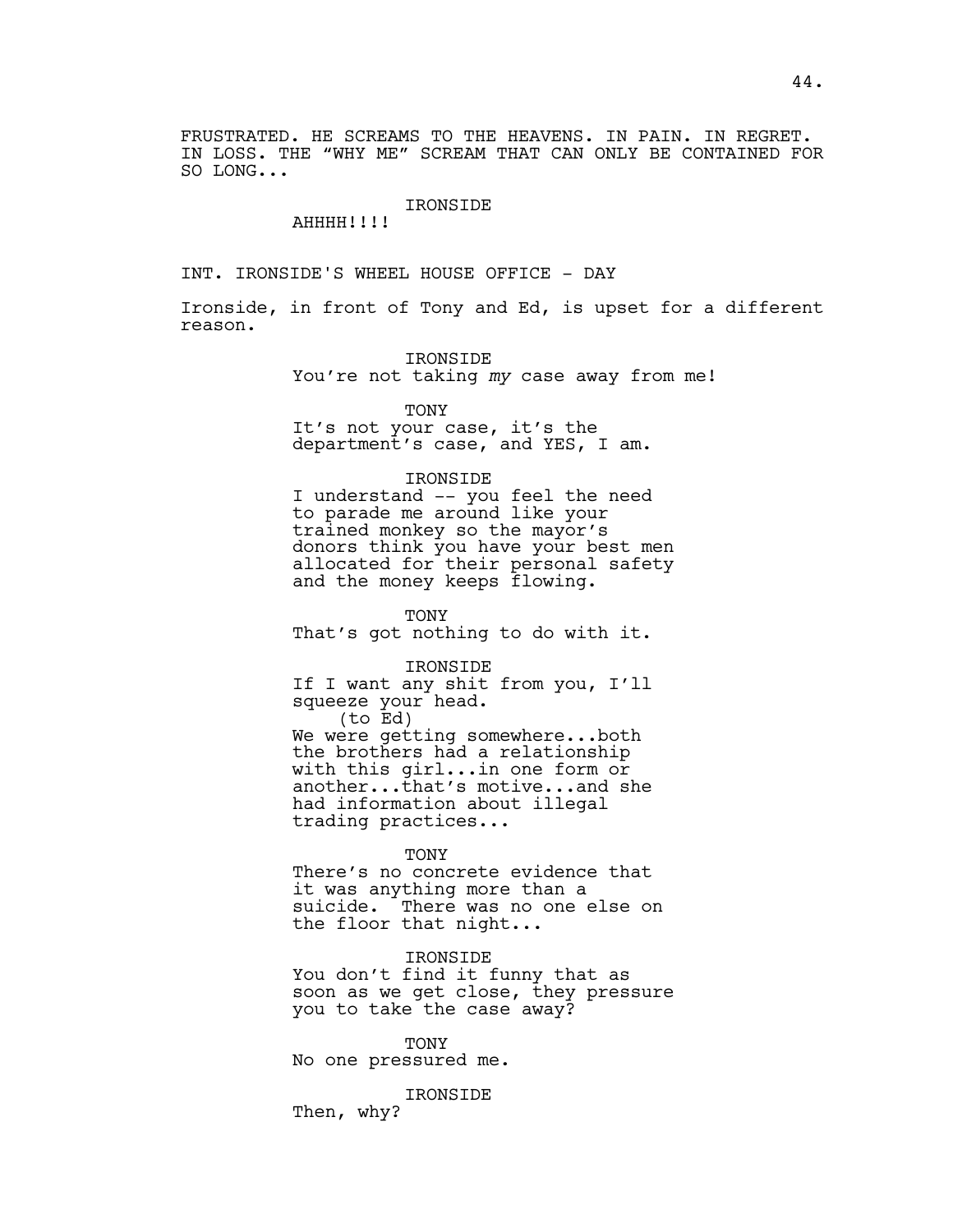**TONY** I don't answer to you. And I'm the one who keeps cases open. IRONSIDE (to Ed) I have a hunch. TONY Last time you had hunch you wound up in that chair. ED Take it easy, Tony. IRONSIDE How long you been waiting to use that one, Tiny? **TONY** Sorry, Ed... This guy... just... ED I'm sorry, Bob. It's over. IRONSIDE You brought me in, now you're trying to run me off... I don't think so, shorty. INT. CITY HALL - MAYOR'S RECEPTION AREA / OFFICE - DAY Ironside heads into the Mayor's office, past his secretary. MAYOR'S SECRETARY Excuse me! You can't go in there! But he rolls past her and into the Mayor's office. INT. MAYOR'S OFFICE - DAY The Mayor looks up to see... Ironside in front of him. MAYOR Detective? INT. CITY HALL - MAIN CORRIDOR - DAY Tony has to be restrained in the hallway as he tries to get to Ironside.

> TONY You lousy, no-good sonofabitch!

Several of TONY'S staff hold him back.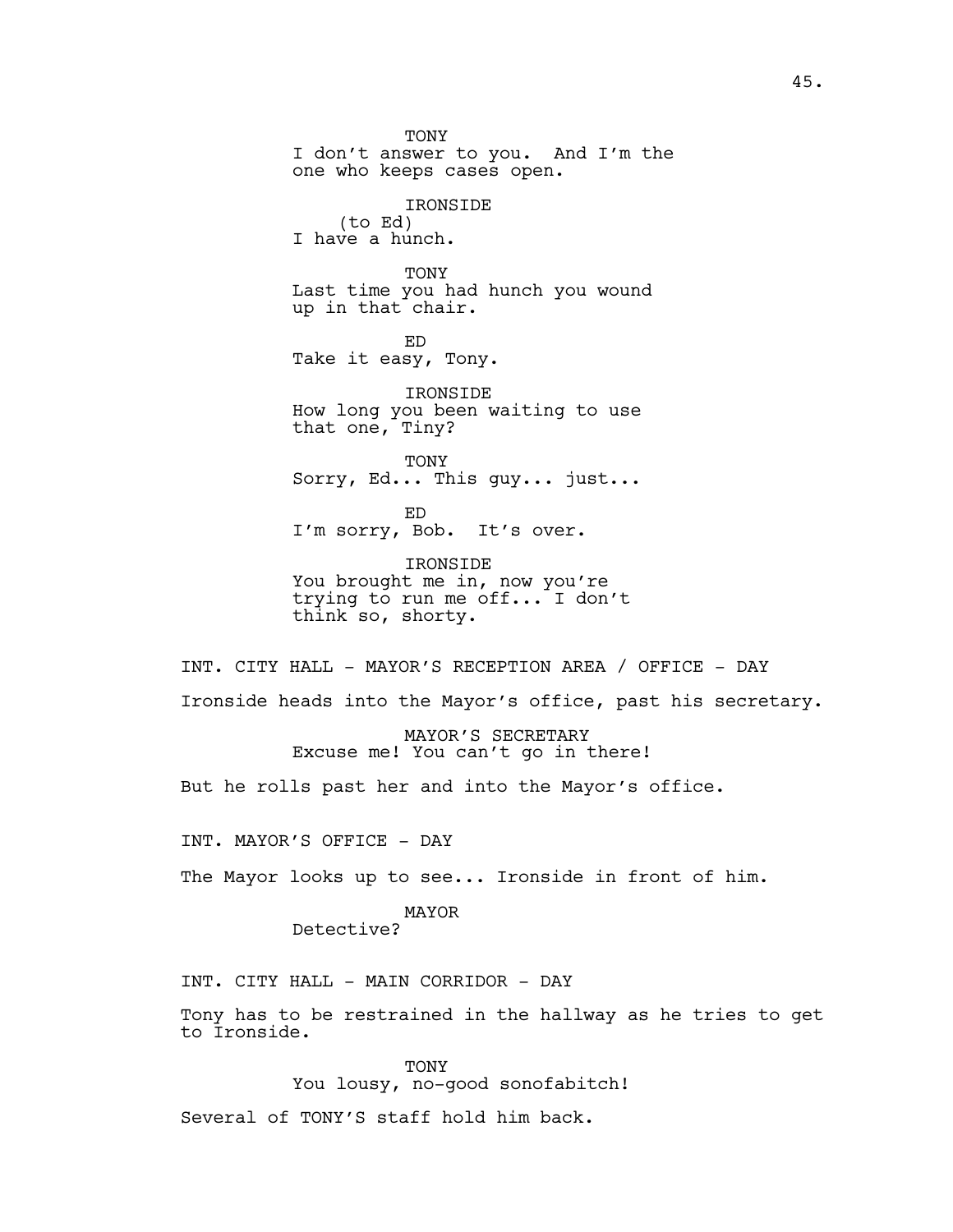IRONSIDE You know what I like most about you, Tony?

TONY Go to hell.

IRONSIDE I can look you directly in the eye when I talk to you**.** 

The DA breaks free and runs to his office, returning with a chair, and puts it in Ironside 's path. He sits down in it.

> TONY Right now. Fight me, fair-andsquare. No excuses.

Ironside skirts him easily, continuing down the hallway, and Tony, like some crazed lion tamer, keeps moving his chair in front of Ironside, but Ironside doesn't stop.

EXT. CITY HALL - DAY

Marley continues to push Ironside away from the building.

MARLEY Was that was really necessary?

IRONSIDE No, but it was fun.

MARLEY So what did you say to the Mayor?

IRONSIDE I told him I had a file on him.

MARLEY You don't have a file on him.

IRONSIDE He doesn't know that.

MARLEY Just when I think I know everything about you.

IRONSIDE I warned you... (then, his face falling into great seriousness) They want evidence...they'll get evidence.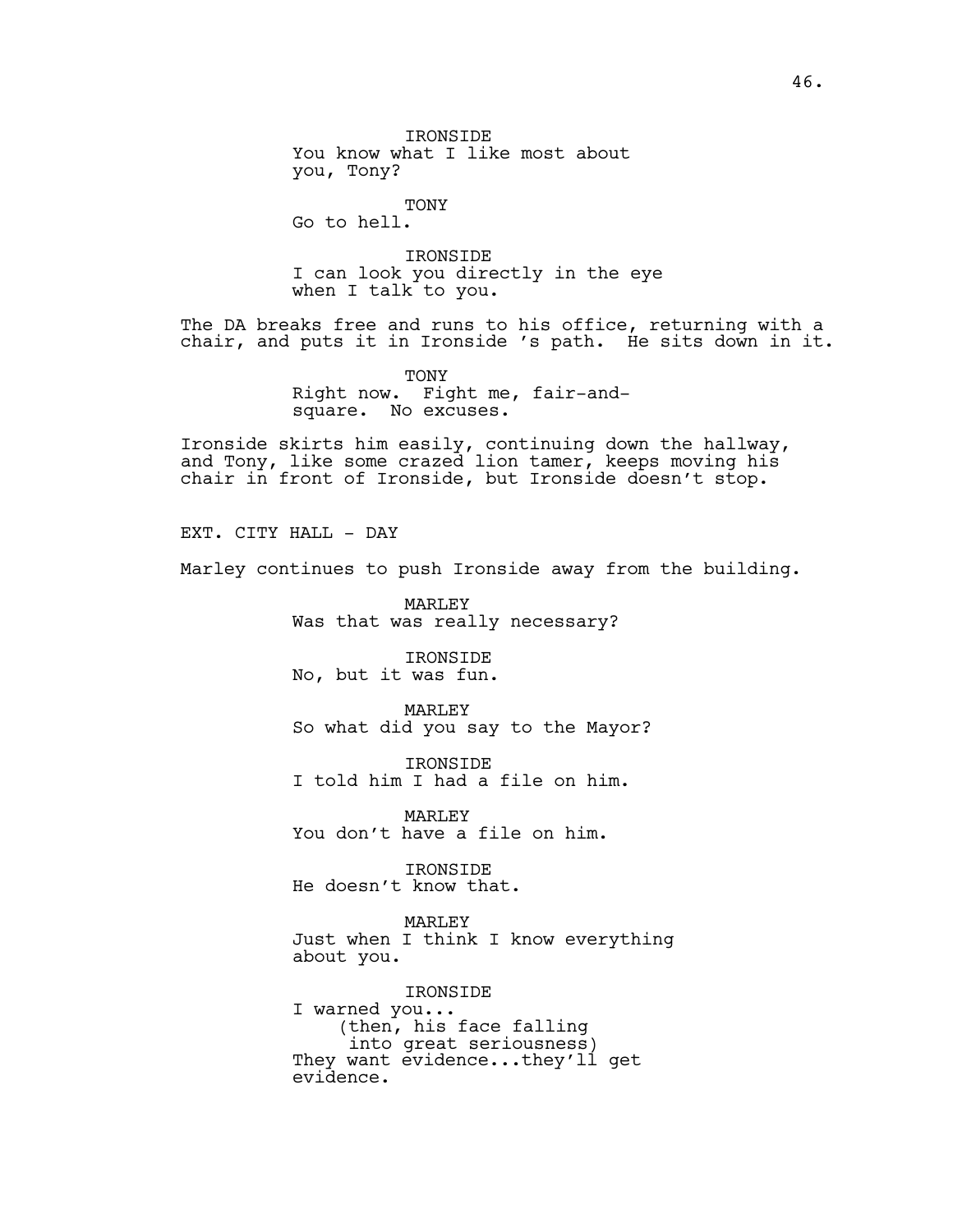# EXT. STREET - DAY

Omar is running down the street. He turns the corner. Starts running again. A cop car skids to a stop. Virgil pops out. Omar sees him and starts running again. Virgil runs through traffic. Dodging cars.

# EXT. ROOFTOP - DAY

We pick up OMAR -- his face scrunched up in terror -- the camera corkscrews around and we see the reason for his distress -- HE'S DANGLING JUST OVER THE EDGE OF A ROOFTOP... NOW WE SEE WHERE VIRGIL GETS HIS REPUTATION.

This scene is eerily reminiscent to Ironside hanging Tracey off the building.  $\bar{v}$ irgil is holding him by the legs...

> OMAR Please, please!

VIRGIL Who was up there with her that night?

OMAR I don't know...help!

VIRGIL Nobody's gonna help you. (then, angry, gives him a little shake) Why would you make me do this to you?

OMAR I'm sorry! Please.

VIRGIL What are you sorry for? Erasing the ID file?

OMAR

Please, man.

VIRGIL

Who was it?

Virgil loosens his grip, and Omar slips down a few inches.

OMAR Okay. I'll tell you.

EXT. HOCKEY RINK - NIGHT

A group of parents are waiting around Ironside's van to talk to him as he and Marley exit the rink from practice.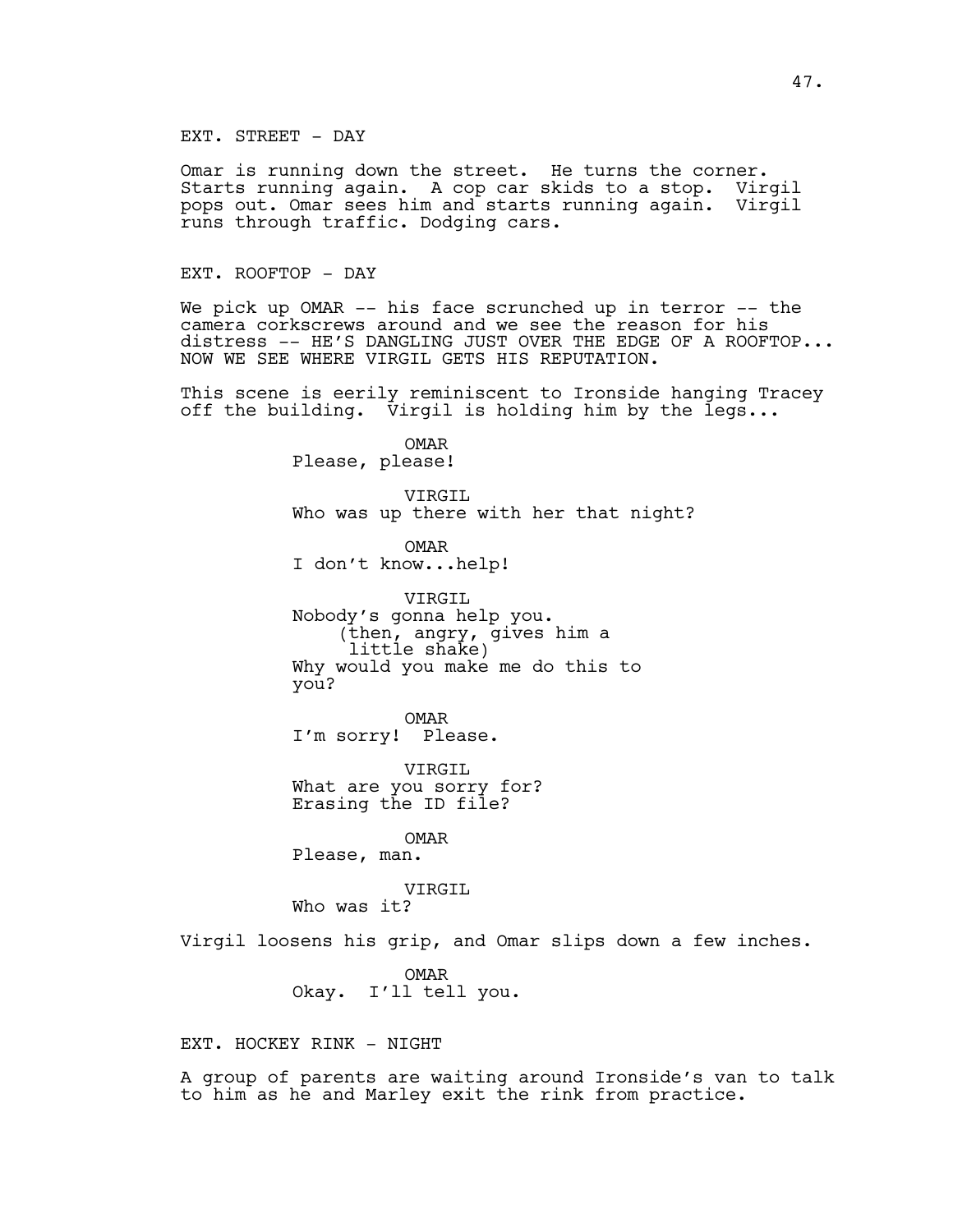PARENT Coach, can we talk to you?

IRONSIDE (pissed, not in the mood) Sure...I'm always available.

But as he says this, he starts the process of getting himself into the van...lowering the VAN lift.

PARENT 2

We appreciate you sponsoring the team when it had no money. But these kids have all worked so hard and they're so close... they're all gonna suffer if Nate doesn't play.

IRONSIDE We established a set of rules at the beginning of the season. What would I be teaching them if I let him play? It's out of my hands.

PARENT 3 It's actually in your hands. You're the coach.

IRONSIDE I'll take that under advisement.

The last statement is punctuated by the van doors closing behind him, perfectly timed.

INT. VAN - SAME

Marley is sitting in the front seat, waiting.

MARLEY Don't you find it ironic...

IRONSIDE

What?!

MARLEY You know what...? It's none of my business if you play him or not.

IRONSIDE At least someone's learning a lesson. (looks at his phone) Looks like Virgil found what we're looking for.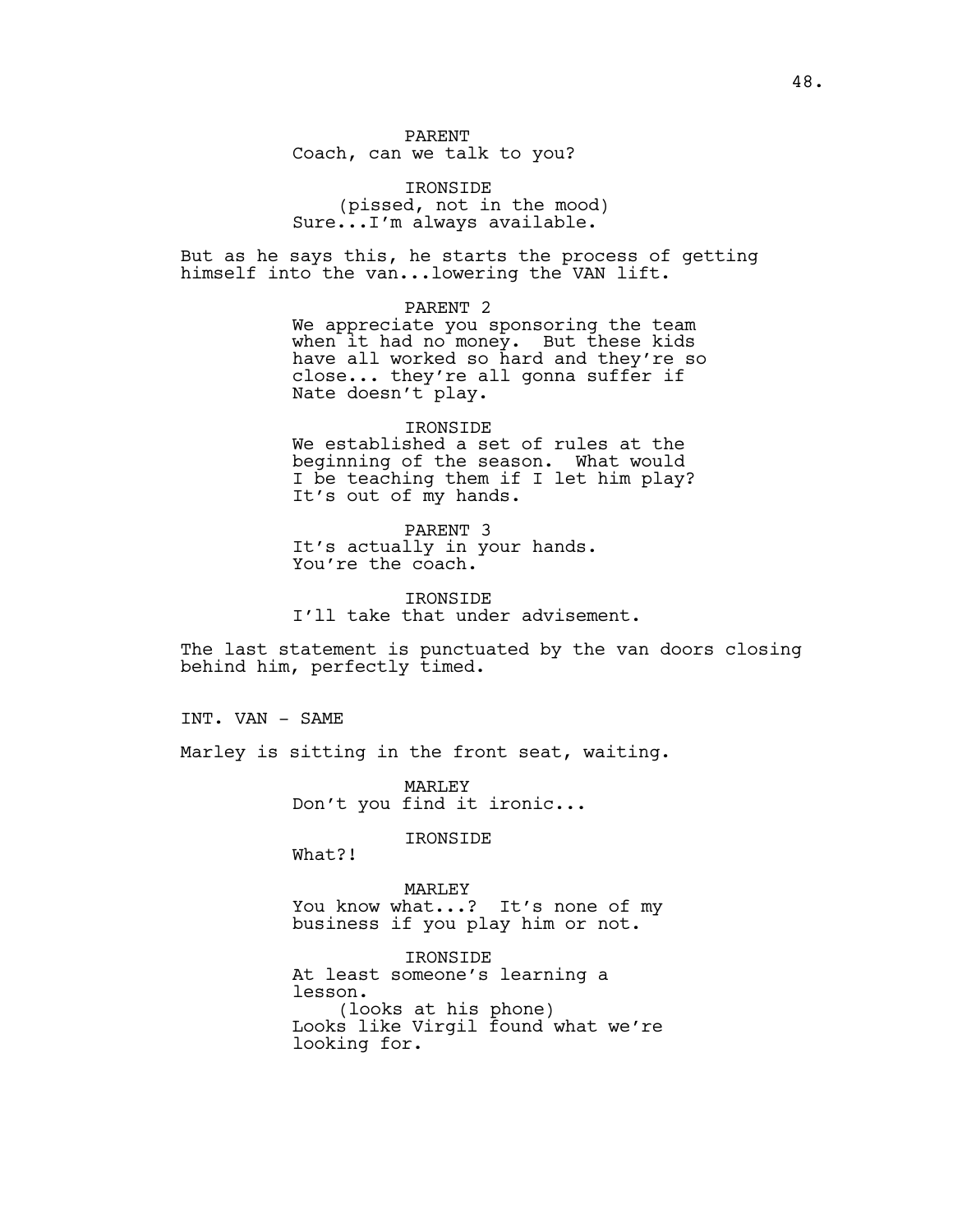INT. BRADLEY FINANCIAL - NIGHT

Omar sees Ironside, Marley, and Holly coming and quickly waves them through --

They move through the quiet cubicles. He and his team move down the hall to the one office that still has lights on...

> CLAIRE What can I do for you, Detective?

IRONSIDE You can explain this to me...

Ironside holds the security camera - shot of Claire --

IRONSIDE (CONT'D) This is Annie, and this is you...following right behind her.

CLAIRE Where did you get that?

IRONSIDE Annie found out the Broughtons were doing a lot of bad things, but it was your name on the filings.

As he talks, she backs away from him toward the open terrace doors.

> CLAIRE She set me up...she was lying...

IRONSIDE She never lied a day in her life. If she did, she'd still be alive.

CLAIRE I've been here for eighteen years. ...I gave my life to this company. She was only here a year.

#### IRONSIDE

You knew, and you didn't have the guts to stop them... What'd they promise you? A big payout in the end? Annie was going to report the Broughtons...the problem was, she only had evidence on you, and they made sure you knew that... They used you to sign for the filings... that's why they paid for your license... but Annie knew.

He's wheeling right at her....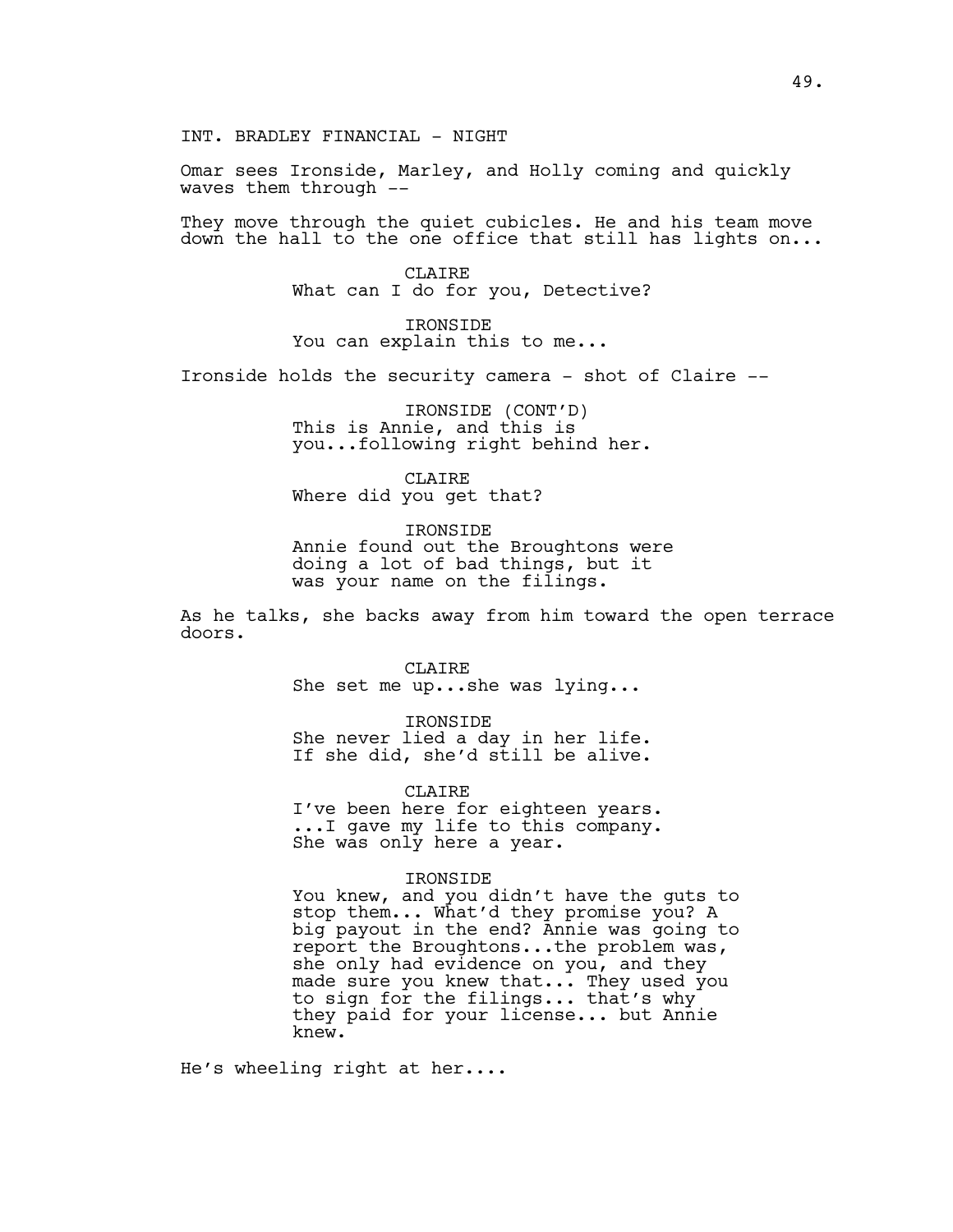IRONSIDE (CONT'D) They loaded the gun, but you pulled the trigger. You were the only other one up here that night... The security guard confirmed it...

## CLAIRE

It was an accident! We were arguing...I tried to tell her this company was everything to me...there was a lot of money, without it, I'd have nothing...I have no savings...everything I have is here.

IRONSIDE You could have told her it was the Broughtons, but you wanted to be loyal...at any cost...

She is very close to the edge --

IRONSIDE (CONT'D) What did she have on them? Tell me!

CLAIRE (crying) I don't know.

IRONSIDE They're just as responsible as you..

CLAIRE I didn't mean to hurt her... I just wanted to scare her.

IRONSIDE What's in that filing?

She looks over -- down at the street -- disoriented...

**CLAIRE** After this I'll have nothing...nothing...nothing...

She leans back to throw herself over... but Ironside, quick as a cat, reaches out and grabs hold of her leg -- she goes over the rail -- she pulls him out of his seat, but he holds on tight. He ain't letting go. If she goes over -- he's going with her....

END OF ACT IV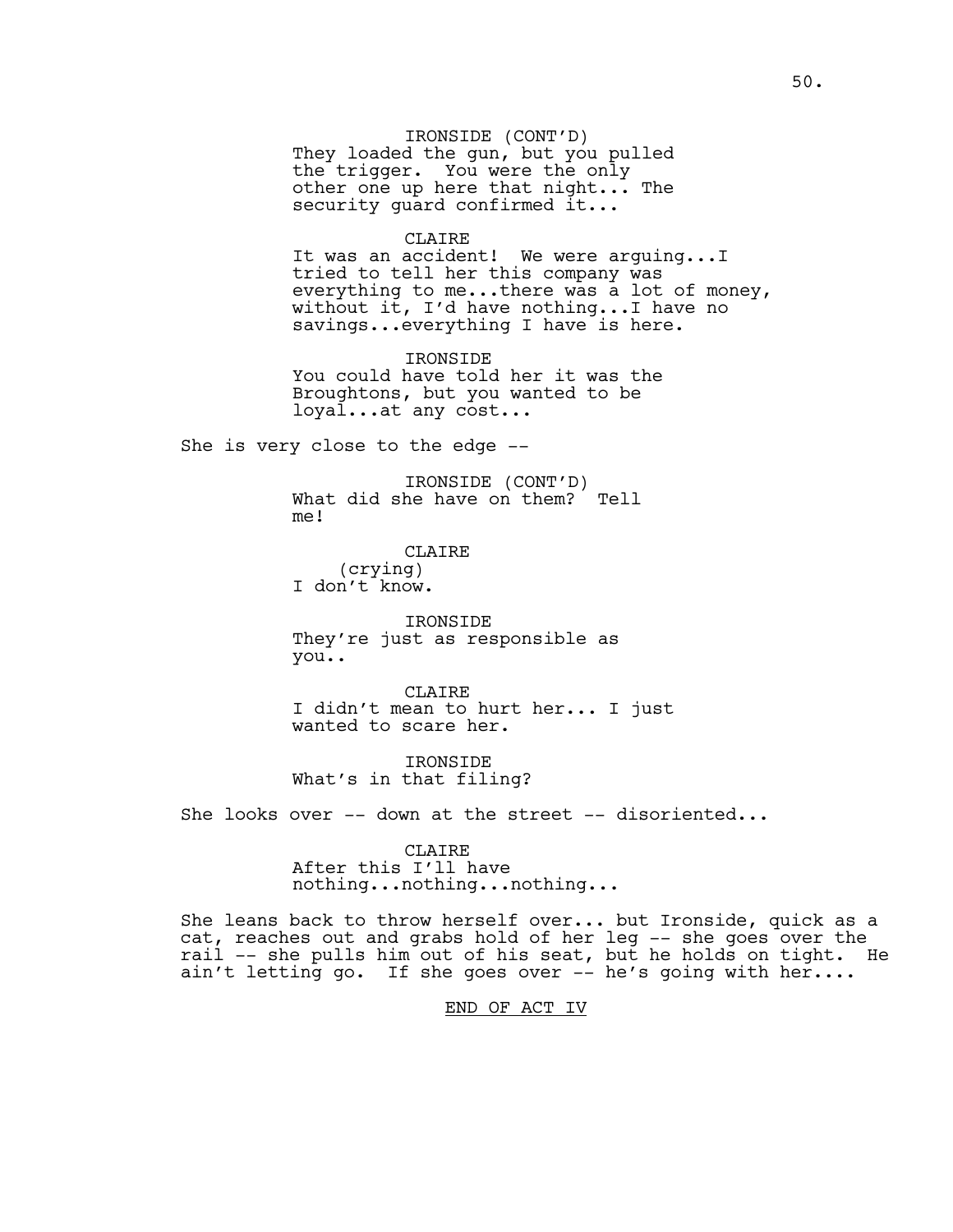# ACT V

# INT. PETERSEN INVESTMENT OFFICE - DAY

Teddy walks into the lobby of Petersen Investments, Bradley's merger partner. The RECEPTIONIST looks up.

# RECEPTIONIST

Can I help you?

But instead of answering. Teddy hits an AIR HORN...

TEDDY

George Phipps, Senior Partner at Petersen... Married, two children... Stanford undergrad... Yale, Masters in Business...was cut from Little League for excessive crying....and couldn't get a date to the prom no matter how many girls he begged...

People are coming out of offices....to see what the hell is going on, filing into the hallway.

> TEDDY (CONT'D) ...after college, spent four years at Merril Lynch, then two in London for AIG, before moving to San Francisco **...**

More people come out of the offices...

RECEPTIONIST (into phone) Security... we need you now!

**TEDDY** ...where he has a beach home owned by a shell corporation. In 2005, he orchestrated the take-over of Coleman Foods, thanks to information he obtained by....

GEORGE (O.S.)

Enough!

Teddy turns to see George, exasperated, standing among his colleagues.

> TEDDY Oh, hi. Hold on, I'm just getting to the juicy part...

GEORGE Are you crazy?!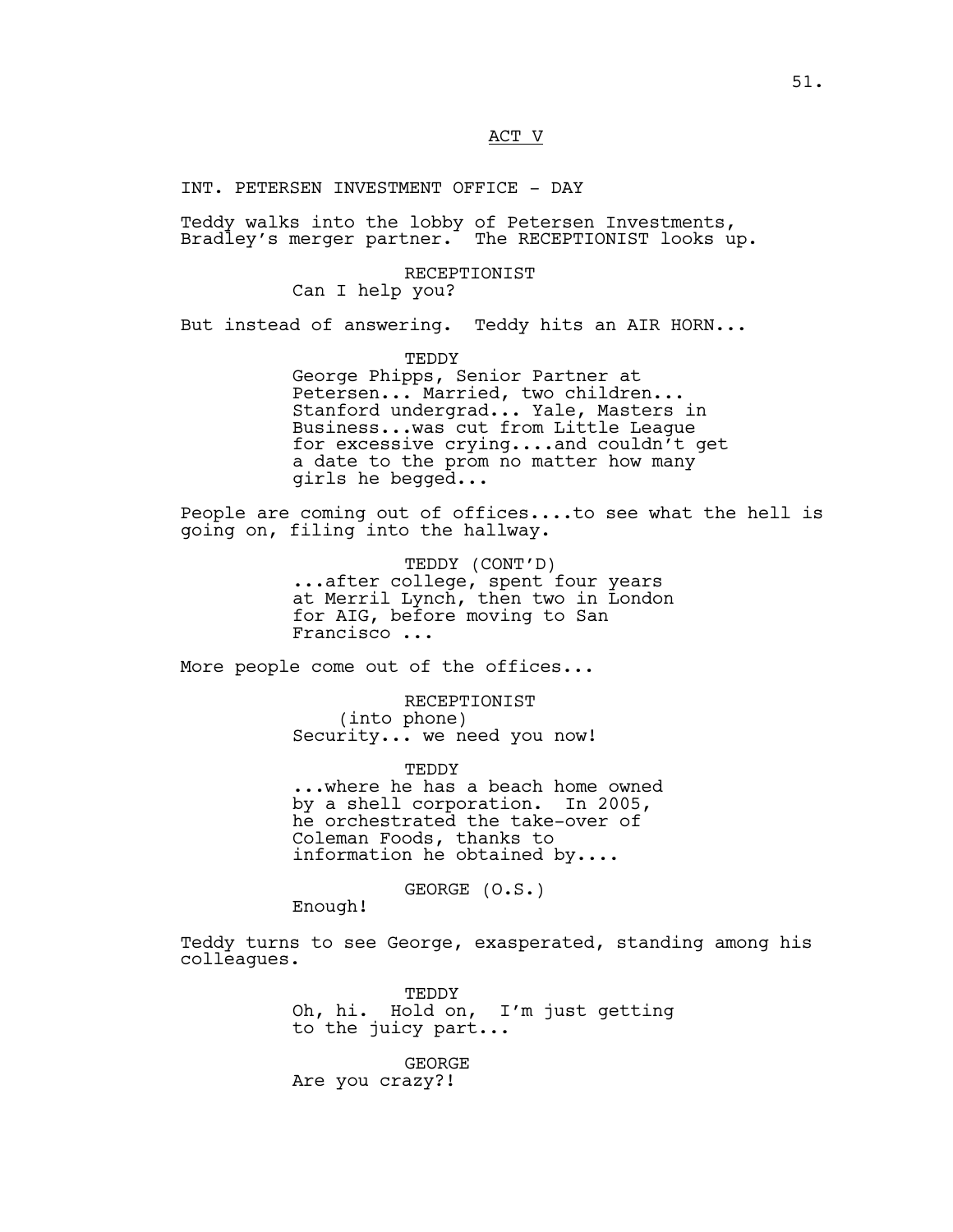George looks around at his colleagues' faces...this isn't good.

# INT. INTERROGATION ROOM - A - DAY

Freddy screams at his lawyer in an interrogation room.

FREDDY Can he do this?! Can he hold us here!?

LAWYER Not for much longer. Four hours is the max.

# FREDDY

What does he want? I've done nothing wrong! This is harassment. He think because he's in a chair I won't sue him.

# LAWYER

Let's just calm down. I don't think your shareholders would be too happy about you suing a hero cop.

FREDDY (getting more upset) That's exactly what he's thinking.

#### LAWYER

He's right. He took the city for a bundle and they don't have a yacht and four homes.

FREDDY Whose side are you on?

He spots Ironside coming down the hallway (HE CLEARLY SURVIVED) -- but instead of coming in, he pulls the curtain on the Interrogation room across the hall...and we see through the glass wall...WHERE BILL IS SITTING -- WITH HIS LAWYER, GOING THROUGH THE SAME FRUSTRATING EXPERIENCE....PACING BACK AND FORTH --

> FREDDY (CONT'D) What the hell is going on here, Marvin?

Ironside enters Bill's interrogation room.

INT. INTERROGATION ROOM - B

Ironside approaches Bill.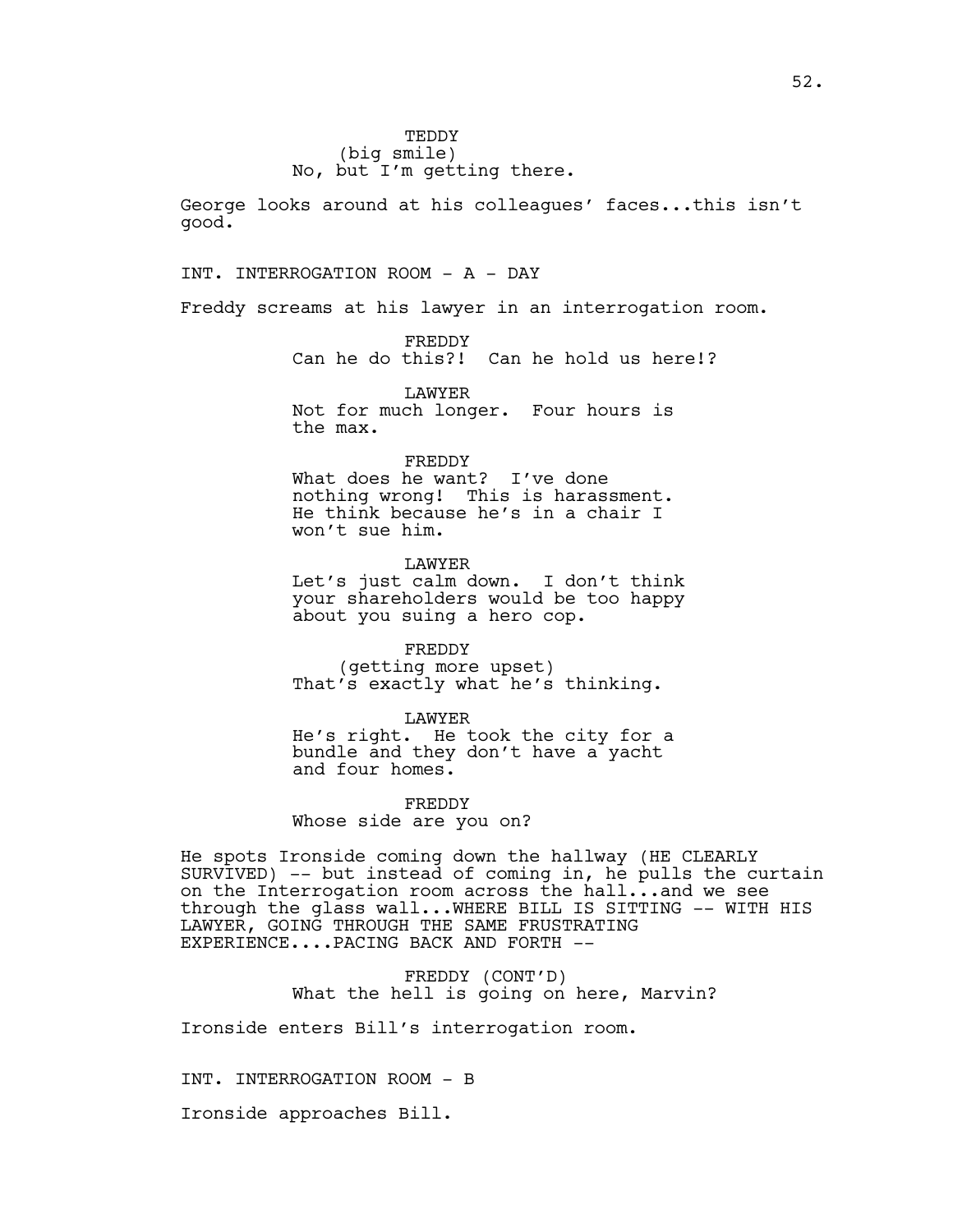## IRONSIDE

Listen, we know you were in love with her. We know you were going to leave you wife. She had feelings for you, too, but that was until she discovered the truth about you guys...and ended it... that's when you put Claire on her.

BILL You got it wrong. I was going to change. She had that effect...I swear...I would never do anything to hurt her.

IRONSIDE Well, here's your chance to talk. One of you will.

He exits.

INT. HALLWAY - DAY

Holly and Virgil make their way down the hall as Ironside exits.

> HOLLY What exactly are we doing here, boss?

IRONSIDE Annie found something on these guys...we might not have the smoking gun yet, but one of them's gonna hand it over before we're done.

Teddy approaches with a file in his hand.

IRONSIDE (CONT'D)

Well?

TEDDY (handing it to him) It's all there. Definitely fraudulent numbers. Annie had it right. But, it'll be tough to prove who's responsible.

IRONSIDE This is the fun part. (to Holly) Are they ready?

HOLLY Yeah, they're all here. I don't understand.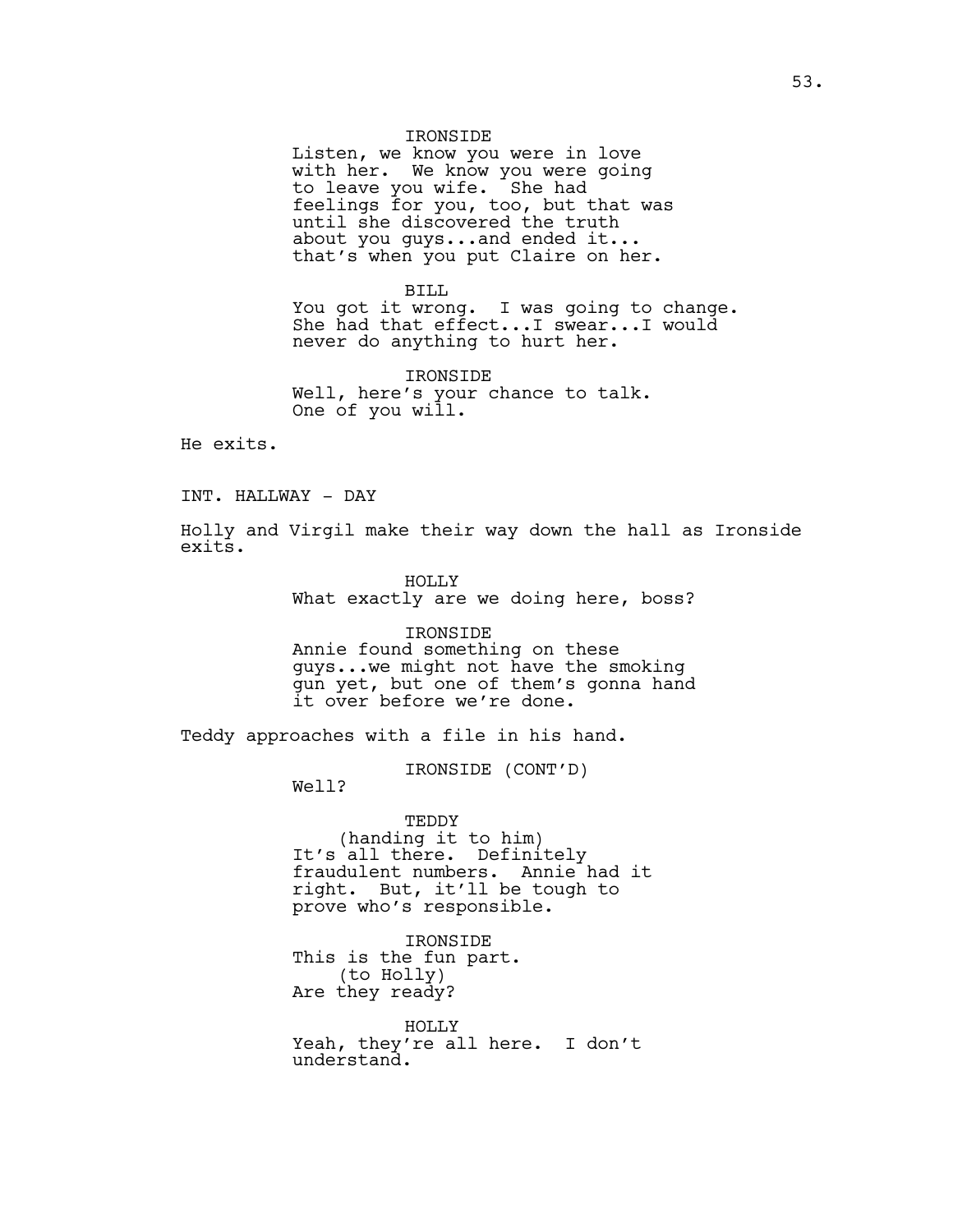IRONSIDE That's because I haven't showed you guys all my tricks just yet. This dog can still hunt.

The teams looks at the two brothers, who are both looking at at Ironside...wondering what the fuck is going on...

> IRONSIDE (CONT'D) Let's see if money or love will prevail. (a bit crazed) Let the games begin...first one to talk goes home.

INT. HALLWAY - LATER

Holly walks Kim Elliot down the hallway --

The brothers watch her go by into another room to talk. Bill is getting nervous. Freddy is pissed. Ironside wheels past ominously like a waiting executioner.

INT. HALLWAY - LATER

Virgil walks Omar down the hall. The brothers watch him as well. Ironside moves back and forth again...

# INT. HALLWAY - LATER

Teddy walks Dave McCutchen down the hallway. Bill is getting restless....He stares over at Freddy and their eyes lock. IRONSIDE moves back and forth incessantly, like the everlowering pendulum in Poe's tale of torture...

INT. HALLWAY - LATER

Two prison Guards walk Claire, in an ORANGE JUMPSUIT, down the hallway.

Both Brothers are in their rooms BOUNCING off the walls. Freddy's yelling at his lawyer. Bill is panicking.

INT. HALLWAY - LATER

Two prison Guards walk Claire, in an ORANGE JUMPSUIT, down the hallway.

Both Brothers are in their rooms, BOUNCING off the walls. Freddy's yelling at his lawyer. Bill is panicking.

> IRONSIDE (to his team) It's showtime.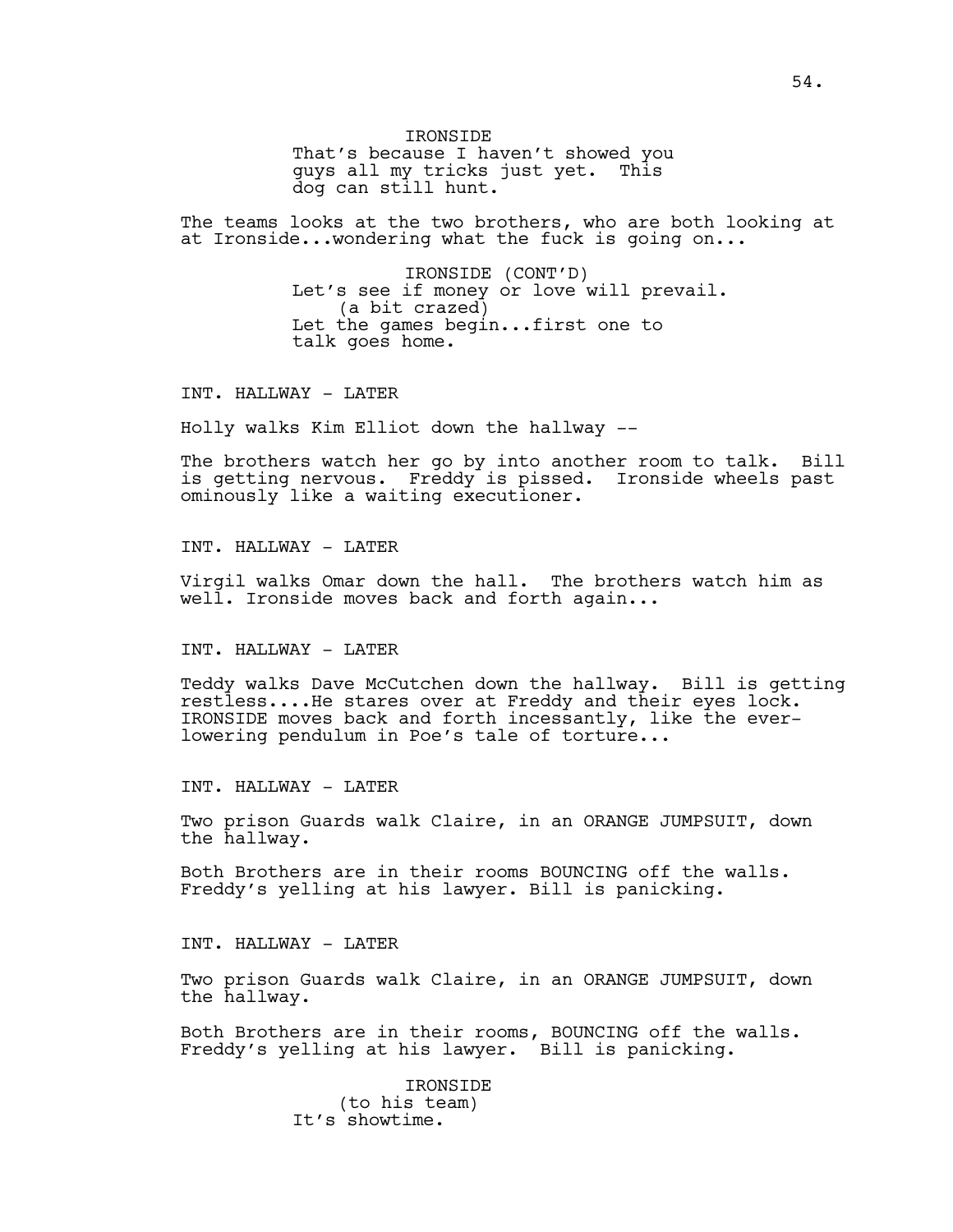INT. INTERROGATION ROOM - B - BILL'S ROOM - DAY

Ironside moves in front of Bill, trying to crack him.

IRONSIDE Freddy's never been loyal a day in his life. He's betrayed his wife, his kids, his clients, his partners, the government, and I'm betting you're next. I can feel it, I can smell it, I can taste it...

Bill gets up and moves to the other side of the room. Ironside rolls

INT. INTERROGATION ROOM - A - FREDDY'S ROOM - DAY

Freddy seems much less likely to break.

#### IRONSIDE

I know what it's like to have an idiot brother. I have one too. Been a curse since he was born. But yours is stupid enough to go and fall in love with an employee and grow a conscience. There's no place for that in this business.

Freddy stares at Bill, trying to keep him strong as he tries to ignore Ironside.

> IRONSIDE (CONT'D) The truth is, I don't care which one of you I get....I'd love both, but I will get one... (wheeling out) Oh, baby, I've never been more sure of anything in my life....

INT. INTERROGATION ROOM - B - BILL'S ROOM - DAY

Bill starts to fill with anxiety...

IRONSIDE

Freddy's never respected you, if he did, he wouldn't have tried to take the girl you loved to a pleasure party and treat her like a sex toy.

Bill sneaks a peek at Freddy who is glowering at him from across the hall Ironside talks.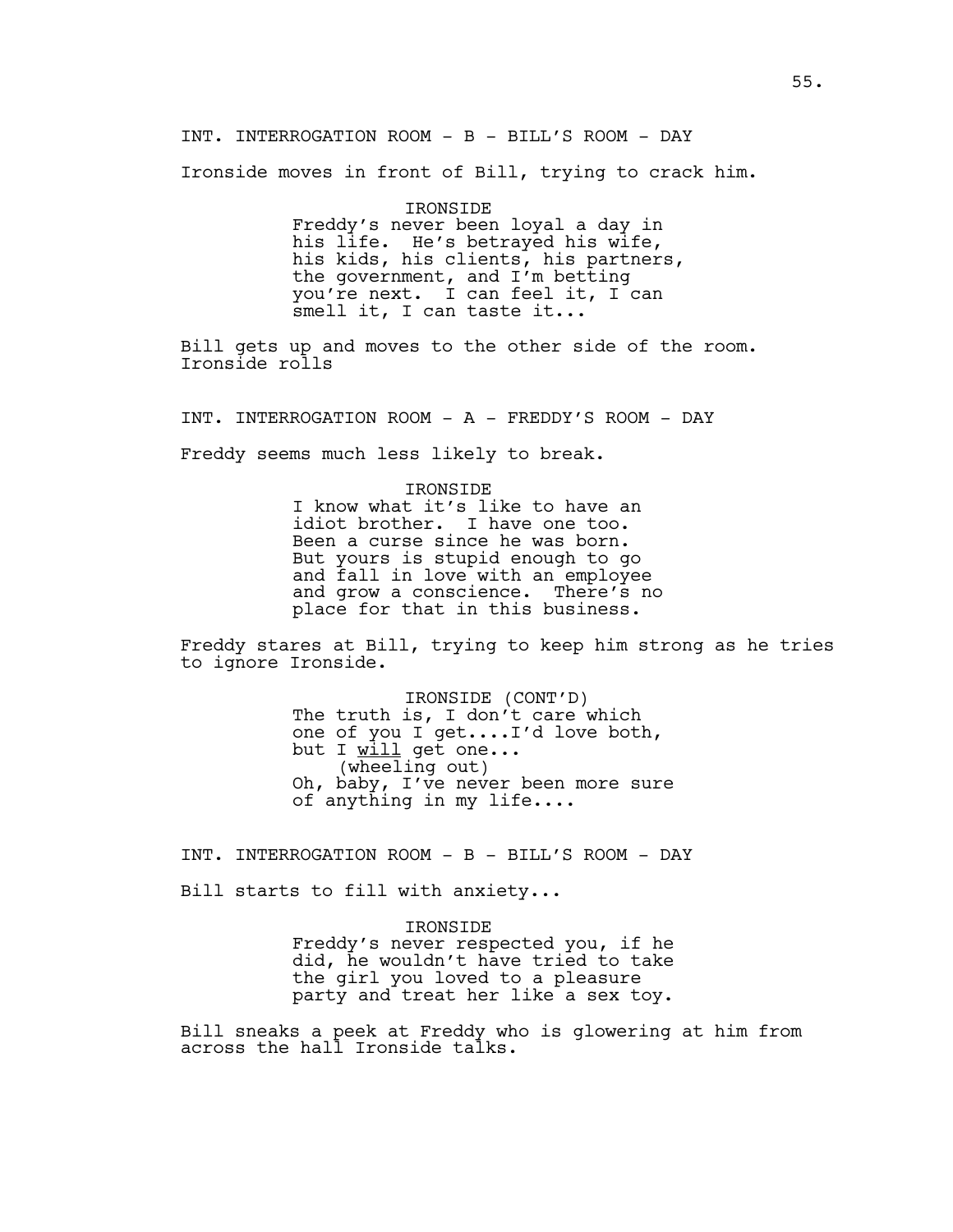INT. INTERROGATION ROOM - A - FREDDY'S ROOM - DAY

Fred is now out of his seat.

#### IRONSIDE

Sooner or later, Bill's stupidity was going to bring you down. I shook his hand; he's weak....he always has been. He's your Fredo...and you know what happened to Fredo...

FREDDY (still very arrogant) No, it escapes me...Detective

IRONSIDE (as he wheels out) He turned on his brother and set him up to be killed.

INT. INTERROGATION ROOM - B - BILL'S ROOM - DAY

Bill is starting to crack.

#### IRONSIDE

Do you know what they do at those flower parties? Sick, depraved things that would make even the most promiscuous adult's stomach turn...they all take turns passing the girls around, and then tossing them to the side when they're through with them...

INT. INTERROGATION ROOM - A - FREDDY'S ROOM - DAY

Freddy is staring at Bill trying to ascertain what he's thinking as Ironside's vitriol grows louder.

## IRONSIDE

You're the oldest, the leader, the king. The best Bill could ever be was a prince. Machiavelli said it best: The aims of Princes are glory and survival — and they justify the use of immoral means to achieve those ends.

Off Freddy's look:

IRONSIDE (CONT'D) Yeah, I had a lot of time to read when I was in the hospital...

Freddy's about to blow.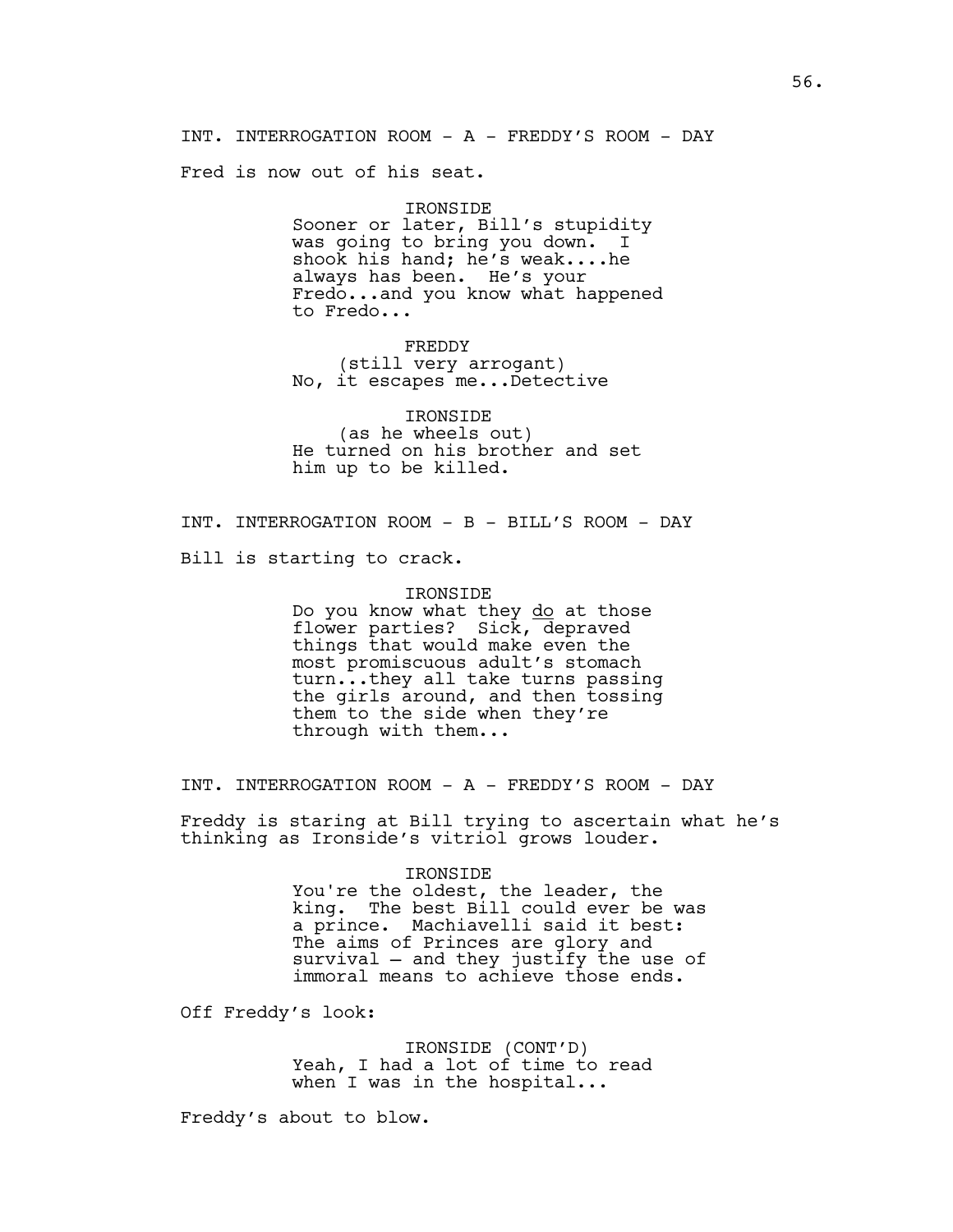Bill stands up, in a fury.

IRONSIDE She was good and pure, but that prick brother of yours sullied her....

Bill looks across the hall at Freddy. THE BROTHERS LOCK EYES.

IRONSIDE (CONT'D) ...and now she's dead! Dead!! Dead!!!

# BILL

Enough!

Bill's eyes form tears in them. Freddy's face yells "Oh shit!" Ironside has a front row seat.

INT. WHEEL HOUSE - LATER

Ironside and his team are playing pool in the Wheel House.

HOLLY So we go back to my apartment and I ask him if he's married - and he hesitates... and I don't care, I have gun...I'm not scared....so he says he is...

VIRGIL

Then what?

HOLLY I tied him up...took his clothes off... (pause) ...got dressed, came to work...

TEDDY

He's still there?

HOLLY His wife probably picked him up by now. I texted her the address...

IRONSIDE Never tell a woman anything about yourself for at least two months after you slept with them. It's a rule that has served me well. (then, shooting) Four ball. Center pocket.

The door opens. Tony is there. He walks down the into the pit of the Wheel House.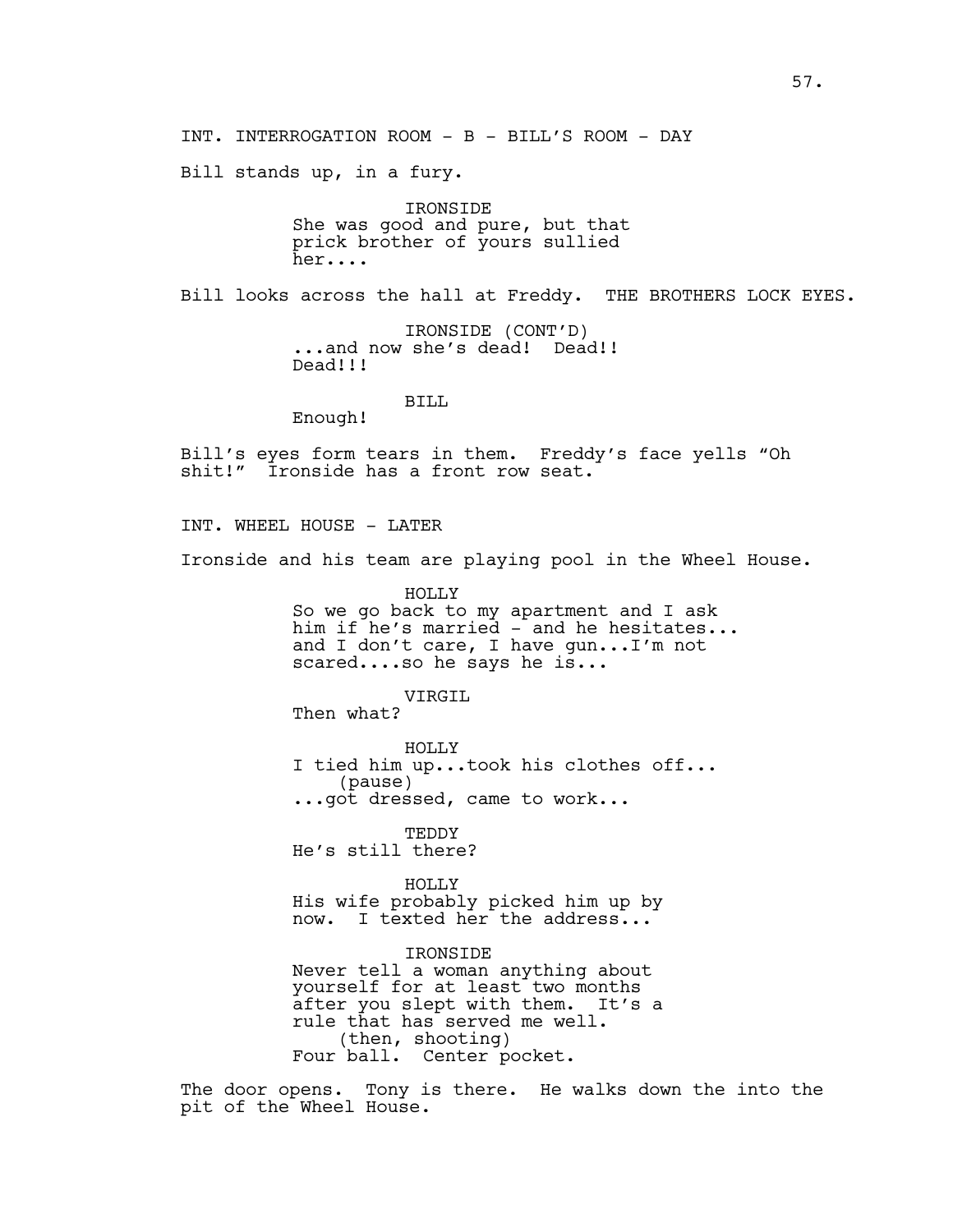IRONSIDE (CONT'D) You want to play the winner?

TONY Bill cracked. Gave us about eighty violations. SEC is on their way down. (to Ironside, reluctantly) Nice job.

He turns and leaves.

IRONSIDE He must've hated doing that as much as I loved seeing it.

INT. POLICE STATION - NIGHT

Freddy is handcuffed, being led down the hallway after being processed. Ironside wheels fast to catch up.

> IRONSIDE In my experience, this is when the butt cheeks on guys like you start to pucker up.

> > FREDDY

You're insane...

IRONSIDE

I get that way when the lives of innocent people are needlessly taken...

As Ironside follows Freddy, he passes Shaub standing with a group of officers.

SHAUB

Heard your old partner went bat-shit.

Once again, he snickers, whispers under his breath, but Ironside, once again, moves past without a word.

FREDDY

I hope you're satisfied, you crazy sonofabitch... You got what you wanted...

## IRONSIDE

It wasn't me who beat you, it was her... she left the trail and your brother provided the details. Maybe water is thicker than blood.

FREDDY I'm gonna sue your ass.

IRONSIDE Get in line. And if you don't know how to do that, prison will teach you.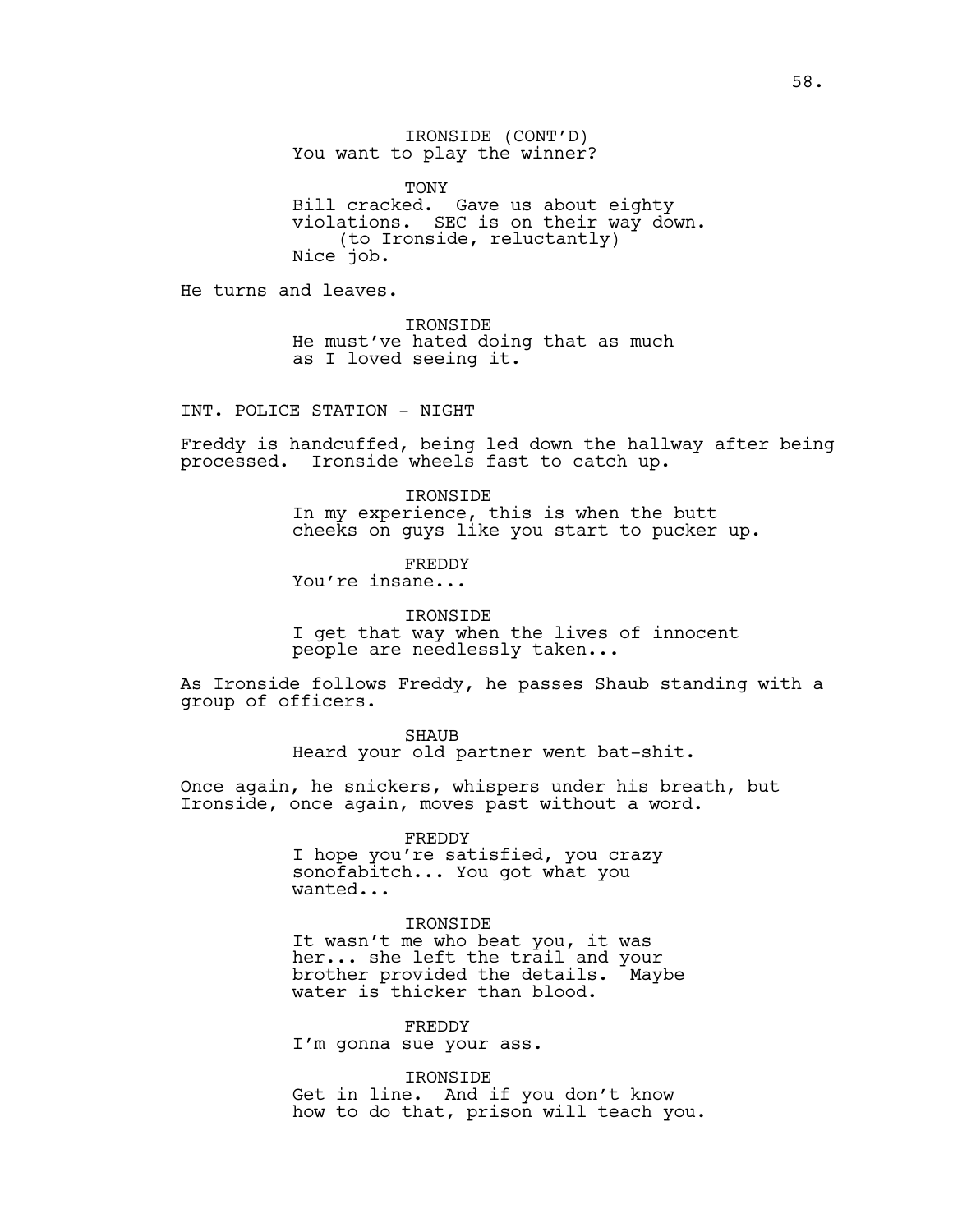They lead Freddy away. Ironside wheels down the hall - heading toward Shaub and others...Shaub says something under his breath.

# IRONSIDE(CONT'D)

(very casually to the others) When Shaub, here, first joined the force, he was on a raid with me and Gary...he swept the bedroom and forgot to check behind him. Before he knew it, there was a gun at his temple... (Shaub stops smiling)

...he wet himself so fast we named him Piss Pants...he never did it again, but I always suspected the reason was because he wore diapers during future raids, I swear you can hear him crinkle when he walked...

From the embarrassed look on Shaub's face -- it's clear the story is true. The others laugh, but this time at Shaub.

INT. SF SALOON - NIGHT

The Place is packed, but it's not the usual crowd. It's KIDS, the PARENTS, FRIENDS, mixed among the regulars. Ironside's team is celebrating the championship win.

DAVE

I can get in trouble for having all these kids in here.

IRONSIDE

Call a cop, Dave. We're champions.

Kids run through the bar. Throwing popcorn at each other. REGULARS ARE GETTING PISSED.

ANGLE ON: BOOTH. THE KIDS ARE AROUND A BIG BOOTH. Laughing. Drinking soda, but sneaking a beer between them.

> PLAYER 1 (TOASTING WITH COKE) To Coach Ironside, who told me I skated like a ballerina until I got sixty minutes in penalties.

THE KIDS THROW MORE POPCORN AT AT OTHER. THE PARENTS LAUGH. DRINK BEER. SMILE. EVERYONE'S HAVING FUN. Marley approaches Ironside.

> MARLEY So, did you play him?

IRONSIDE Well, I'd be a hypocrite if I played him and a hypocrite if I didn't...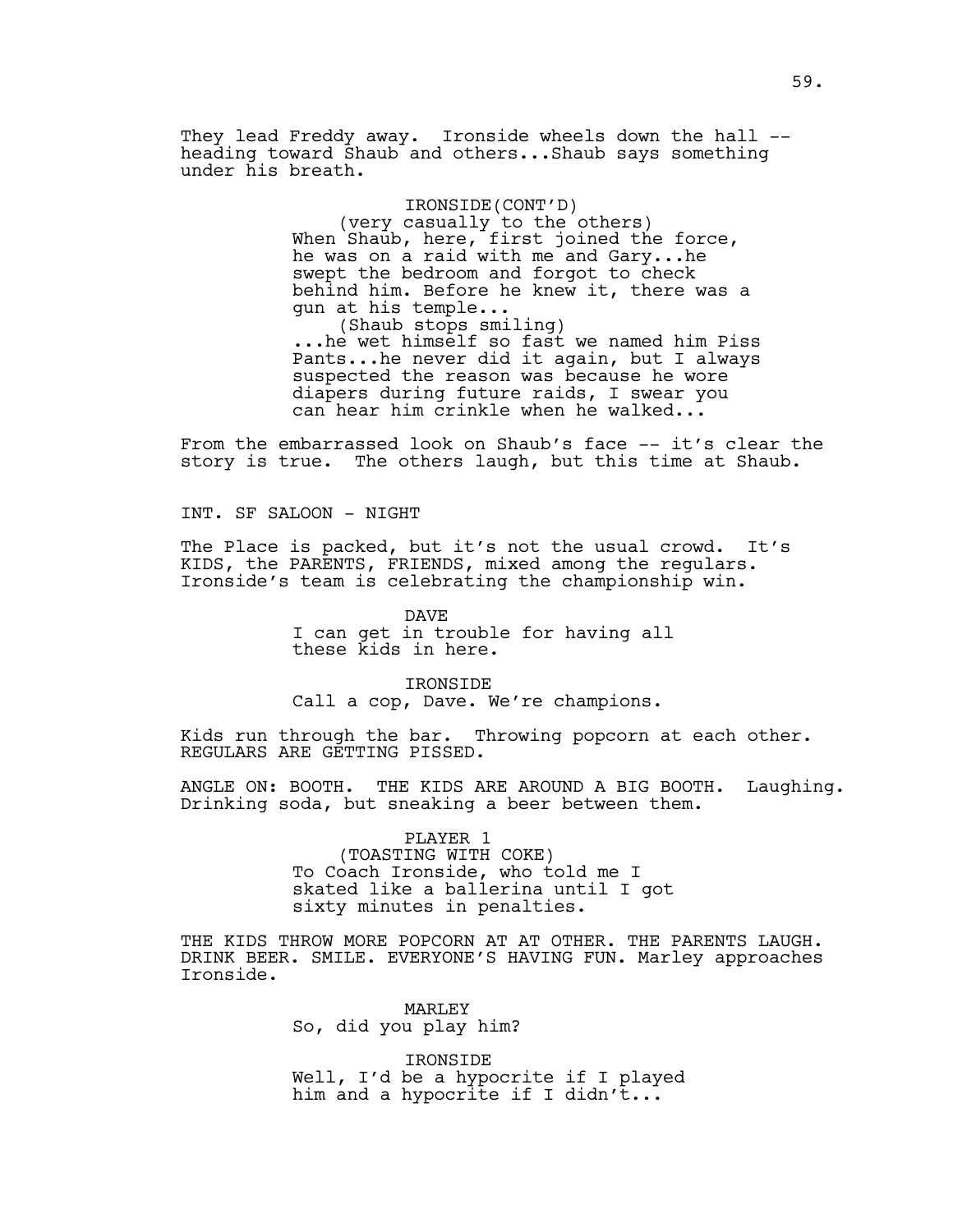$SO<sub>2</sub>$ 

IRONSIDE Ask Freddy Broughton...I love winning.

She sees Nate partying with his friends.

PLAYER 2 (arm around Nate) Our hero. Five goals in the final period.

**MARLEY** So what lesson did you impart?

IRONSIDE The raw truth? (she nods, knowing she'll get it whether she wants it, or not) If you're really good at something you can get away with a lot of shit.

He heads out.

INT. MASON'S CLUB - NIGHT

A support group is meeting. Fourteen or so people are gathered at the front of the room and assorted "friends" are mixed through the back.

MAN

I was driving. He was in the passenger seat. I dozed off for just a second...and I hit a tree...walked away without a scratch. He died on impact....I hear the crash in my sleep every night...

He finishes talking and takes his seat....next up to the front is GARY...

> GARY ...this is my first time here, so bear with me...I was a cop...and, well, I guess I still am...my partner and I had been going after this big drug dealer...Enrico Gonzalez...

The back of room, Ironside appears and moves next to Penny...she sees him and smiles.

# GARY (CONT'D)

...we tracked him down in this restaurant we heard he hung out in occasionally... he spotted us and ran....my partner went one way I went the other... (starting to choke up) (MORE)